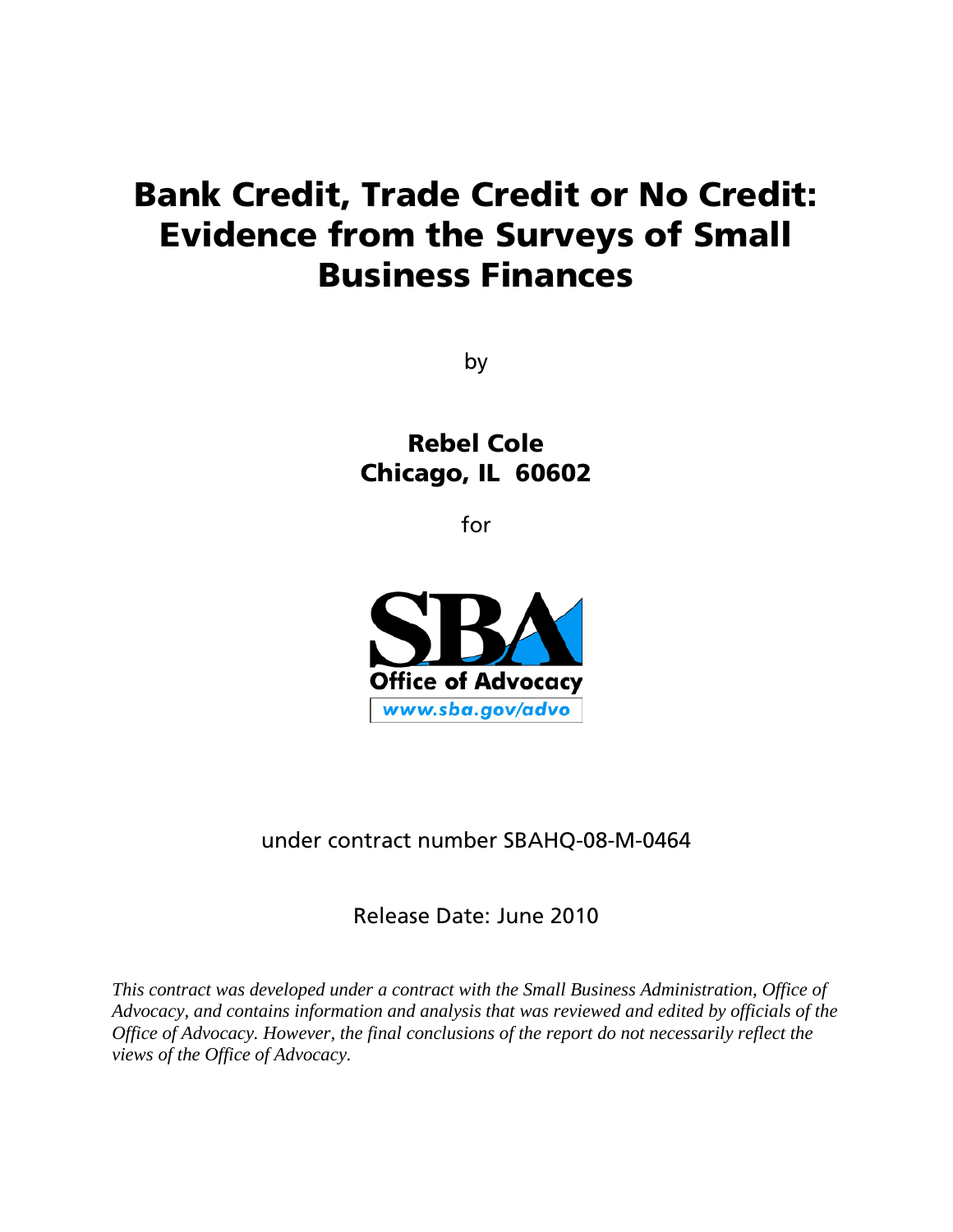# **Table of Contents**

| <b>Executive Summary</b>    | iii          |
|-----------------------------|--------------|
| 1. Introduction             | $\mathbf{1}$ |
| 2. Review of the Literature | 5            |
| 3. Data                     | 11           |
| 4. Methodology              | 13           |
| 5. Hypotheses               | 16           |
| 6. Results                  | 21           |
| 7. Conclusions              | 31           |
| References                  | 35           |
| Tables                      | 39           |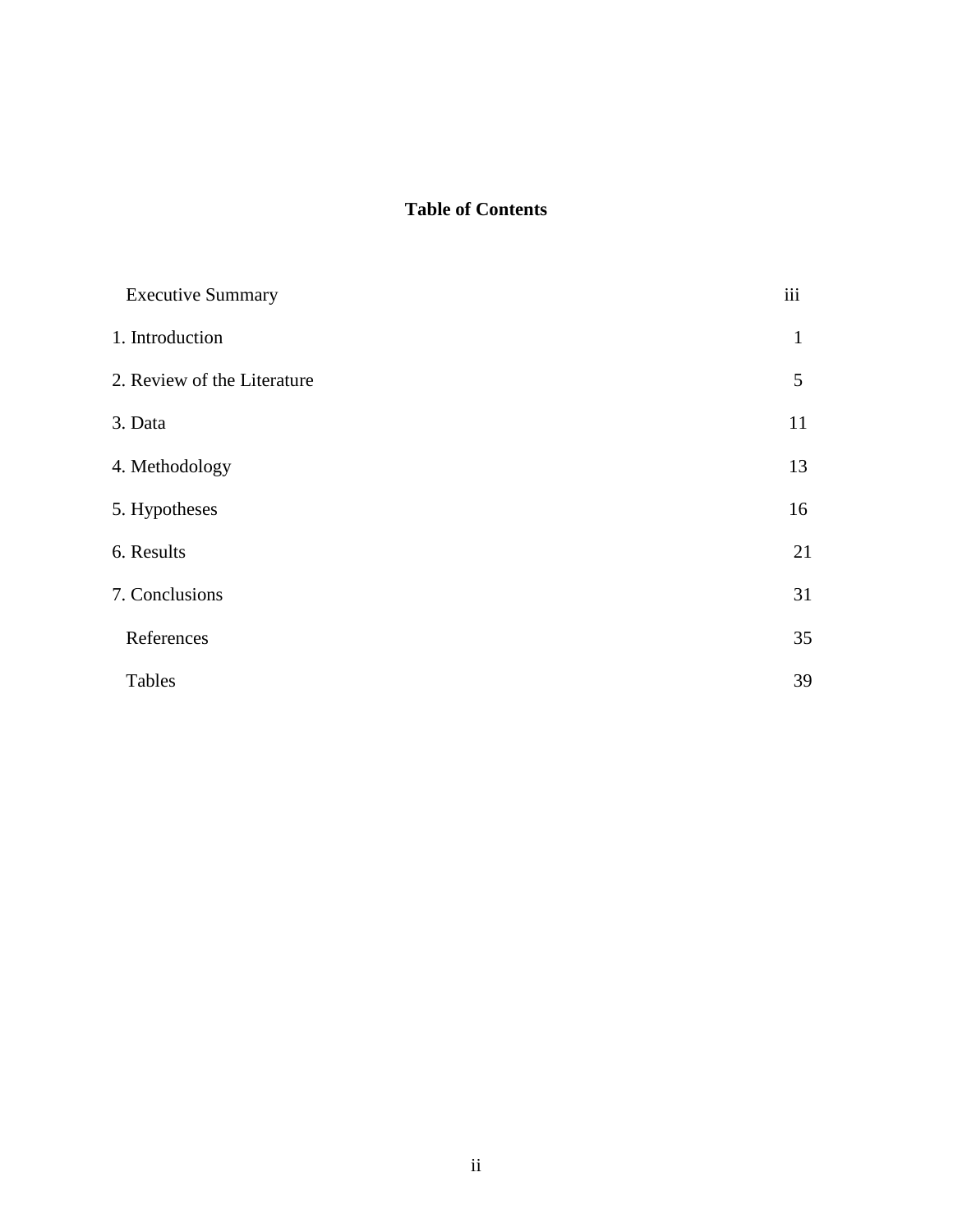#### **Executive Summary**

<span id="page-2-0"></span>In this study, we use data from the Surveys of Small Business Finances (SSBF) to provide new information about the use of credit by small businesses in the United States. More specifically, we first analyze firms that do and do not use credit; and then analyze why some firms use trade credit while others use bank credit. We find that one in five small firms uses no credit, one in five uses trade credit only, one in five uses bank credit only, and two in five use both bank credit and trade credit. These results are consistent across the three SSBFs we examine—1993, 1998 and 2003.

When compared to firms that use credit, we find that firms using no credit are significantly smaller, more profitable, more liquid and of better credit quality; but hold fewer tangible assets. We also find that firms using no credit are more likely to be found in the services industries and in the wholesale and retail-trade industries. In general, these findings are consistent with the pecking-order theory of firm capital structure.

Firms that use trade credit are larger, more liquid, of worse credit quality, and less likely to be a firm that primarily provides services. Among firms that use trade credit, the amount used as a percentage of assets is positively related to liquidity and negatively related to credit quality and is lower at firms that primarily provide services. In general, these results are consistent with the financing-advantage theory of trade credit.

Firms that use bank credit are larger, less profitable, less liquid and more opaque as measured by firm age, i.e., younger. Among firms that use bank credit, the amount used as a percentage of assets is positively related to firm liquidity and to firm opacity as measured by firm age. Again, these results are generally consistent with the pecking-order theory of capital

iii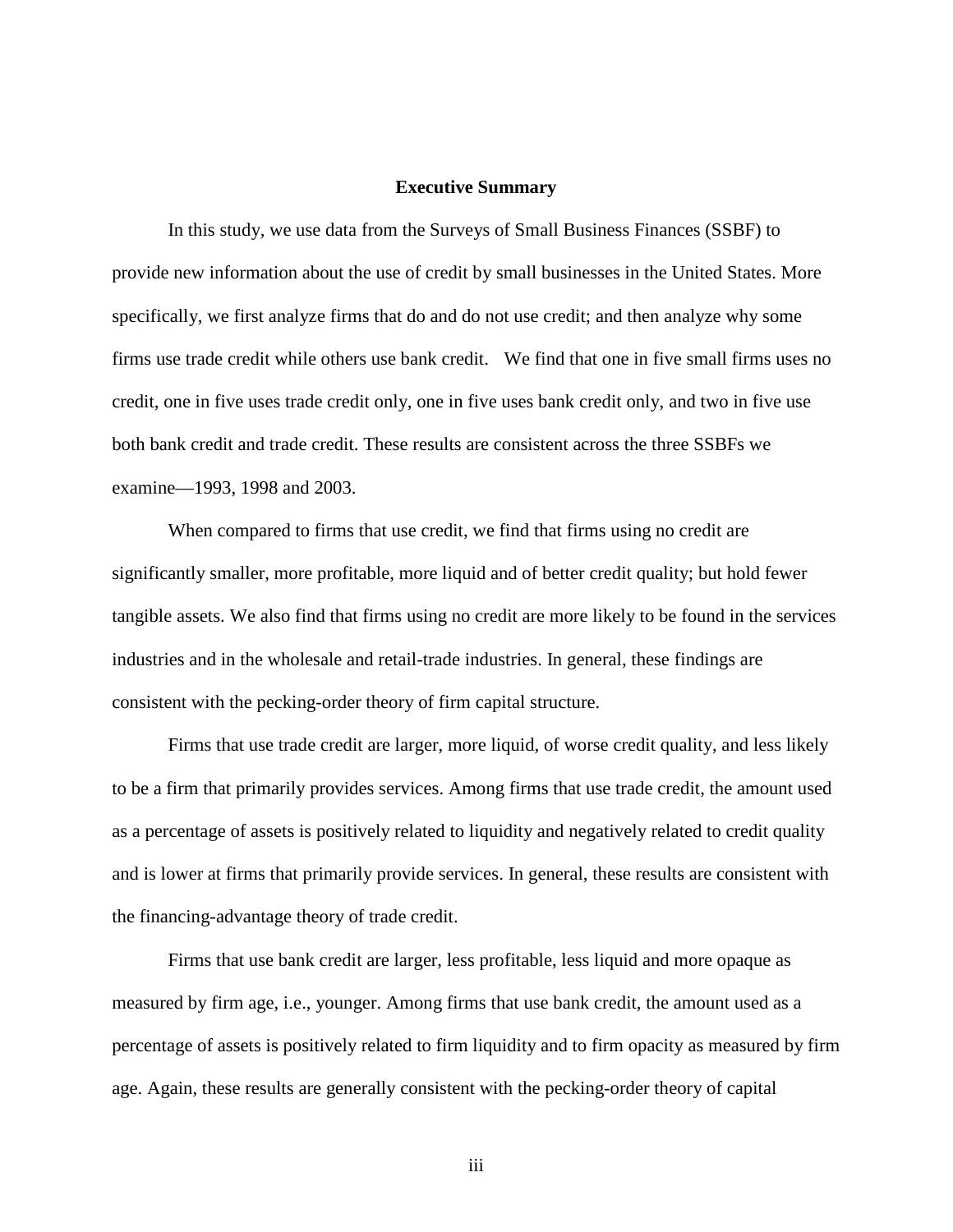structure, but with some notable exceptions.

We contribute to the literature on the availability of credit in at least two important ways. First, we provide the first rigorous analysis of the differences between small U.S. firms that do and do not use credit. Second, for those small U.S. firms that do participate in the credit markets, we provide new evidence regarding factors that determine their use of trade credit and of bank credit, and whether these two types of credit are substitutes (Meltzer, 1960) or complements (Burkart and Ellingsen, 2004). Our evidence strongly suggests that they are complements.

Our evidence also has important implications for fiscal policy, as the administration and Congress look for ways to stimulate credit provided to small businesses. Existing proposals focus exclusively on bank lending while totally ignoring trade credit, which is an equally important source of capital for small businesses. Complementary proposals should explore how to expand trade credit offered by suppliers as well as how to expand bank credit offered by financial institutions.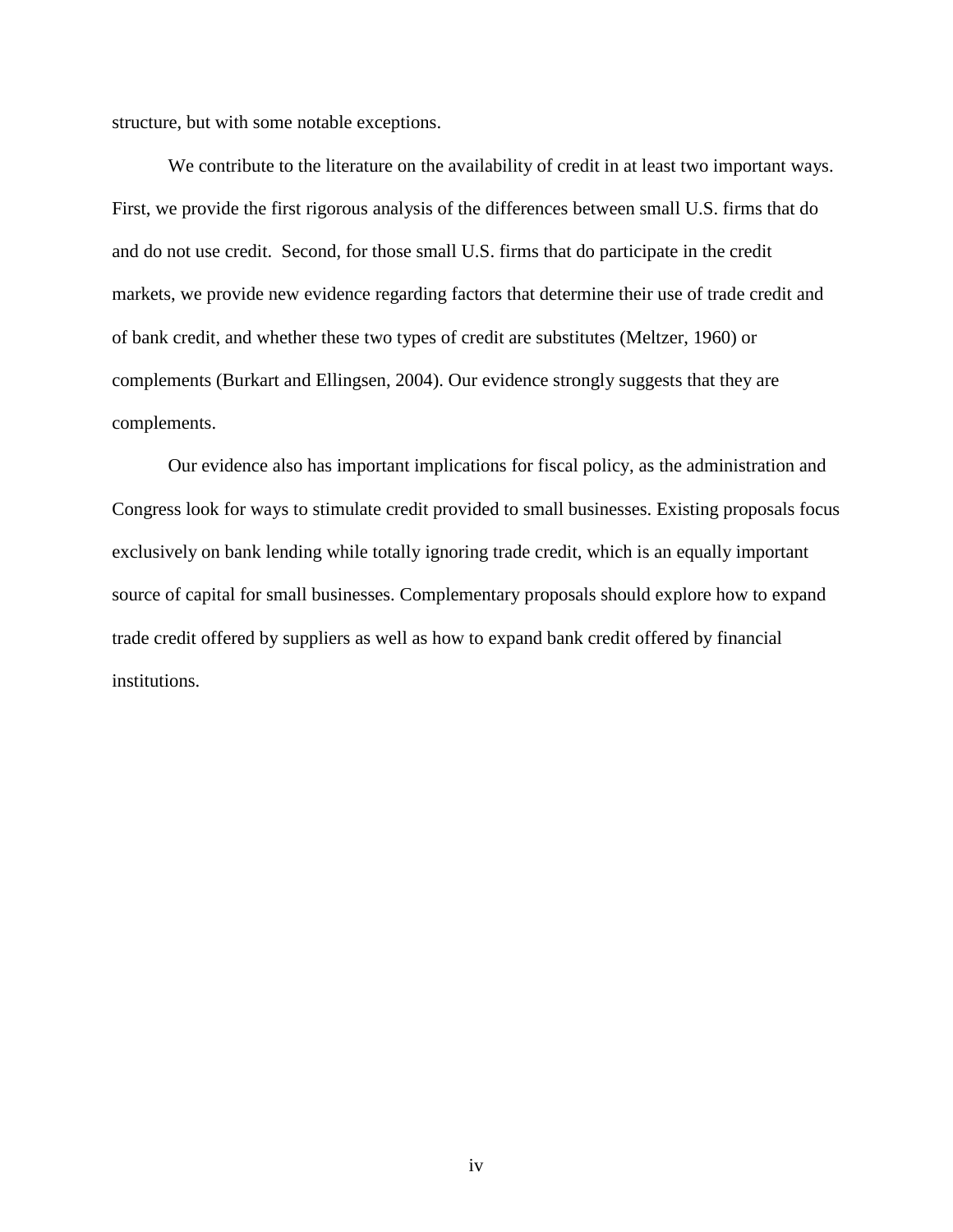# <span id="page-4-0"></span>**1. Introduction**

Among small businesses, who uses credit? Among those that use credit, from where do they obtain funding—from their suppliers, i.e., trade credit, from their financial institutions, i.e., bank credit, or from both? The answers to these questions are of great importance not only to the small firms themselves, but also to prospective lenders to these firms and to policymakers interested in the financial health of these firms.<sup>[1](#page-4-1)</sup>

The availability of credit is one of the most fundamental issues facing a small business and therefore, has received much attention in the academic literature (See, for example, Petersen and Rajan, 1994, 1997; Berger and Udell, 1995, 2006; Cole, 1998, 2008, 2009; and Cole, Goldberg and White, 2004). However, many small firms—as many as *one in four*, according to data from the 2003 Survey of Small Business Finances (SSBF)—indicate that they do not use *any* credit whatsoever. We refer to these firms as "non-borrowers." These firms have received virtually no attention from academic researchers.

Both theory dating back to Schumpeter  $(1934)^2$  $(1934)^2$  and more recent empirical research (e.g., King and Levine, 1993a, 1993b; Rajan and Zingales, 1998) indicate that firms using little or no debt will be capital-constrained and, as a consequence, will grow more slowly, hire fewer workers and make fewer productive investments than firms utilizing debt in their capital structure. A better understanding of these firms should provide policymakers with guidance in

<span id="page-4-1"></span><sup>&</sup>lt;sup>1</sup> Data from the Federal Reserve Board's Surveys of Small Business Finances indicate that about onethird of all small-business debt is in the form of trade credit, about the same portion as is obtained from commercial banks. See, e.g., Robb (2002).

<span id="page-4-2"></span> $2 \text{ Aghion}$  and Howitt (1988) provide a comprehensive exposition of Schumpeter's theory of economic growth.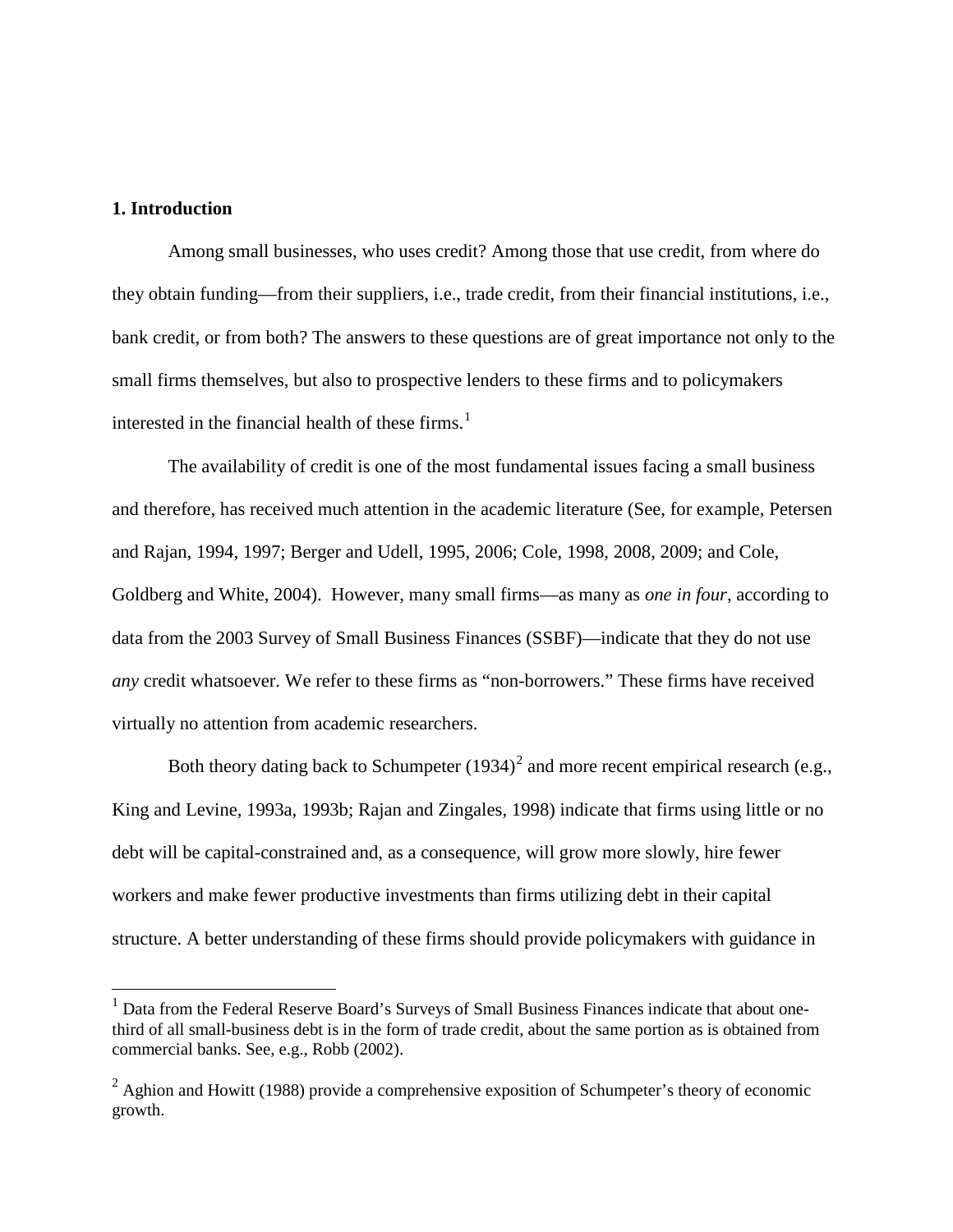how to tailor economic and tax policies to help small businesses obtain credit when they need credit, thereby increasing both employment and GDP.

In this study, we first analyze firms that do and do not use credit, i.e., leveraged and unleveraged firms; and then analyze how firms that do use credit (leveraged firms) allocate their liabilities between bank credit (obtained from financial institutions) and trade credit (obtained from suppliers), in order to shed new light upon these critically important issues. We utilize data from the Federal Reserve Board's 1993, 1998 and 2003 Surveys of Small Business Finances (hereafter "SSBFs")—a series of nationally representative samples of small U.S. businesses—to estimate a Heckman selection model, where the manager of a firm first decides if it needs credit, and then decides from where to obtain this credit—from financial institutions (in the form of bank credit) or from suppliers (in the form of trade credit).

We find that one in five small firms uses no credit, one in five uses trade credit only, one in five uses bank credit only, and two in five use both bank credit and trade credit. From these results it is clear that trade credit is more than just a substitute for bank credit, as 40 percent of small businesses use both types of credit simultaneously. These results are consistent across the three SSBFs we examine—1993, 1998 and 2003.

When compared to firms that use credit, we find that non-borrowers are significantly smaller, more profitable, more liquid and of better credit quality, but hold fewer tangible assets. We also find that non-borrowers are more likely to be found in the services industries and in the wholesale and retail-trade industries. In general, these findings are consistent with the pecking-order theory of firm capital structure.

Firms that use trade credit are larger, more liquid, of worse credit quality, and less likely to be a firm that primarily provides services. Among firms that use trade credit, the amount of

- 2 -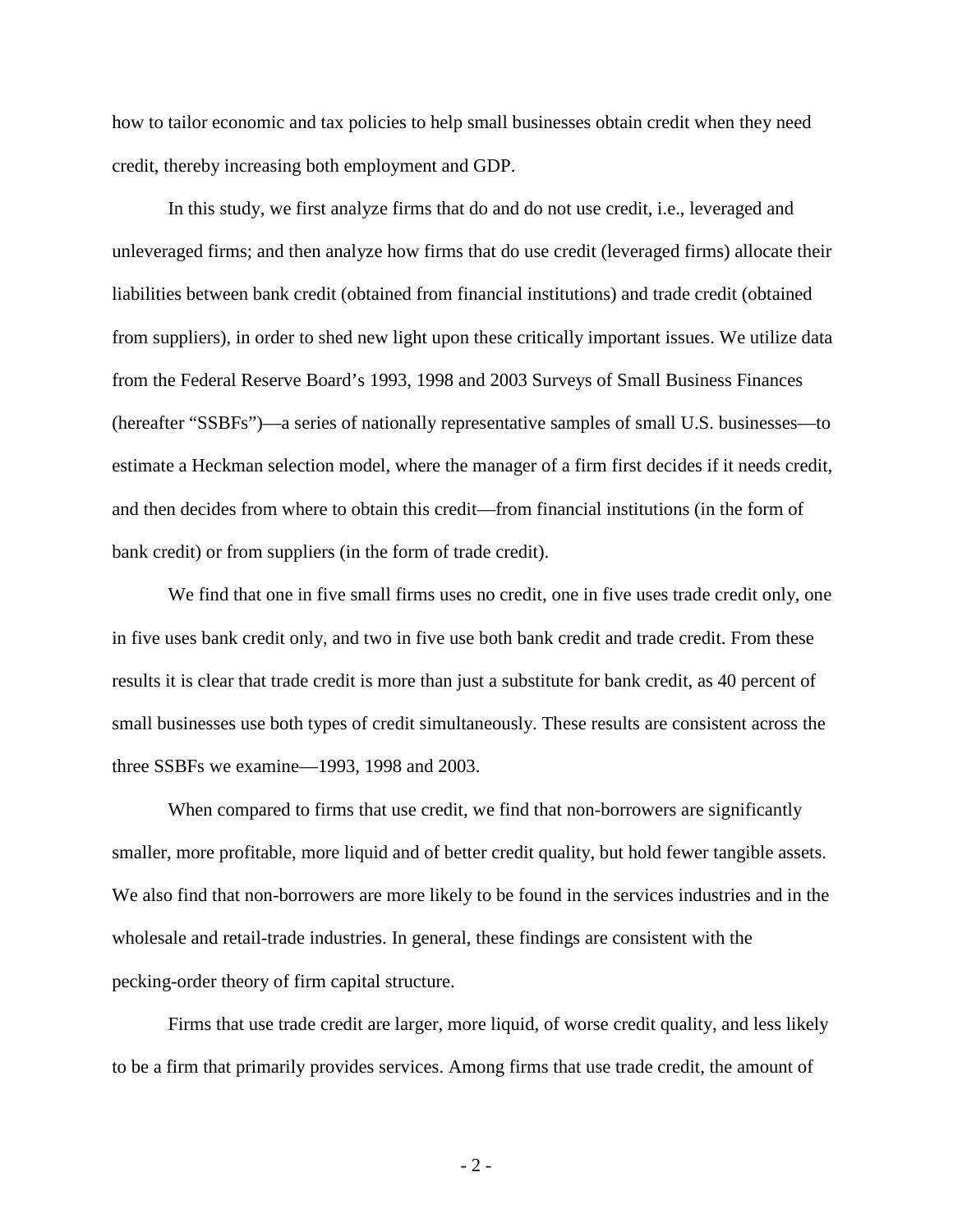trade credit used (as a percentage of assets) is positively related to liquidity and negatively related to credit quality and is lower at firms that primarily provide services. In general, these results are consistent with the financing-advantage theory of trade credit.

Firms that use bank credit are larger, less profitable, less liquid and younger. Among these firms, the amount of bank credit used (as a percentage of assets) is positively related to firm liquidity and to firm opacity as measured by firm age. Again, these results are generally consistent with the pecking-order theory of capital structure, but with some notable exceptions. The amount of bank credit used is positively related to profitability and negatively related to tangibility of assets, both in contradiction to the pecking-order theory.

Why is this analysis of importance? According to the U.S. Department of Treasury and Internal Revenue Service, there were more than 23 million nonfarm sole proprietorships, more than 2 million partnerships with less than \$1 million in assets and more than 5 million corporations with less than \$1 million in assets that filed tax returns for  $2006$ .<sup>[3](#page-6-0)</sup> Small firms are vital to the U.S. economy. According to the U.S. Small Business Administration, small businesses account for half of all U.S. private-sector employment and produced 64 percent of net job growth in the United States between 1993 and 2008.<sup>[4](#page-6-1)</sup> Therefore, a better understanding of who uses credit and from where they obtain financing can help policymakers to take actions that will lead to more jobs and faster economic growth.

<span id="page-6-0"></span><sup>&</sup>lt;sup>3</sup> See the U.S. Internal Revenue Service statistics for nonfarm sole proprietorships at [http://www.irs.gov/taxstats/indtaxstats/article/0,,id=134481,00.html,](http://www.irs.gov/taxstats/indtaxstats/article/0,,id=134481,00.html) for partnerships at [http://www.irs.gov/taxstats/bustaxstats/article/0,,id=97153,00.html,](http://www.irs.gov/taxstats/bustaxstats/article/0,,id=97153,00.html) and for corporations at [http://www.irs.gov/taxstats/bustaxstats/article/0,,id=97145,00.html.](http://www.irs.gov/taxstats/bustaxstats/article/0,,id=97145,00.html) The year 2006 is used for reference because it was the latest year for which statistics were available at the time this article was written.

<span id="page-6-1"></span><sup>&</sup>lt;sup>4</sup> See, "Frequently Asked Questions," Office of Advocacy, U.S. Small Business Administration (2009). For research purposes, the SBA and Federal Reserve Board define small businesses as independent firms with fewer than 500 employees. We follow that definition in this research.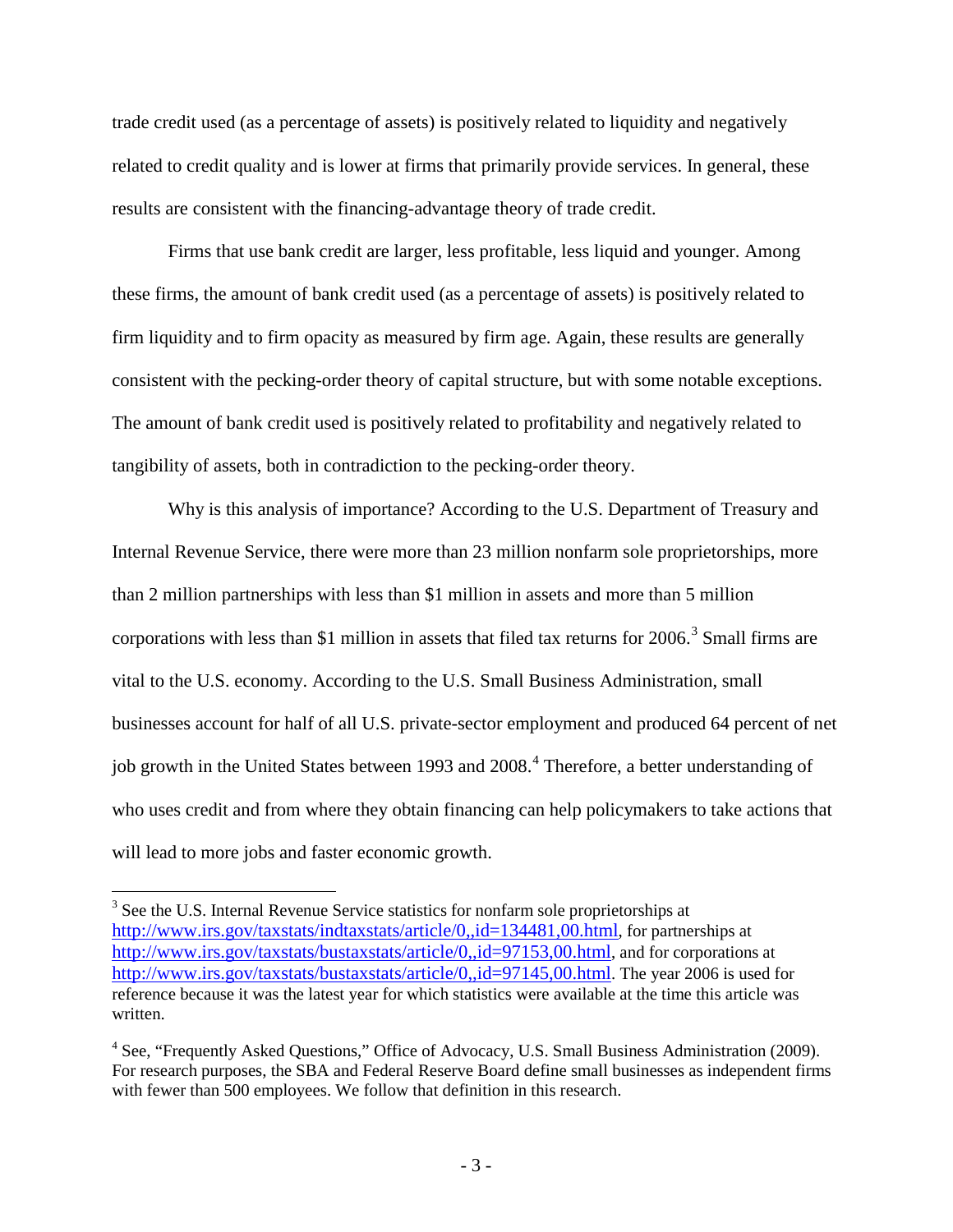We contribute to the literature on the availability of credit in at least two important ways. First, we document that one in five small U.S. firms uses no bank credit or trade credit, and provide the first rigorous analysis of the differences in these firms and other small U.S. firms that do use credit.<sup>[5](#page-7-0)</sup> A better understanding of why one in five small U.S. firms uses no credit should provide both academics and policymakers with new insights into why these firms choose not to participate in the credit markets, and what the economic and financial consequences are for such firms. Our new evidence also should provide guidance to policymakers regarding how to tailor economic and tax policies as well as regulations to encourage unleveraged firms that are credit constrained to enter the credit markets.

Second, for those small U.S. firms that do participate in the credit markets, we provide new evidence regarding factors that determine their use of trade credit and bank credit, and whether these two types of credit are substitutes (Meltzer, 1960) or complements (Burkart and Ellingsen, 2004). Our evidence strongly suggests that they are complements, as two in five small U.S. firms consistently use credit of both types. This is not surprising because trade credit is primarily short-term whereas bank credit is typically longer-term.

This new evidence contributes to the literature on trade credit, especially to the body of evidence regarding the validity of the financing-advantage theory of trade credit (Petersen and Rajan, 1997). This evidence has important implications for the Federal Reserve as it conducts monetary policy, because trade credit can confound changes in monetary policy, depending upon whether firms increase or decrease their reliance upon trade credit when money is tight (Meltzer 1960).

<span id="page-7-0"></span> $5$  Other researchers (e.g., Chakravarty and Yilmazer (2009) and Cole (2009)) have examined differences in firms that do and do not *apply* for credit, but not differences in firms that do or do not *use* credit. According to Cole (2009), a substantial portion of firms that do not apply for credit reports substantial debt in their capital structure.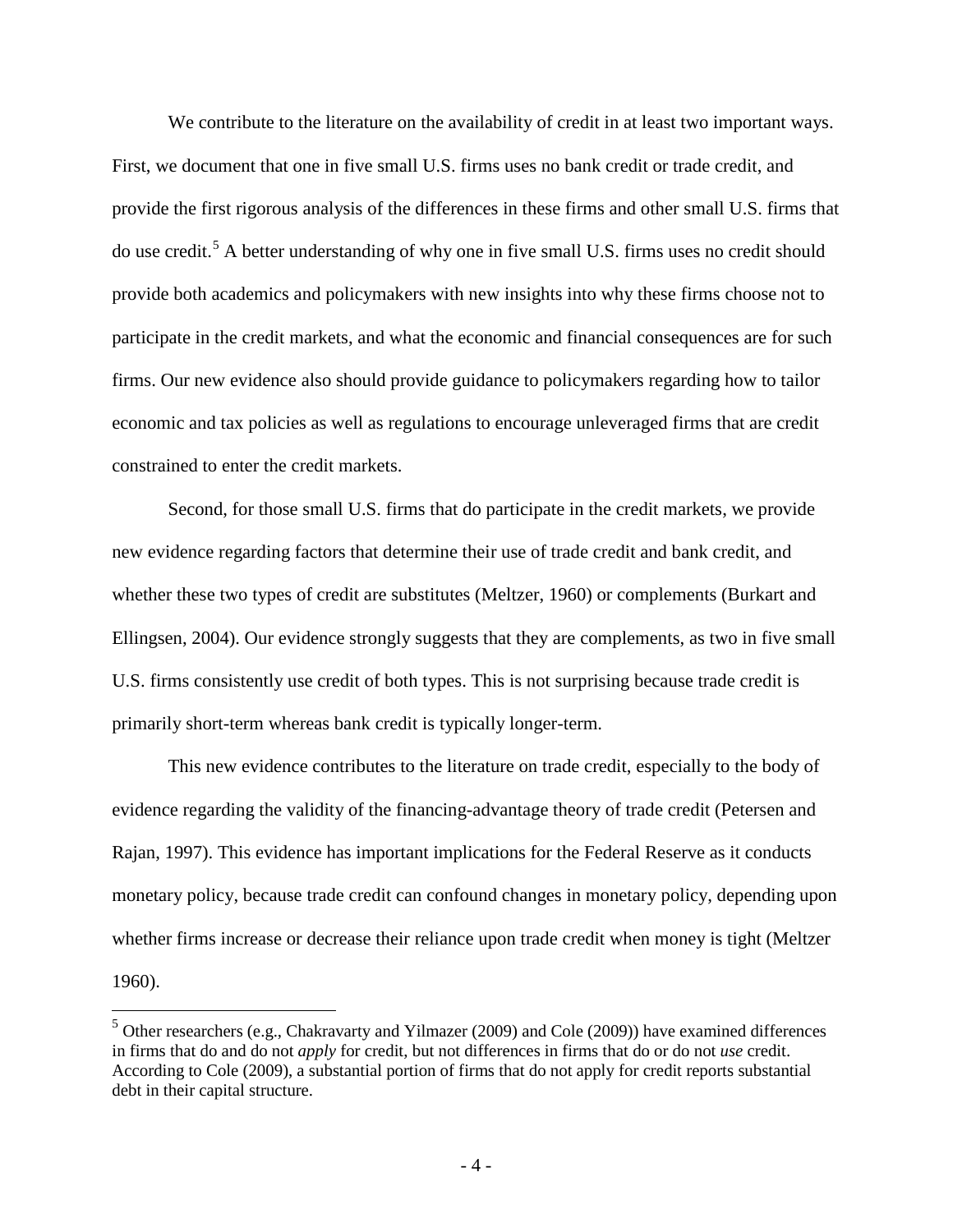## <span id="page-8-0"></span>**2. Review of the Literature**

## *2.1 Availability of Credit to Small Businesses*

The issue of availability of credit to small businesses has been studied by financial economists for at least sixty years, dating back at least to Wendt (1947), who examines the availability of loans to small businesses in California. Since then, scores of articles have addressed this issue. We will limit our review of the literature to the most prominent studies using SSBF data that have appeared in the financial economics literature during the past two decades.

A large body of research has developed around the seminal work of Petersen and Rajan (1994), who were the first to analyze credit availability using data from the SSBF. This research has focused on the importance of firm-lender relationships in the allocation of credit. Because of the relative opacity of small firms, those firms with stronger relationships with their prospective lenders are more likely to receive credit. Petersen and Rajan (1994) use data from the 1987 SSBF to find that close ties with creditors lead to greater availability of credit at lower rates of interest.

Berger and Udell (1995) were the first to extend Petersen and Rajan, also using data from the 1987 SSBF. These authors focus their analysis only on lines of credit, a type of lending where relationships should be especially important. They find that loan rates are lower when firms have longer pre-existing relationships.

Cole (1998) was the first published study to analyze data from the 1993 SSBF. He focuses on the lender's decision whether or not to extend credit rather than on the rate charged by the lender, and finds that it is the existence, rather than the length, of the firm-lender relationship that affects the likelihood a lender will extend credit.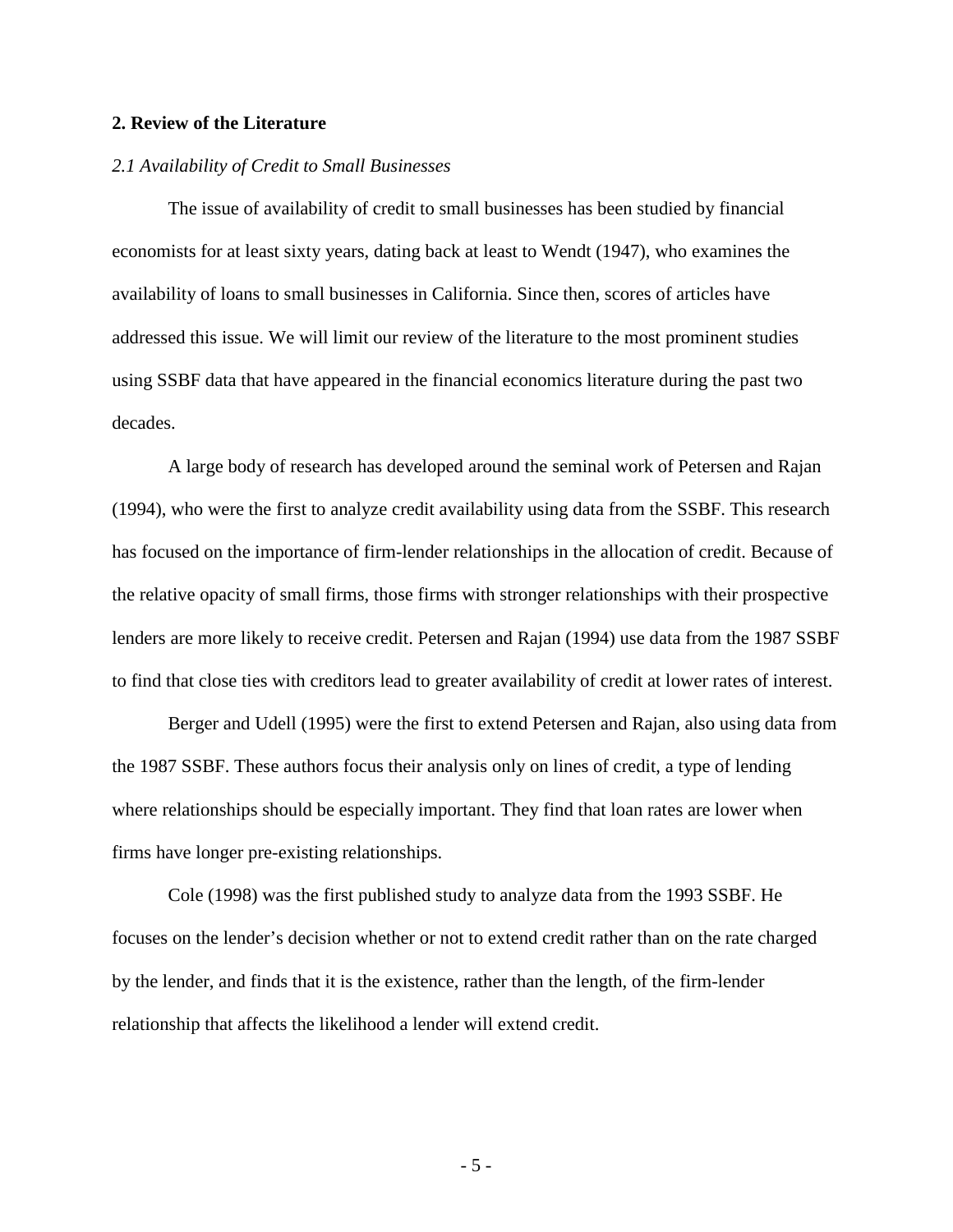Several studies have used SSBF data to analyze how race and gender influence the availability of credit. Cavalluzo and Cavalluzo (1998) use data from the 1987 SSBF to find little variation in credit availability by gender but significant differences by race. Cavalluzzo, Cavalluzzo and Wolken (2002) use data from the 1993 SSBF to find significant differences in availability of credit by race. Blanchflower, Levine and Zimmerman (2003) use data from the 1993 SSBF and also find significant differences by race. Also using data from the 1993 SSBF, Coleman (2002) finds that black small businesses were less likely to even apply for a loan because they expected to be turned down, i.e., that they were more likely to be a discouraged borrower as well as more likely to be a denied borrower. Most recently, Cavalluzzo and Wolken (2005) use data from the 1998 SSBF, which provides information on personal wealth, an important omitted variable in earlier analysis, yet also find significant differences in credit availability by race.

Two recent articles have used the SSBF data to analyze how availability of credit differs at large and small banks. It is thought that small banks have a competitive advantage over large banks when lending to small firms because small banks enjoy stronger relationships with their borrowers. Hence, small banks should rely more upon relationship variables while large banks should rely more upon financial variables. Both Cole, Goldberg and White (2004) and Berger *et al*. (2005) provide support for this idea.

Chakraborty and Hu (2006) use data from the 1993 SSBF to analyze how relationships affect the lender's decision to secure lines of credit and other types of loans. They find that the length of relationship decreases the likelihood of collateral for a line of credit but not for other types of loans. Previously, Berger and Udell (1995) had shown that longer relationships reduced the likelihood of collateral being required for lines of credit, using data from the 1987 SSBF.

- 6 -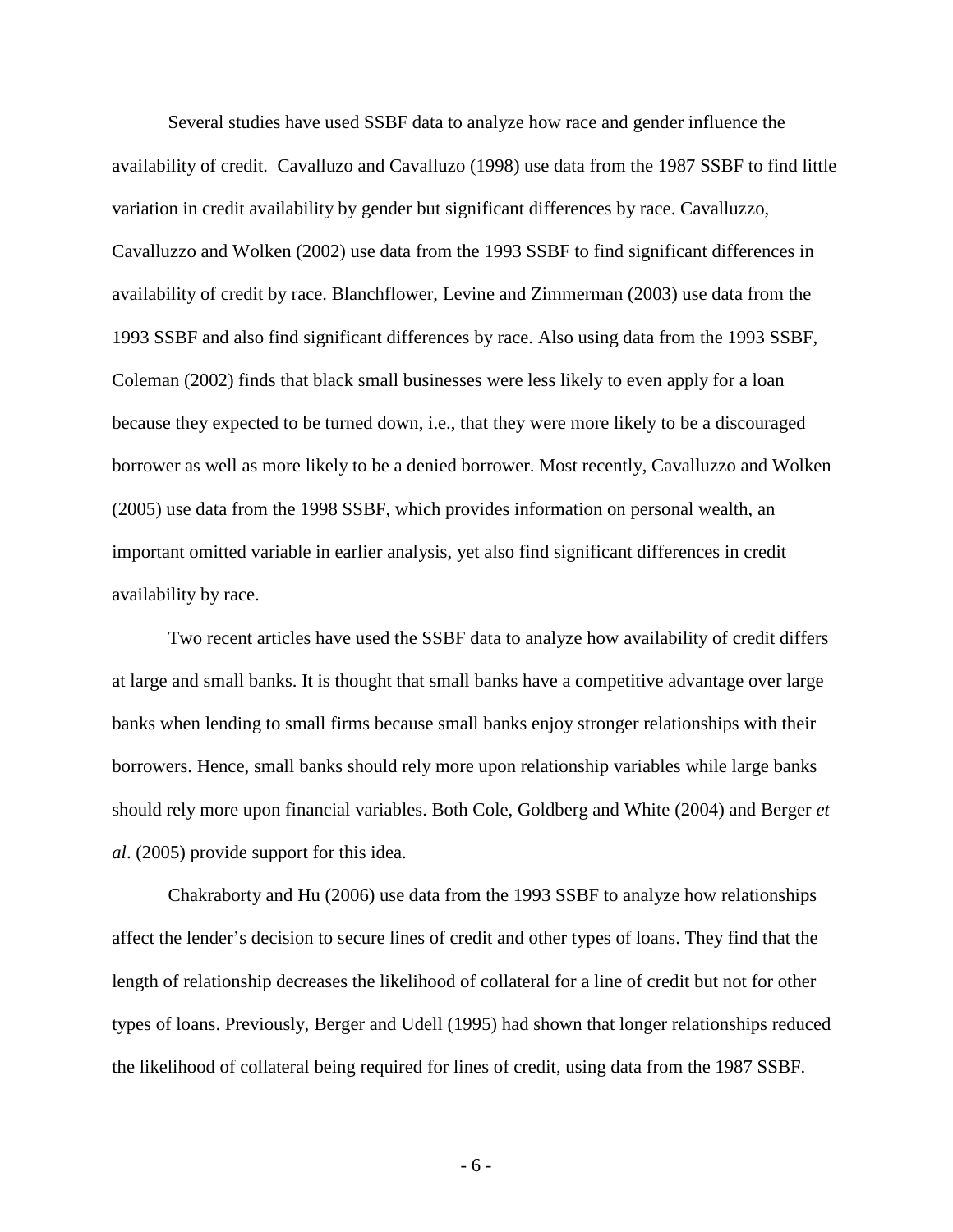Two other recent articles using the SSBF data to analyze credit to small businesses are especially relevant to the proposed study. Cole (2008) analyzes the determinants of capital structure at small U.S. businesses, testing the two major competing theories of capital structure (the pecking-order and static trade-off theories). His results are broadly supportive of the pecking-order theory, in that leverage is negatively related to firm size, age, profitability and credit quality and positively related to tangibility and limited liability. However, he provides no evidence on the subset of small businesses that choose not to use credit.

Cole (2009) analyzes firms that choose whether or not to apply for credit based upon their most recent loan application during the previous three years, and then whether or not the firms were successful in obtaining credit. He finds that firms that choose not to apply for credit are very similar to firms that do apply for and do obtain credit, and that both groups are very different from firms that apply for and are denied credit. While this study appears to be very similar to the proposed study, in fact it is not. Cole (2009) also finds that the average firm that chose not to apply for credit reported allocating 62 percent of its assets to debt rather than equity. In other words, these firms use credit and appear to have reached their target capital structure, which explains why they did not apply for additional debt. In our proposed study, we will analyze the subset of firms that choose *zero* as their ratio of debt to assets.

# *2.2 Use of Trade Credit by Small Businesses*

Trade credit also is an important source of funding for small businesses. In general, trade credit is considered an expensive alternative to bank debt, so researchers have sought to explain why it remains a pervasive source of financing for small businesses.<sup>[6](#page-10-0)</sup> In their seminal article on

<span id="page-10-0"></span> $6$  Based upon the traditional "2/10 net 30" terms of trade credit, where the customer gets a 2 percent discount for paying within ten days and pays no penalties so long as payment in full is made within 30 days, the implied interest rate for a firm paying on the  $30<sup>th</sup>$  day is approximately 45.5 percent on an annual percentage rate basis. (2 percent compounded for  $(365/20)$  periods, or  $1.02 \times (365/20) - 1.$ )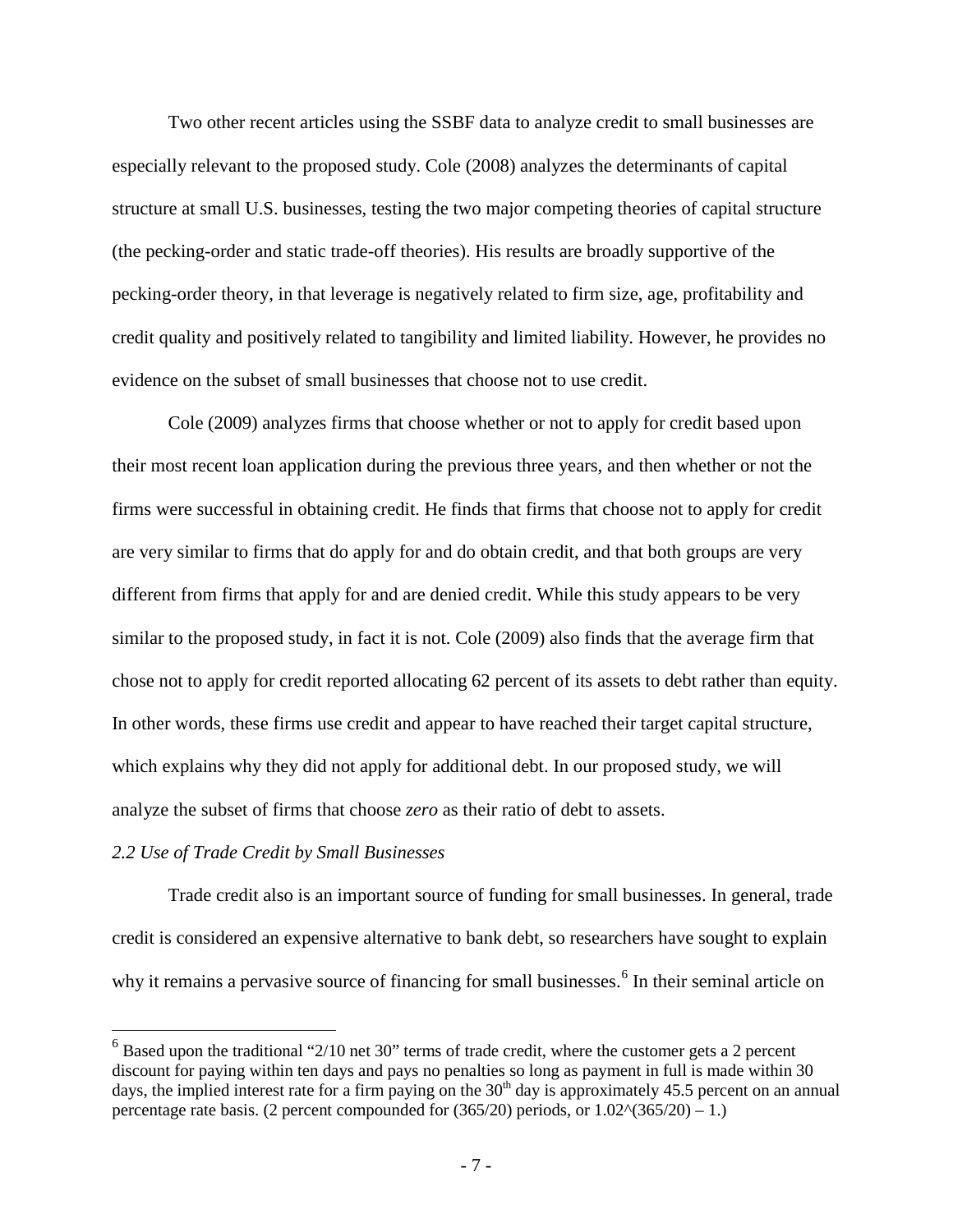trade credit, Petersen and Rajan (1997) list and summarize three broad groupings of theories of trade credit: financing advantage, price discrimination and transaction costs.

According to the transactions-cost theory, which dates back to Ferris (1981), trade credit reduces the costs of paying a supplier for multiple deliveries by cumulating the financial obligations from these deliveries into a single monthly or quarterly payment. By separating the payment from the delivery, this arrangement enables the firm to separate the uncertain delivery schedule from what can now be a more predictable payment cycle. This enables the firm to manage its inventory more efficiently.

According to the financing-advantage theory, a supplier of trade credit has an informational advantage over a bank lender in assessing and monitoring the creditworthiness of its customers, which, in turn, gives the supplier a cost advantage in lending to its customers. The supplier also has a cost advantage in repossessing and reselling assets of its customers in the event of default (Mian and Smith, 1992). Smith (1987) argues that, by delaying payment via trade credit, customers can verify the quality of the supplier's product before paying for that product. In a theoretical paper, Biais and Gollier (1997) assume that suppliers have private information about their customer and demonstrate that trade credit alleviates information asymmetries that otherwise would preclude financing of positive net present value projects. According to Burkart and Ellingsen (2004), the information advantage derives from the transaction by which the supplier provides inputs to its customer, in that cash is easily diverted but input supplies are not. In addition, this may boost investment, leading banks to increase their lending to the customer, as well. Hence, trade credit can be a complement to bank credit.

According to the price-discrimination theory, which dates back to Meltzer (1960), a supplier uses trade credit to price discriminate among its customers. Creditworthy customers will

- 8 -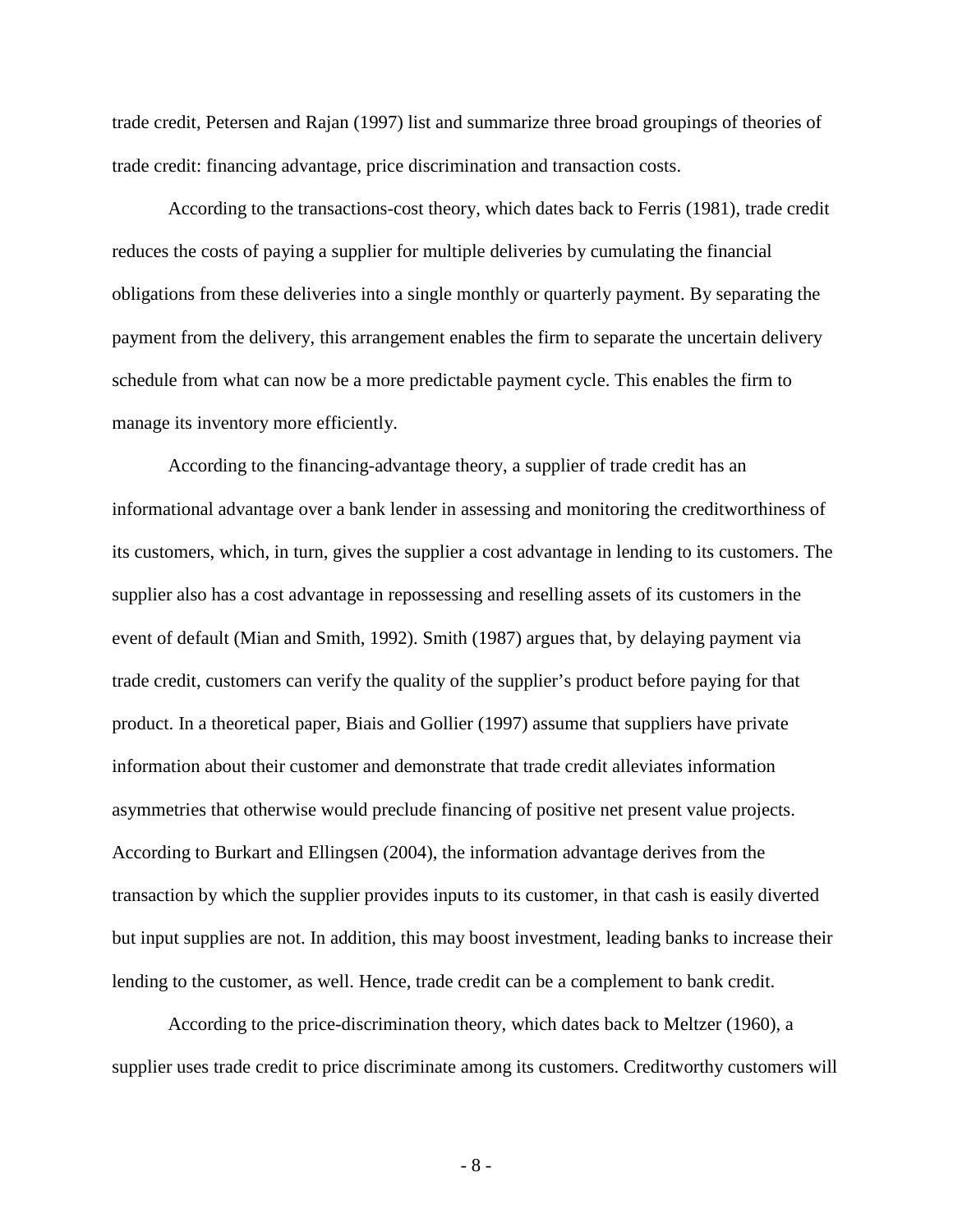pay promptly so as to get any available discounts while risky customers will find the price of trade credit to be attractive relative to other options. The supplier also discriminates in favor of the risky firm because the supplier holds an implicit equity stake in the customer, equal to the present value of future profits from sales to the customer, and wants to protect that equity position by extending temporary short-term financing. Meltzer (1960) concludes that trade creditors redistribute traditional bank credit during periods of tight money, so that trade credit serves as a substitute for bank credit when money is tight. Nilsen (2002) provides strong empirical support for Meltzer's conclusions, as well as supporting the existence of a "bank lending channel" for the transmission of monetary policy.<sup>[7](#page-12-0)</sup>

One version of the price-discrimination theory posits that trade creditors are more lenient than bank lenders when a firm encounters financial distress, so that riskier firms will allocate a larger share of their borrowing to trade creditors in exchange for the financial flexibility they obtain in the event that they become distressed. Suppliers have what amounts to an equity stake in the firms to which they lend and, therefore, are more accommodating to their customers when the customers encounter financial problems. Bank lenders, on the other hand, are more likely to be secured by collateral and hold claims that are senior to those of trade creditors, so they are more likely to pursue liquidation in the event of default than are trade creditors (Berger and Udell, 1998). Huyghebaert, Van de Gucht and Van Hulle (2007) provide empirical evidence in support of this theory, finding that Belgian firms in industries with high historical failure rates and high liquidation values use more trade credit that other Belgian firms.

Petersen and Rajan (1997) use data from the 1987 SSBF to find that the information provided by banking relationships does not appear to affect the amount of trade credit offered by

<span id="page-12-0"></span> $<sup>7</sup>$  The bank "lending channel" theory posits that banks respond to tight monetary policy by contracting</sup> loan volume, which reduces investment by borrowing firms.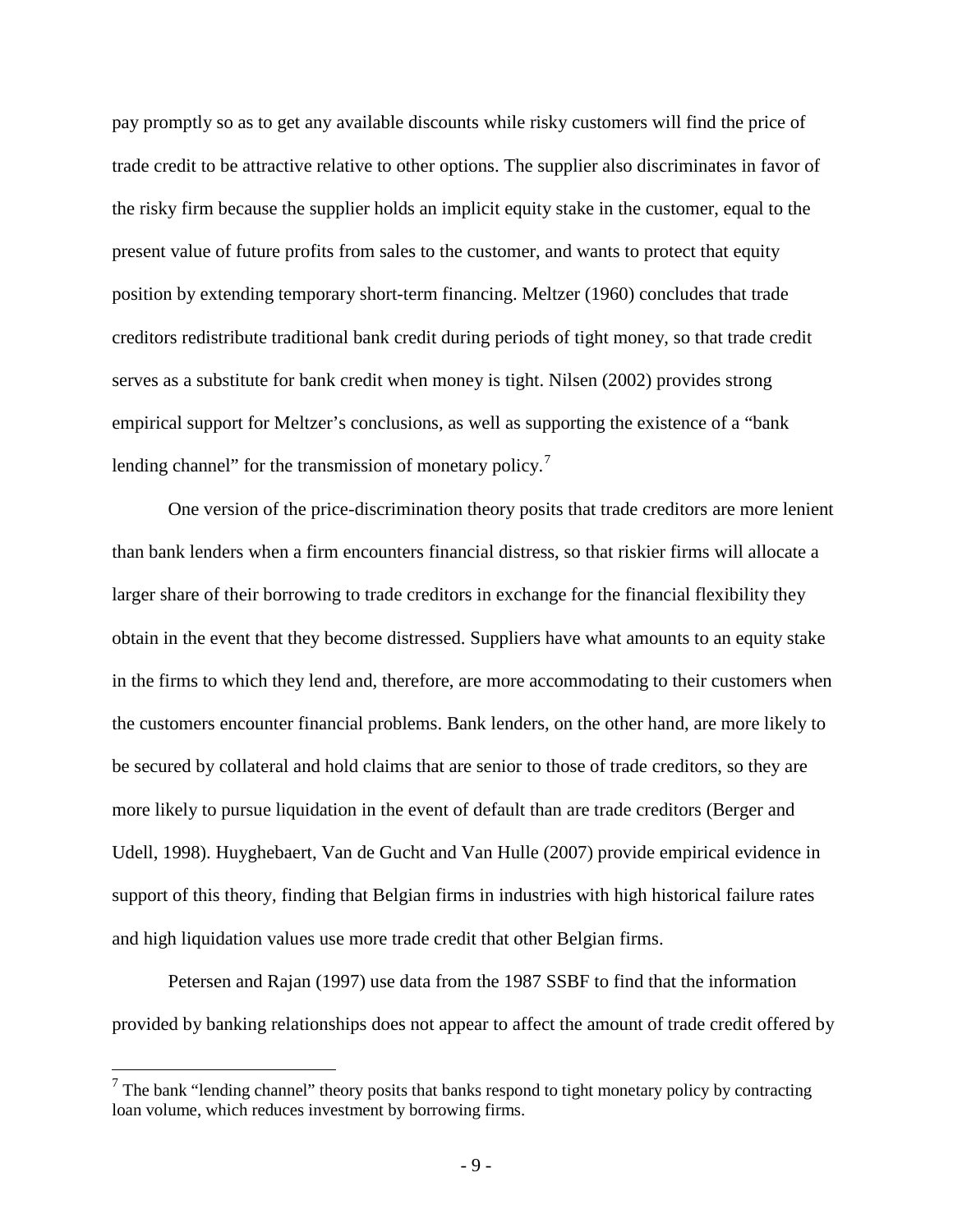suppliers, which they interpret as supportive of the financing-advantage theory that suppliers collect and use different private information about their customers than do financial institutions. Petersen and Rajan also find that small U.S. firms with longer banking relationships hold lower levels of accounts payable than other firms, while firms in metropolitan areas with few financial institutions held higher levels of accounts payable than firms in other metropolitan areas. They interpret their results as evidence that trade credit falls below bank credit in the pecking order of capital structure, consistent with Meltzer (1960).

Fisman and Love (2003) extend this line of research by examining small firms in countries with less developed financial markets and find that "firms in industries with higher rates of accounts payable exhibit higher rates of growth." Love, Preve and Sarria-Allende (2007) find that trade credit in Asian countries fell for several years following the 1997 Asian financial crisis. They interpret their evidence as consistent with a redistribution view of trade credit, whereby financially strong firms redistribute bank credit to financially weak firms.

Ng, Smith and Smith (1999) contradict Meltzer's bank-substitute theory but support Ferris' transaction-cost theory with evidence based upon a survey of credit managers at publicly traded U.S. firms listed on CompuStat. They conclude that "credit terms are stable over time" and that firms "do not respond to fluctuations in market demand" but that there is "wide variation across industries in credit terms, but little variation within industries."

Cuñat (2007) argues that trade creditors have an advantage over bank creditors in collecting non-collateralized lending, in that a trade creditor can threaten to cut off goods that it supplies to the borrower so long as switching suppliers is costly. This advantage enables trade creditors to lend more than banks are willing to lend. In this sense, trade credit is a complement rather than a substitute for bank credit, and firms should be expected to utilize both types of

- 10 -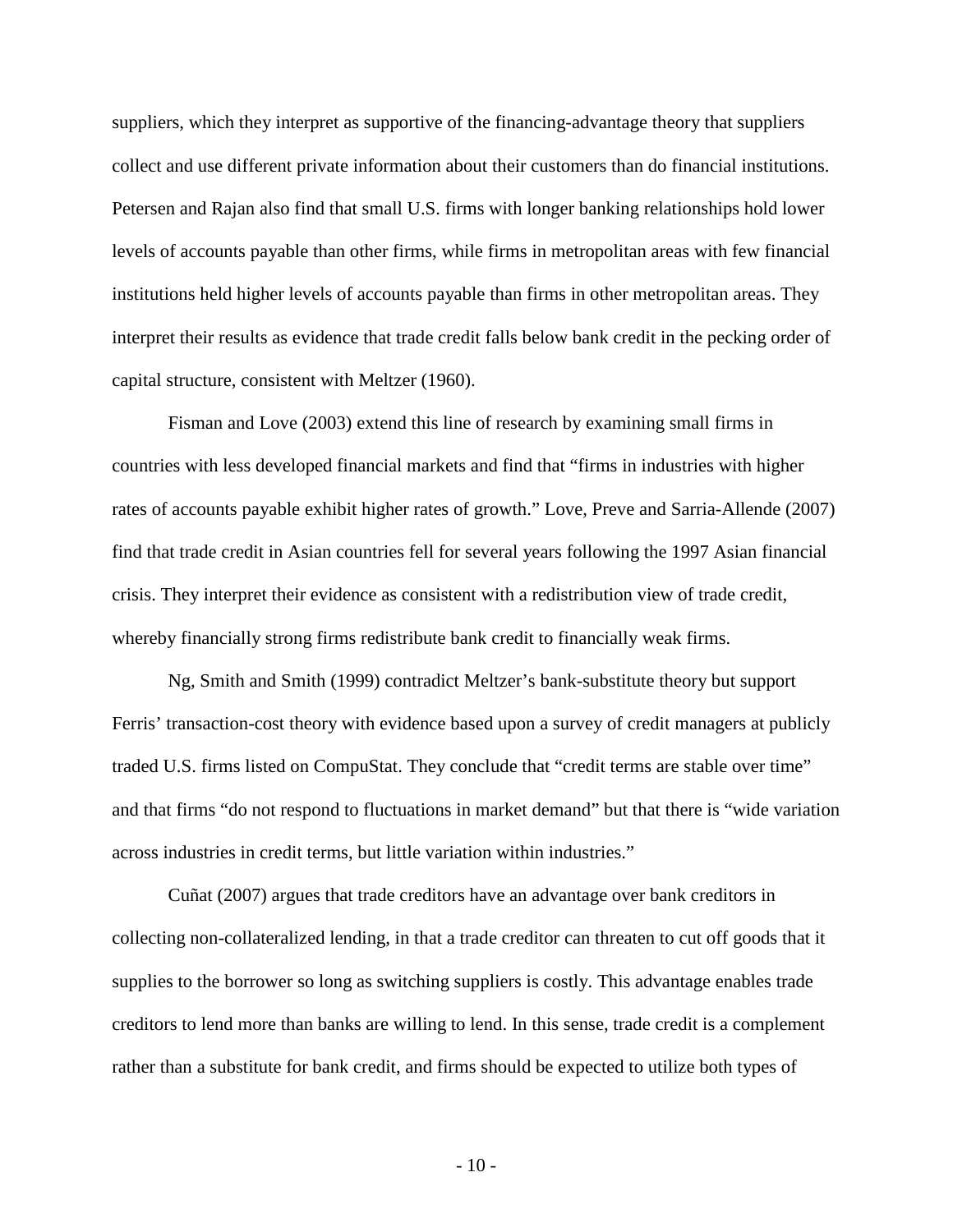<span id="page-14-0"></span>credit even when banking markets are competitive. However, this relationship also will lead trade creditors to provide liquidity to borrowers that are facing temporary liquidity problems and at increased level of financial distress. Cuñat uses panel data on U.K. firms from the FAME-Bureau Van Dijk database to test his model.

# **3. Data**

To conduct this study, we use data from the Federal Reserve Board's 1993, 1998 and 2003 Surveys of Small Business Finances.<sup>[8](#page-14-1)</sup> In each survey, the firms surveyed constitute a nationally representative sample of small businesses operating in the United States as of year-end prior to the survey, where a small business is defined as a non-financial, non-farm enterprise employing fewer than 500 employees. The 1993 and 1998 survey data are broadly representative of approximately 5 million firms operating in the United States as of year-end 1993 and 1998 (respectively) while the 2003 survey data are broadly representative of approximately 6 million firms operating in the United States as of year-end 2003.

The SSBF provides detailed information about each firm's sources of financing as well as information about each firm's balance sheet, either of which can be used to determine whether or not a firm uses trade credit, bank credit, or both. We choose to use the detailed information about financing sources rather than rely upon the balance-sheet data. Specifically, each SSBF includes a question asking whether or not the firm used trade credit in the reference year of the survey, and asking whether or not the firm had any outstanding bank credit in the reference year of the survey. We use the answers to these questions to classify a firm as using no credit, using trade

<span id="page-14-1"></span><sup>&</sup>lt;sup>8</sup> See Elliehausen and Wolken (1990) for a detailed description of the 1987 survey, Cole and Wolken (1995) for a detailed description of the 1993 survey, Bitler, Robb and Wolken (2001) for a detailed description of the 1998 survey, and Mach and Wolken (2006) for a detailed description of the 2003 survey.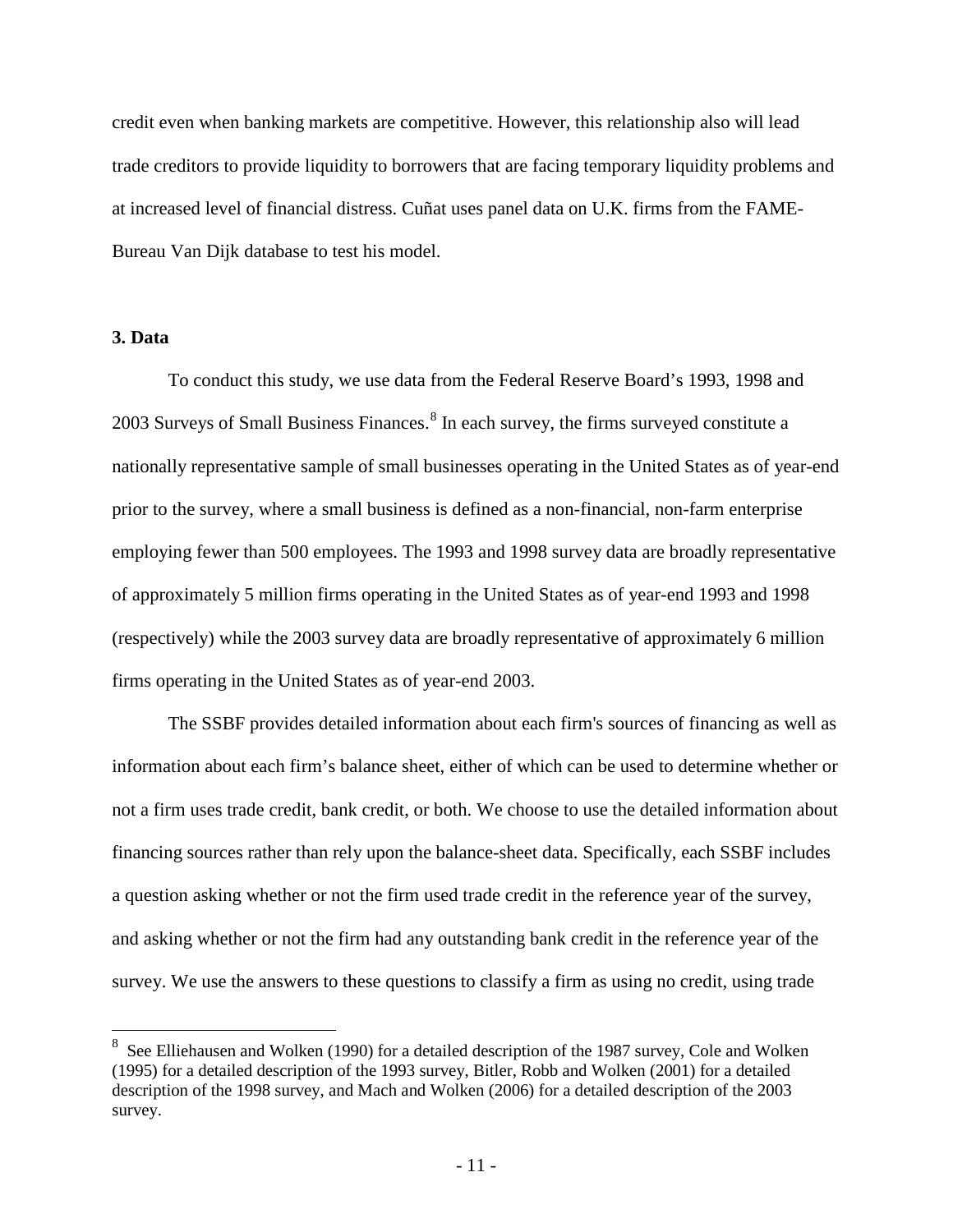credit only, using bank credit only, or using both bank credit and trade credit.

Specifically, we classify a firm as "using trade credit" if the firm reported that it did use trade credit in the reference year of the survey.<sup>[9](#page-15-0)</sup> We classify a firm as "using bank credit" if the firm reported that it had any loans outstanding in the reference year of the survey.<sup>[10](#page-15-1)</sup> We classify a firm as "using no credit" if the firm reported that it used no trade credit and that it used no bank credit during the reference year. Similarly, we classify a firm as "using both bank credit and trade credit" if it reported that it used both bank credit and used trade credit.

We calculate the amount of bank credit from the outstanding balances reported by the firm for each type of loan. We are forced to estimate the amount of trade credit from the amount of accounts payable because the questionnaire does not ask the firm to report this amount.

For firms obtaining credit, the SSBF provides information on the identity and characteristics of the lender through a series of questions about the firm's use of financial services, including lines of credit, mortgage loans, equipment loans, motor vehicle loans and other loans. For each type of loan, the SSBF identifies the amount of the loan and the type of institution extending the credit. $11$ 

<span id="page-15-0"></span><sup>&</sup>lt;sup>9</sup> In each of the three SSBFs, the firm was asked "During [year], did [firm] make any purchases of goods or services from suppliers on account rather than pay before or at the time of the delivery?" In 1993, the question was slightly different: "Did the firm purchase any goods or services on account during 1993 rather than pay for the purchases before or at the time of delivery?

<span id="page-15-1"></span><sup>10</sup> Each SSBF includes a series of questions about the firm's use of credit during the reference year of the survey, including lines of credit, mortgages, motor vehicle loans, equipment loans, leases, owner loans and other loans. We classify a firm as using bank credit if it answered yes to any of these questions except for owner loans. For example, the firms were asked "During [year], did the firm have any business lines of credit or revolving credit agreements?" If the firm answers "yes" then it also is asked for the outstanding balance of all loans of that type. We use this information to calculate the amount of bank credit.

<span id="page-15-2"></span><sup>11</sup> The 2003 SSBF includes questions that ask the respondent to identify the type of institution or source for each financial service it obtains, including all loans. The categories are: 1: commercial bank; 2: savings bank; 3: savings and loan association; 4: credit union; 5: finance company; 6: insurance company; 7: brokerage or mutual fund company; 8: leasing company; 9: mortgage company; 10: venture-capital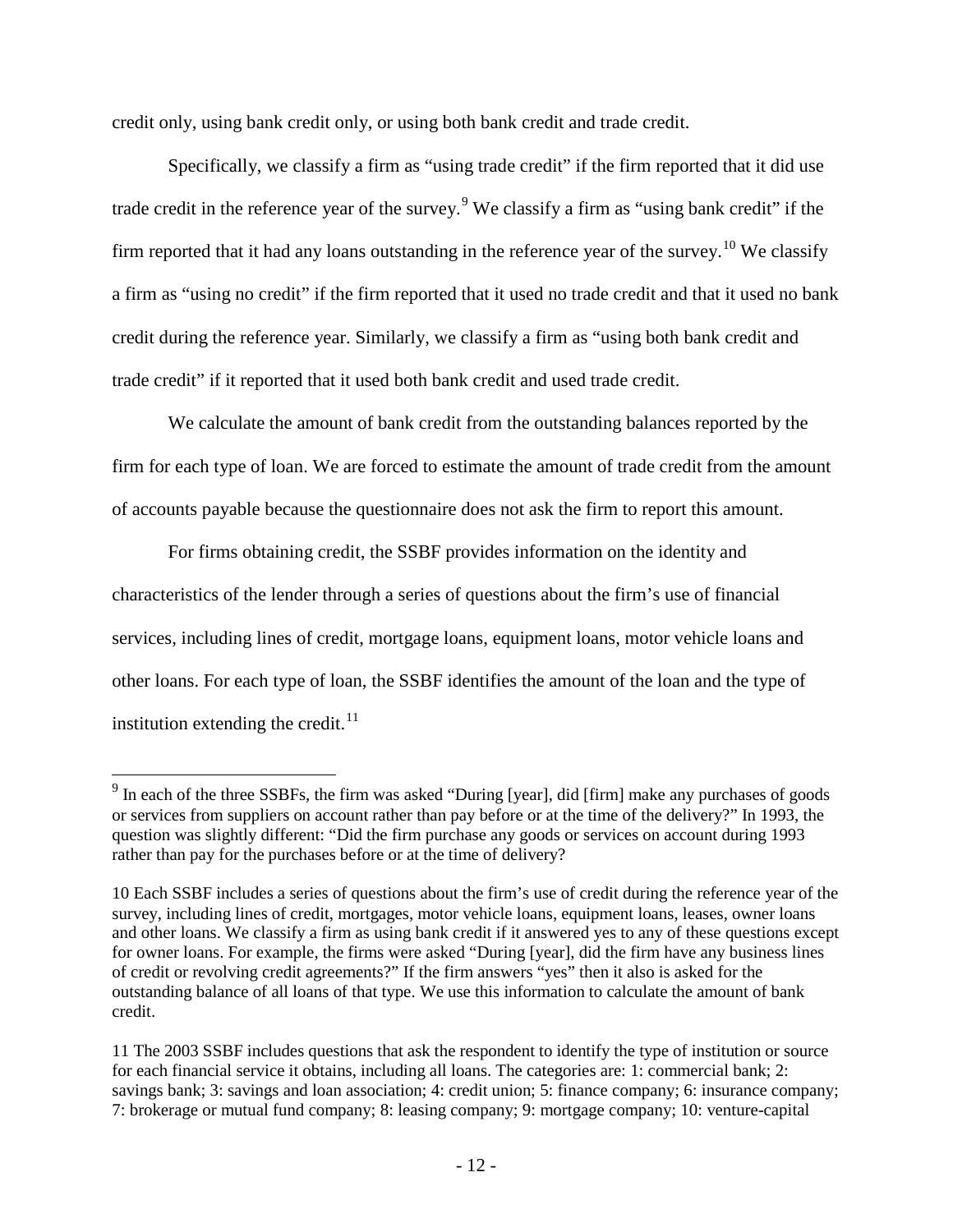The survey data also provide information on each firm's balance sheet and income statement; its credit history; the firm's characteristics, including standard industrial classification (SIC), organizational form, and age; and demographic characteristics of each firm's primary owner, including age, education, experience, and credit history. Balance-sheet and incomestatement data are derived from the enterprise's year-end financial statements. Credit history, firm characteristics, and demographic characteristics of each firm's primary owner are taken as of year-end.

It is important to acknowledge limitations of this study, which largely are imposed by the characteristics of the data. First, these survey data are self-reported by the primary owners and are not audited or certified as accurate by any third party. Second, we are relying upon the detailed information about use of bank credit reported by each firm rather than upon the amount of loans reported on the firm's balance sheet. Unfortunately, information from these two parts of the survey do not match up, in part because the balance sheet collects information as of the previous year-end, whereas the detailed information on financial services is as of the time of the interview. Third, these data are representative of small U.S. firms, but may not be representative of small firms in other countries. We leave it to future research to answer whether our findings about U.S. firms can be generalized to firms outside the United States.

 $\overline{a}$ 

firm or small-business investment company; 11: other business firm; 12: family or other individual; 13: government agency (includes SBA); 14: other type; 15: supplier firm; 16: credit card processing; 17: check clearing; 18: factoring; 19: owner, himself or herself; 20: 401K/retirement; and 21: consolidated/multiple institutions.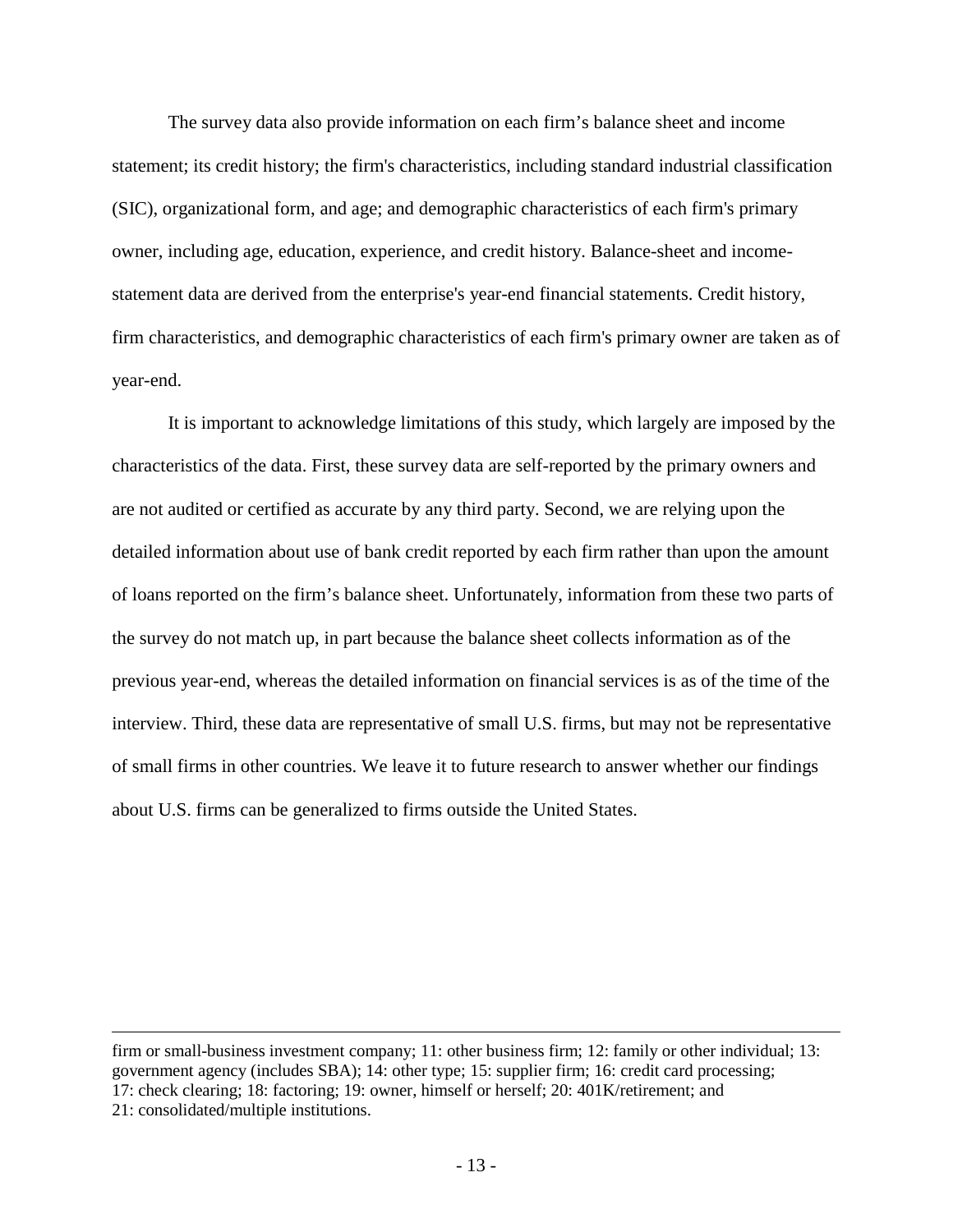#### <span id="page-17-0"></span>**4. Methodology**

In order to provide new evidence on who uses credit and from where, we employ both univariate and multivariate tests. In all of our tests, we employ the survey sampling weights because the SSBFs do not consist of random samples; rather, they are stratified random samples, where large and minority-owned firms are over-represented relative to smaller and white-owned firms.

First, as described above, we classify firms into one of four categories of borrower type based upon their responses to questions regarding the structure of their liabilities. *use no credit* firms are those firms that reported using no bank credit and using no trade credit; *use credit* firms are those firms that reported using either or both types of credit.

Once we have classified our sample firms, we calculate descriptive statistics for *use no credit* firms and *use credit* firms, and then test for significant differences in these two types of firms. For *use credit* firms, we also provide descriptive statistics on use of the two different sources of credit, e.g., trade credit and bank credit.

We also conduct multivariate tests on the data. First, we use a weighted logisticregression model to test hypotheses about differences in the *use credit* firms and *use no credit*  firms.

*borrower type* = 
$$
f
$$
 (*firm characteristics*, *owner characteristics*) 
$$
\qquad (1)
$$

where:

*borrower type* is equal to one if the firm is a *use credit* firm and equal to zero if the firm is a *use no credit* firm, as defined above;

*firm characteristics* is a vector of variables related to the firm that are expected to influence availability of credit, such as credit history, size, profitability, age, leverage,

- 14 -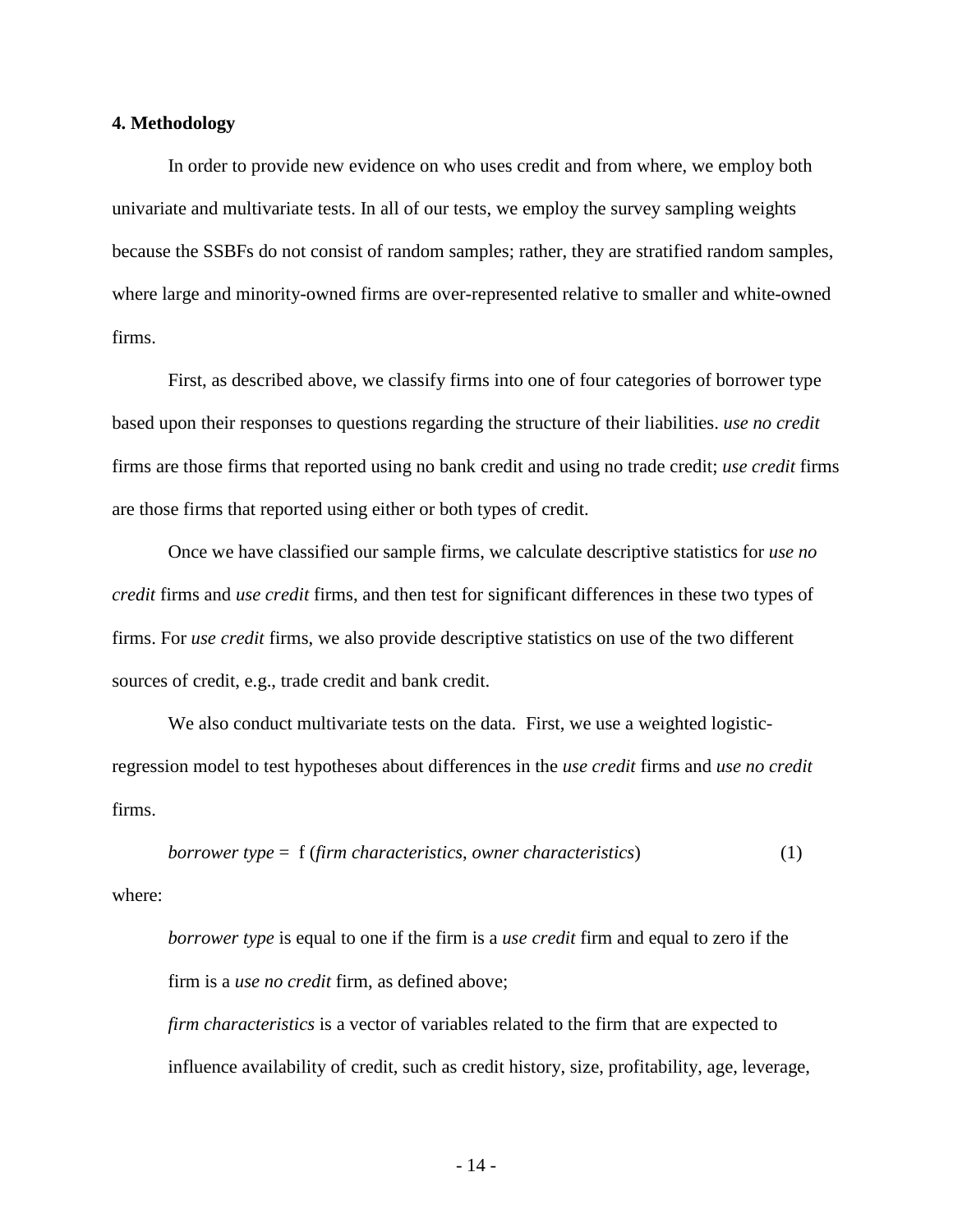etc.; and

*owner characteristics* is a vector of variables related to the primary owner that are expected to influence availability of credit, such as age, education, race, ethnicity and gender.

These tests provide the first comprehensive and rigid statistical evidence on how these two groups of firms differ.

Third, we use equation 1 as the first equation in bivariate-probit selection model as developed by Wynand and Van Pragg (1981), where the second equation is a model of whether the firm used trade credit (equation 2A) or a model of whether the firm used bank credit (equation 2B):  $^{12}$  $^{12}$  $^{12}$ 

*use trade credit* = f (*firm characteristics*, *owner characteristics*) (2A) where:

*use trade credit* is equal to one if the firm uses trade credit and equal to zero otherwise. *use bank credit* = f (*firm characteristics*, *owner characteristics*) (2B)

where:

*use bank credit* is equal to one if the firm uses bank credit and equal to zero otherwise.

Fourth, we will use equations 2A and 2B as the first equation in the two-step Heckman sample-selection estimator, where the second equation is a model of the percentage of assets allocated to trade credit (equation 3A) or bank credit (equation 3B):

*trade credit percentage* = f ( *firm characteristics*, *owner characteristics*) (3A) where:

*trade credit percentage* is equal to the percentage of total assets allocated to trade credit;

<span id="page-18-0"></span> $12$  See Greene (2003) for more information about the bivariate probit model.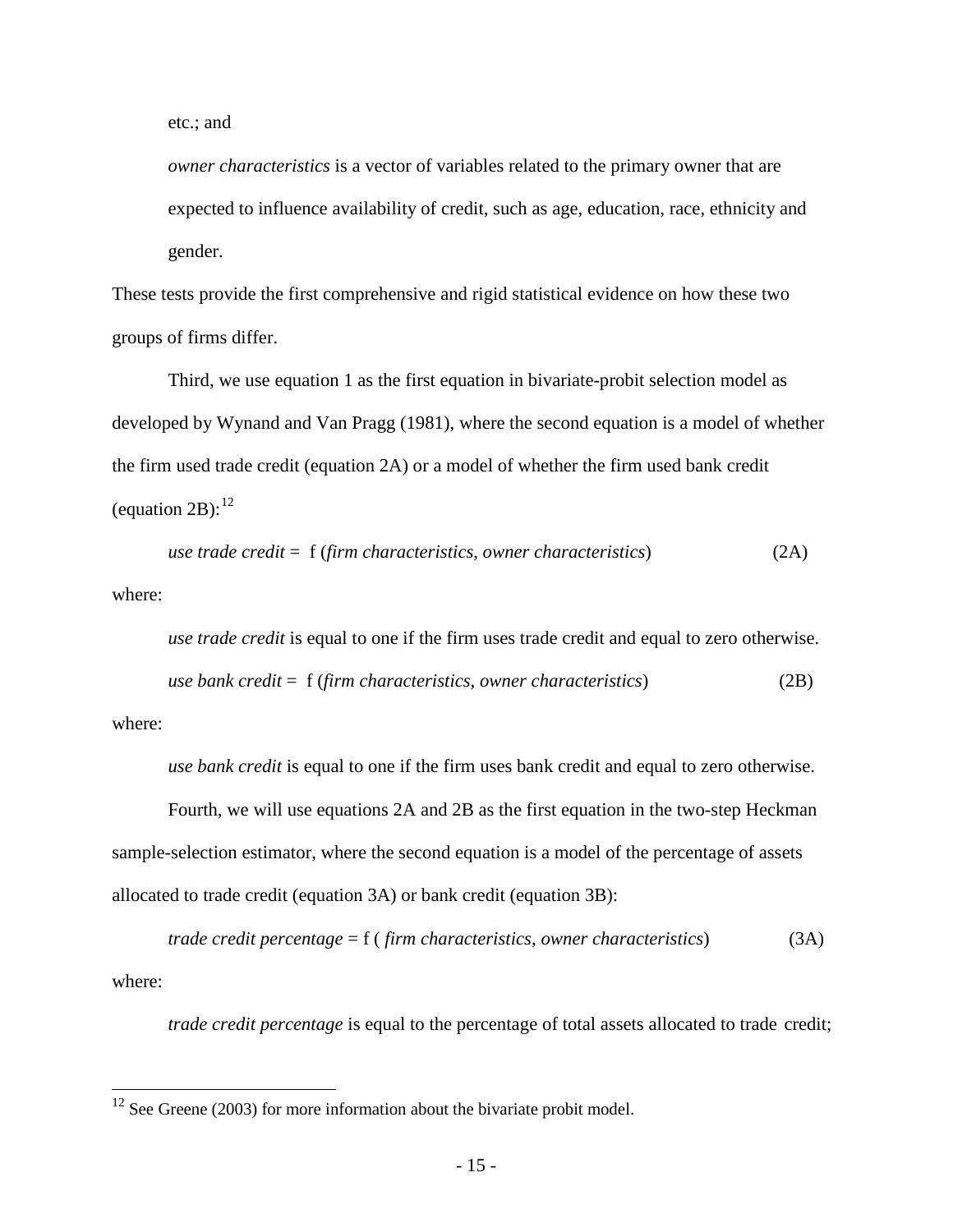where:

*bank credit percentage* is equal to the percentage of total assets allocated to bank credit.

For explanatory variables, we generally follow the existing literature on the availability of credit and capital structure. We include a vector of *firm characteristics* that includes public reputation as proxied by the log of *firm age*; *firm size* as measured by the log of sales; firm credit quality as proxied by *firm delinquency* (whether or not the firm has been delinquent on business obligations during the previous three years); firm profitability as measured by *return on assets*; firm financial slack as proxied by the ratio of cash to total assets; firm *current assets* as measured by the sum of accounts receivable, inventory and other current assets scaled by total assets; firm *tangible assets* as measured by the sum of land and depreciable assets scaled by total assets; firm governance as measured by *percentage ownership* of the primary owner and a dummy variable for *corporations*; and firm industry as measured by a set of nine dummy variables for one- or two-digit SIC code defining nine broad industries (construction, primary manufacturing, secondary manufacturing, transportation, wholesale trade, retail trade, insurance and real estate, business services and professional services).

A vector of *owner characteristics* includes the race (*Asian* or *black*), ethnicity (*Hispanic*) and gender (*female*) as measured by dummy variables indicating that the firm's primary owner is Black, Hispanic, Asian and female, respectively; owner's reputation as measured by the log of *owner age*; owner's business experience as measured by the number of years that the primary owner has been an owner or manager of a business; dummy variables for the highest educational attainment of the firm's primary owner (*high school degree*, *some college*, *college degree* or *graduate degree*); owner credit quality as proxied by *owner delinquency* (whether or not the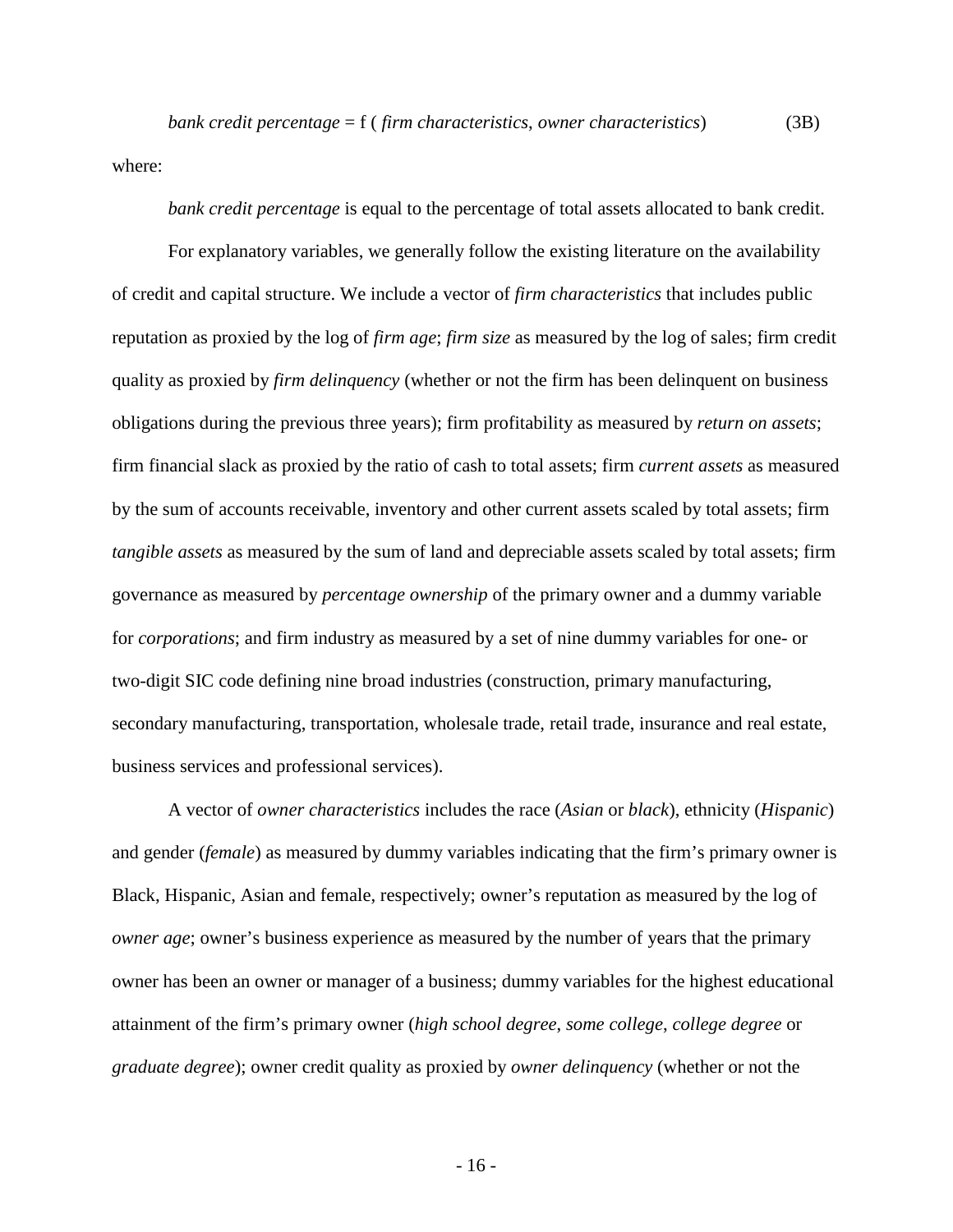<span id="page-20-0"></span>primary owner has been delinquent on personal obligations). Table 1 presents a summary of the variable definitions.

## **5. Hypotheses**

# *5.1 Firms that Use Credit vs. Firms that Use No Credit*

Our primary hypotheses relate to differences between firms that use credit and firms that use no credit, i.e., neither bank credit nor trade credit. This eliminates a large number of potential explanatory variables, such as firm leverage and the outcome of the firm's most recent loan application, as these variables can only take on certain values when the firm uses credit. However, there remain a large number of variables of interest that we can use to test our hypotheses—many of which are tied to the pecking-order theory and trade-off theory of capital structure.<sup>[13](#page-20-1)</sup>

The pecking-order theory of capital structure suggests that profitable firms, firms with more "financial slack," and firms in certain industries that require little in the way of tangible assets use less debt than other firms. Therefore, we expect that *use no credit* firms have higher *return on assets*, have more *cash* (our proxy for financial slack), have fewer *tangible assets* and are more likely to be in the service industries (*insurance/real estate, business services* and *professional services*) than are *use credit* firms. Corporations enjoy limited liability and therefore should be more likely to use credit, so we expect to find a positive relation between *corporation* and *use credit*.

Behavior finance suggests that owners of *use no credit* firms act irrationally, as these firms are failing to take advantage of either the interest-free financing from typical trade credit

<span id="page-20-1"></span><sup>&</sup>lt;sup>13</sup> Cole (2008) explores in detail how the static trade-off and pecking-order theories of capital structure explains the capital structure of small U.S. firms.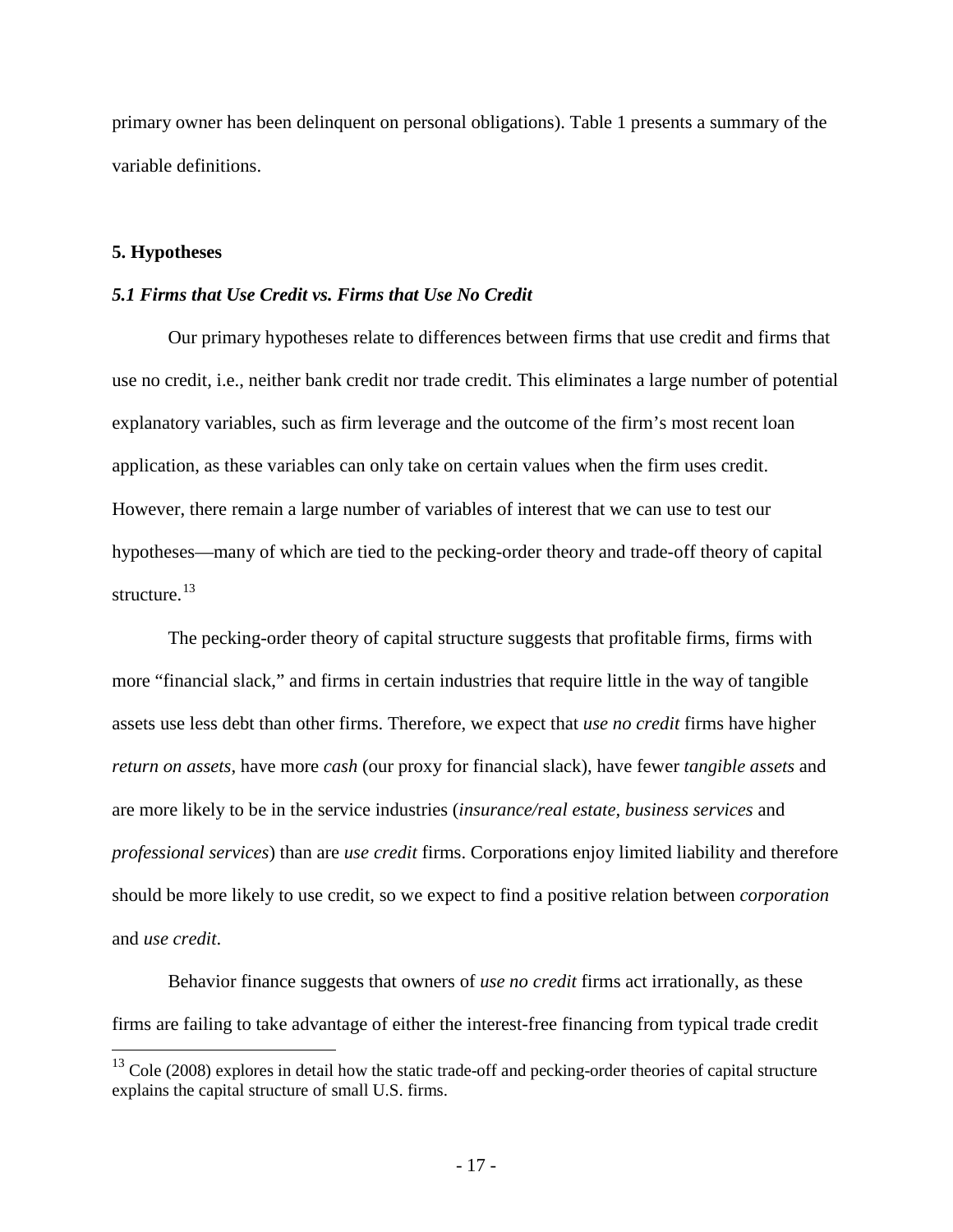terms or the debt-tax shield from bank financing, as well as the opportunity to leverage up their return on equity.<sup>[14](#page-21-0)</sup> The managers of these firms may simply be financially unsophisticated, or may have an irrational aversion to debt of any form and prefer to pay cash for all purchases. Therefore, we hypothesize that *use no credit* firms are more likely to be minority-owned (*Asian*, *black* or *Hispanic*), located in *rural* areas, and have owners with less *experience* and less education than other types of firms. (We measure education using a two dummy variables for highest educational attainment—*college* and *graduate*.)

# *5.2 Firms that Use Trade Credit and Firms that Use Bank Credit*

Among firms reporting that they use credit, we also test hypotheses regarding the choice between trade credit and what we will generically refer to as "bank credit," which encompasses all other sources of credit (see footnote 11 for a comprehensive list) but is dominated by credit from banks and other financial institutions.

One version of the price-discrimination theory suggests that trade creditors are more lenient in the event of default than are bank creditors, who tend to hold more secure positions in the event of liquidation largely due to collateralization. Therefore, we expect to find that variables indicating worse credit quality are associated with higher allocations of total liabilities to trade credit. These include the *D&B credit score*, the number of *firm delinquencies*, and the number of *owner delinquencies*.

Petersen and Rajan (1997) hypothesize that trade creditors use information developed by banks in evaluating customers for trade credit. They use two proxies for bank information to test

<span id="page-21-0"></span><sup>&</sup>lt;sup>14</sup> More than 10 percent of the firms reporting zero debt in the 2003 SSBF also reported that they did not apply because they feared rejection, which is arguably irrational as the costs of applying are negligible while the gains from applying (potentially receiving a loan) are quite large. This group of discouraged firms may be quite different from firms that report zero debt and did not apply simply because they did not need credit.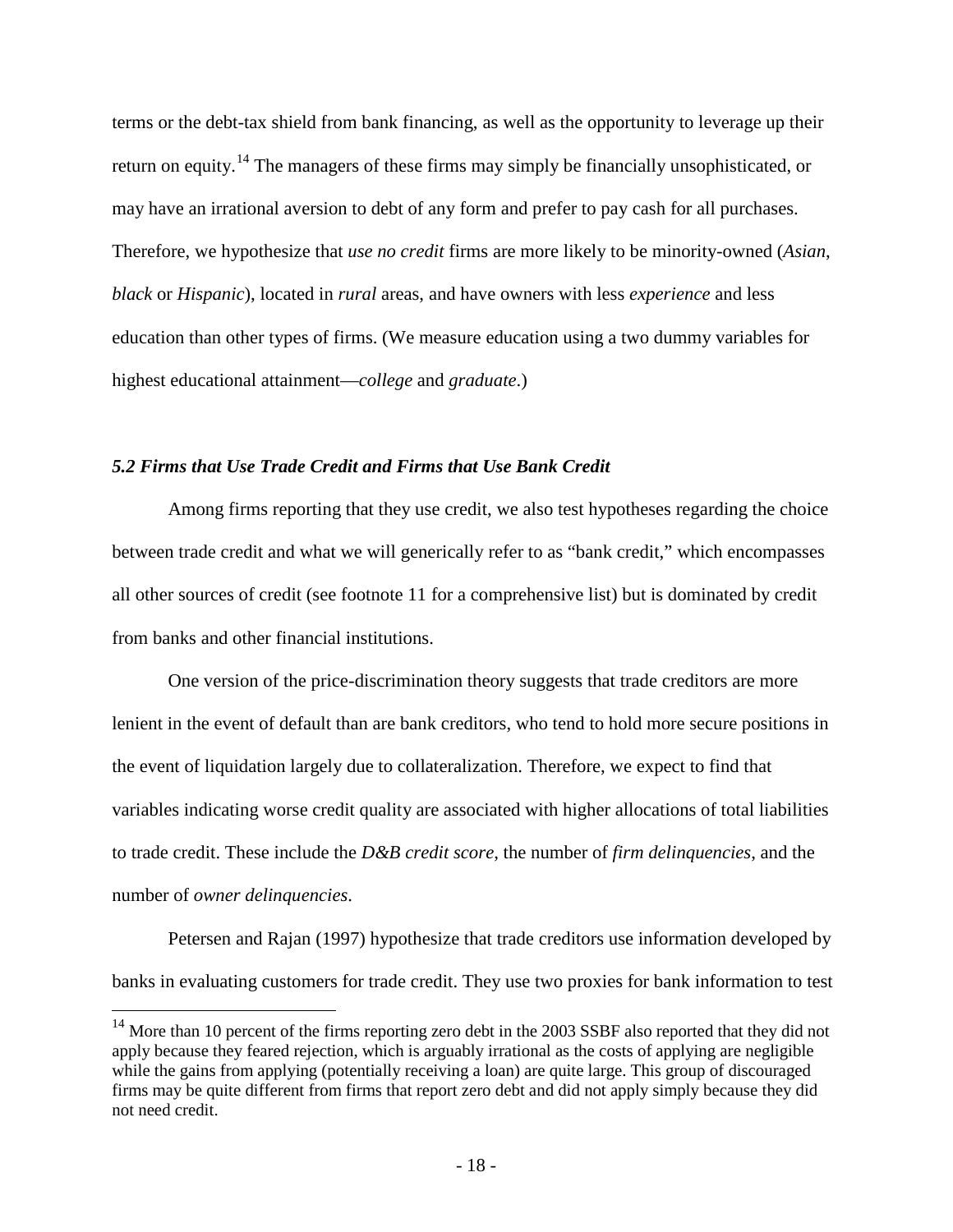this hypothesis. First, the authors calculate the length of the firm's *longest bank relationship*. Second, they use information from the firms' most recent loan application to construct a variable indicating that the firm was *denied* credit. We also calculate these two variables and expect negative relations with the use of trade credit.

Owners with greater private benefits of control should allocate more of their liabilities to trade credit so as to ensure that they do not lose those benefits of private control. We follow the corporate governance literature in measuring the benefits of private control using the "wedge" between ownership and control (see Claessens, Djankov and Lang (2000)). The larger is the primary owner's *ownership percentage*, the less he has to gain from self-dealing and perquisite consumption. The logic of this measure follows from the seminal paper on agency costs and ownership structure by Jensen and Meckling (1976), which is tested using small business data by Ang, Cole and Lin (2000). When the primary owner owns 100 percent of the firm, each dollar of perquisite consumption costs him one dollar, but as ownership falls to α, where  $0\% < \alpha < 100\%$ , the primary owner's cost fall to  $\alpha$  times one dollar. In other words, the primary owner realizes the full benefit of the perquisite consumption, but the cost of the perquisite consumption is only his ownership percentage times the value of the perquisites. We hypothesize that the *ownership percentage* should be negatively related to the use of any credit—bank or trade.

According to the financing-advantage theory, bank creditors are more likely than trade creditors to liquidate a firm when liquidation value is greater than the value of the firm as a going concern because they have a much smaller implicit equity stake in the firm. Therefore, we hypothesize that firms with greater liquidation value will use more trade credit. We proxy the value of assets in liquidation using the ratio of *tangible assets* to total assets, where tangible assets are defined as the sum of land and depreciable assets. Alternatively, firms with more

- 19 -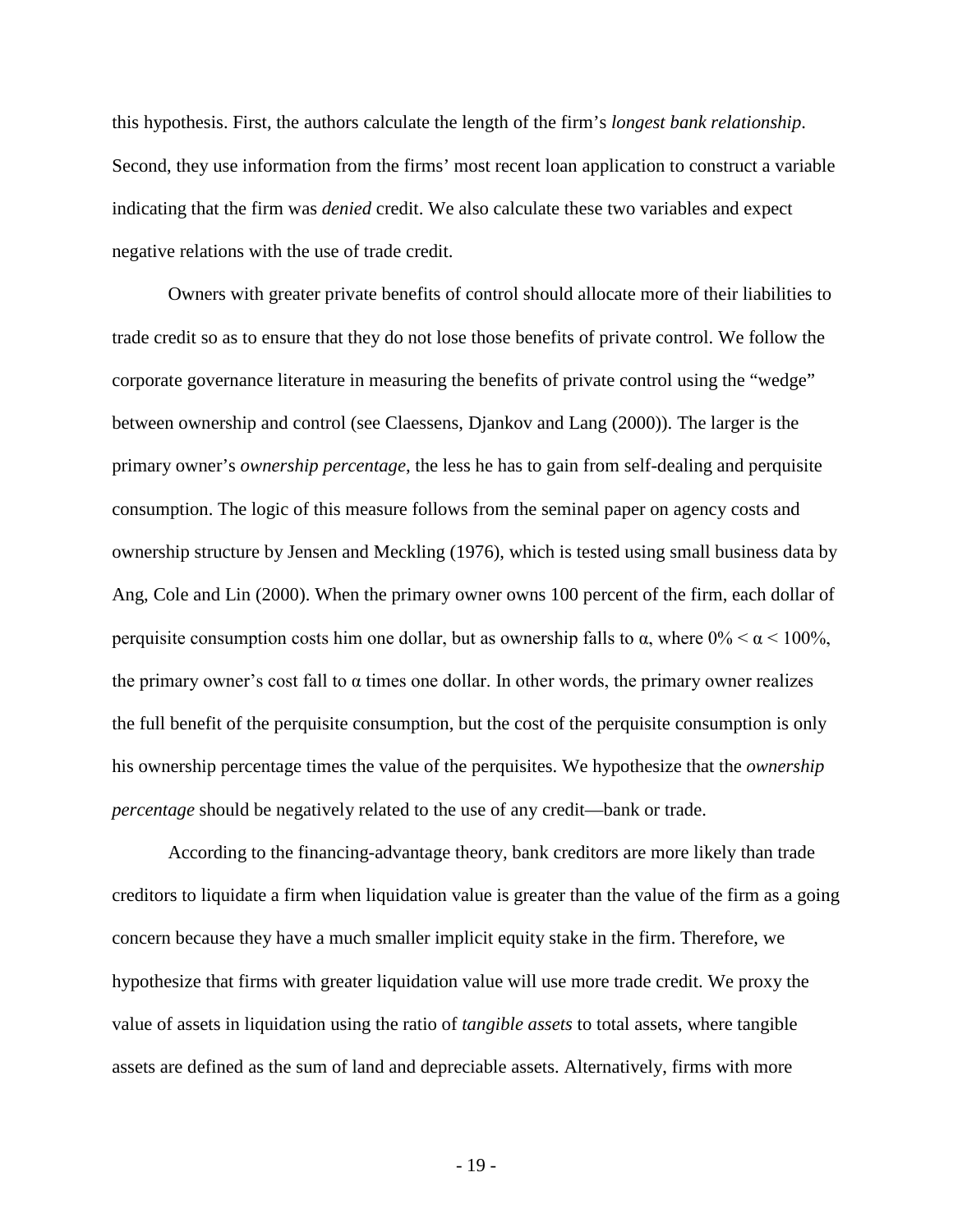tangible assets may prefer to finance them with credit of matched maturity, so that they prefer to use more bank credit. If this is the case, then we expect *tangible assets* to have a negative relation with the use of *trade credit* and a positive relation to the use of *bank credit*.

Owners of firms with greater growth opportunities have more to lose in liquidation than other firms, as the present value of those growth opportunities is lost. Therefore, growth firms should favor equity over bank debt, but favor trade credit over bank debt because, according to the financing-advantage theory, trade creditors are expected to be more lenient to firms in financial distress. We proxy growth opportunities using an indicator variable for *growth is positive* defined as equal to one if the firm reports that its annual sales revenues had increased from the prior period and equal to zero otherwise. We expect a negative relation between *growth is positive* and both *use credit* and *use bank credit* but a positive relation with *use trade credit.*

According to Meltzer's bank-substitute theory, the use of trade credit relative to bank credit should be greater during times of tight money. By comparing statistics from the three SSBFs, we should be able to shed some light on this theory, as the target Fed Fund rate varied from 1.00 percent in 2003 to 3.00 percent in 1993 and a high of 5.50 percent during the first three quarters of 1998. Therefore, we expect to find the lowest percentage of assets allocated to trade credit in 2003 and the highest in 1998, with 1993 falling in between.

Petersen and Rajan (1997, p. 678) point out that the interest-free financing from typical trade credit terms (2/10 net 30) "dominates paying cash," so that one should "expect all firms to borrow during the initial period." Yet our survey data show that all firms do not borrow. We hypothesize that firms in certain industries have little or no need for trade credit, such as those in *insurance/finance*, *business services* and *professional services*, while others have very large needs, such as those in *construction* and *manufacturing*. Firms in industries characterized by

- 20 -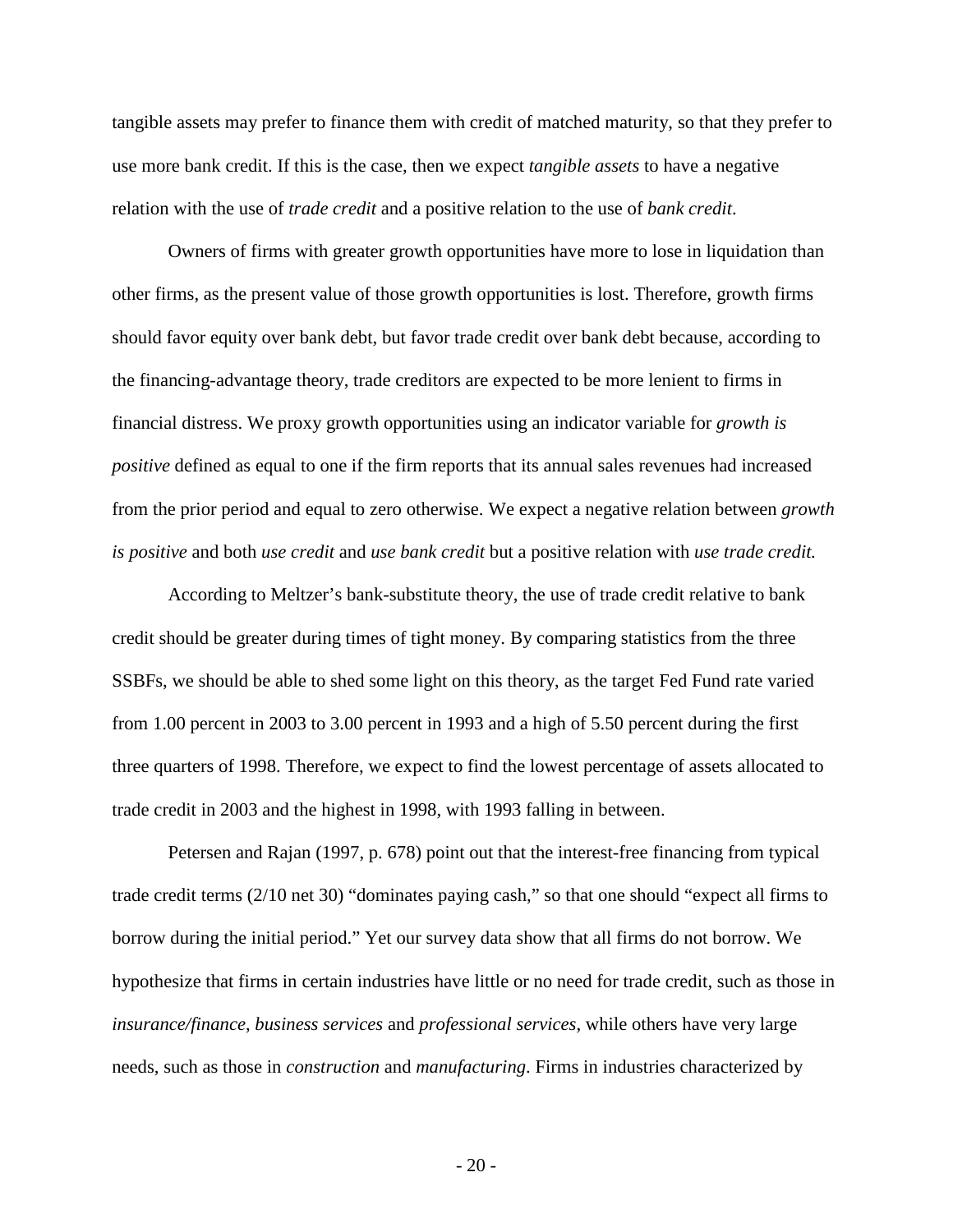<span id="page-24-0"></span>large investments in tangible and depreciable assets, such as *construction*, *manufacturing*, and *transportation*, also should be more likely to use *bank credit*.

#### **6. Results**

#### *6.1 Univariate Results*

Table 2 shows the distribution of firms from each of the three SSBFs into four categories based upon whether or not the firm used trade credit or bank credit during the survey year: *no credit*, *trade credit only*, *bank credit only*, and *bank and trade credit*. Interestingly, the distributions are remarkably similar across the three surveys: roughly 20 percent of the firms fall into each of the first three categories with the remaining 40 percent falling into the *bank and trade credit* category. In other words, one in five firms uses no credit, and roughly three out of five firms use trade credit and three out of five firms use bank credit, but roughly one in five firms uses bank credit but not trade credit and roughly one in five firms uses trade credit but not bank credit.

Table 3A, 3B and 3C present descriptive statistics from the 1993, 1998 and 2003 SSBFs, respectively, first for the full sample, and then separately for *use credit* firms and *use no credit* firms. The tables also present the results from a *t*-test for statistically significant differences in the means of the *use credit* and *use no credit* firms.

For the full sample of the 2003 SSBF (shown in Table 3C), the average firm had annual *sales* of \$624,307, *return on assets* (*ROA*) of 55.7 basis points, had *current assets* equal to 31 percent of total assets, had *tangible assets* equal to 33 percent of total assets, had growth in sales for 41 percent of the sample, was organized as a *corporation* for 45 percent of the sample, had been in business for 14.2 years and had a categorical *D&B credit score* of 3.61 (where 1 is worst

- 21 -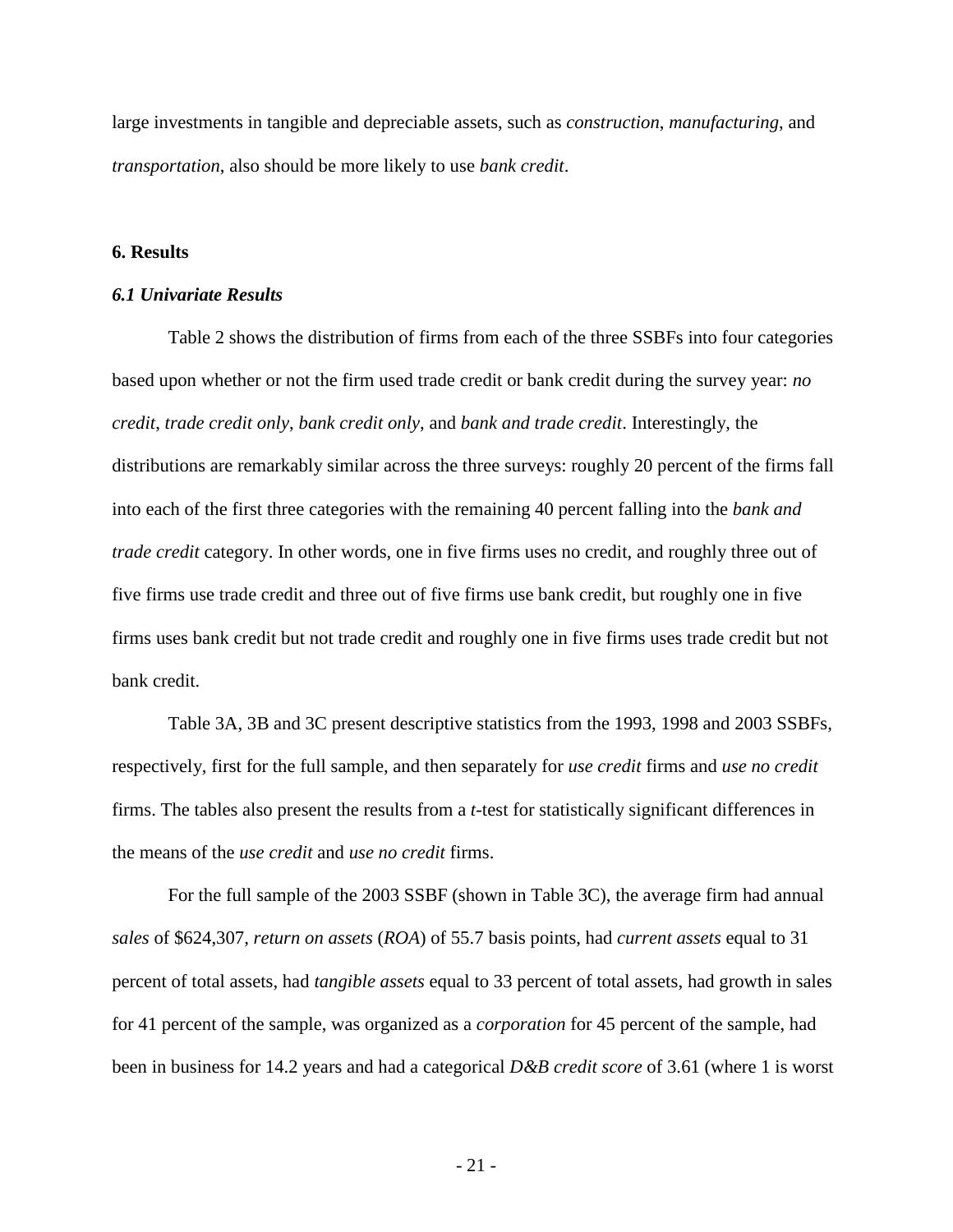and 6 is best). The average owner was 51.5 years old, and 26.3 percent of owners were *female*, 3.9 percent were *Black* and 4.4 percent were *Hispanic*; 29.1 percent had a *college* degree, 20.8 percent had a *graduate* degree and the rest had less than a college degree. By industry, 11.7 percent were in *construction*, 7.1 percent were in *manufacturing*, 3.9 percent were in *transportation*, 5.7 percent were in *wholesale trade*, 18.7 percent were in *retail trade*, 6.7 percent were in *insurance/real estate* (financial institutions are excluded), 25.3 percent are in *business services* and 21.0 percent are in *professional services*.

When compared with firms that *use credit*, firms that *use no credit* are significantly smaller as measured by *sales* (\$179,933 vs. \$741,592), more profitable as measured by *ROA* (73.5 basis points vs. 51.0 basis points), allocate less of their assets to both *current assets* (29.4 percent vs. 31.0 percent) and *tangible assets* (27.8 percent vs. 34.1 percent), are less likely to be growing in terms of sales (32.1 percent vs. 42.8 percent), are less likely to be organized as *corporations* (27.1 percent vs. 49.7 percent), are younger (12.97 years vs. 14.51 years) and have worse credit scores (3.459 vs. 3.650). Owners of firms that *use no credit* are older (52.2 years vs. 51.3 years), more likely to be *female* (39.2 percent vs. 22.9 percent) or *Black* (6.0 percent vs. 3.4 percent); they also are better educated with a *college* or *graduate* degree (55.6 percent vs. 48.4 percent). By industry, *use no credit* firms are significantly more likely to be found in *business services* and *professional services* and significantly less likely to be found in *construction*, *manufacturing*, *transportation* and *wholesale trade*.

If we look across Tables 3A, 3B and 3C, we find a number of regularities with respect to differences in *use credit* and *use no credit* firms, as defined by statistically significant differences in means in each of the three SSBFs. *Use credit* firms are consistently larger as measured by both *assets* and *sales*, less profitable as measured by *ROA*, have less financial slack as measured by

- 22 -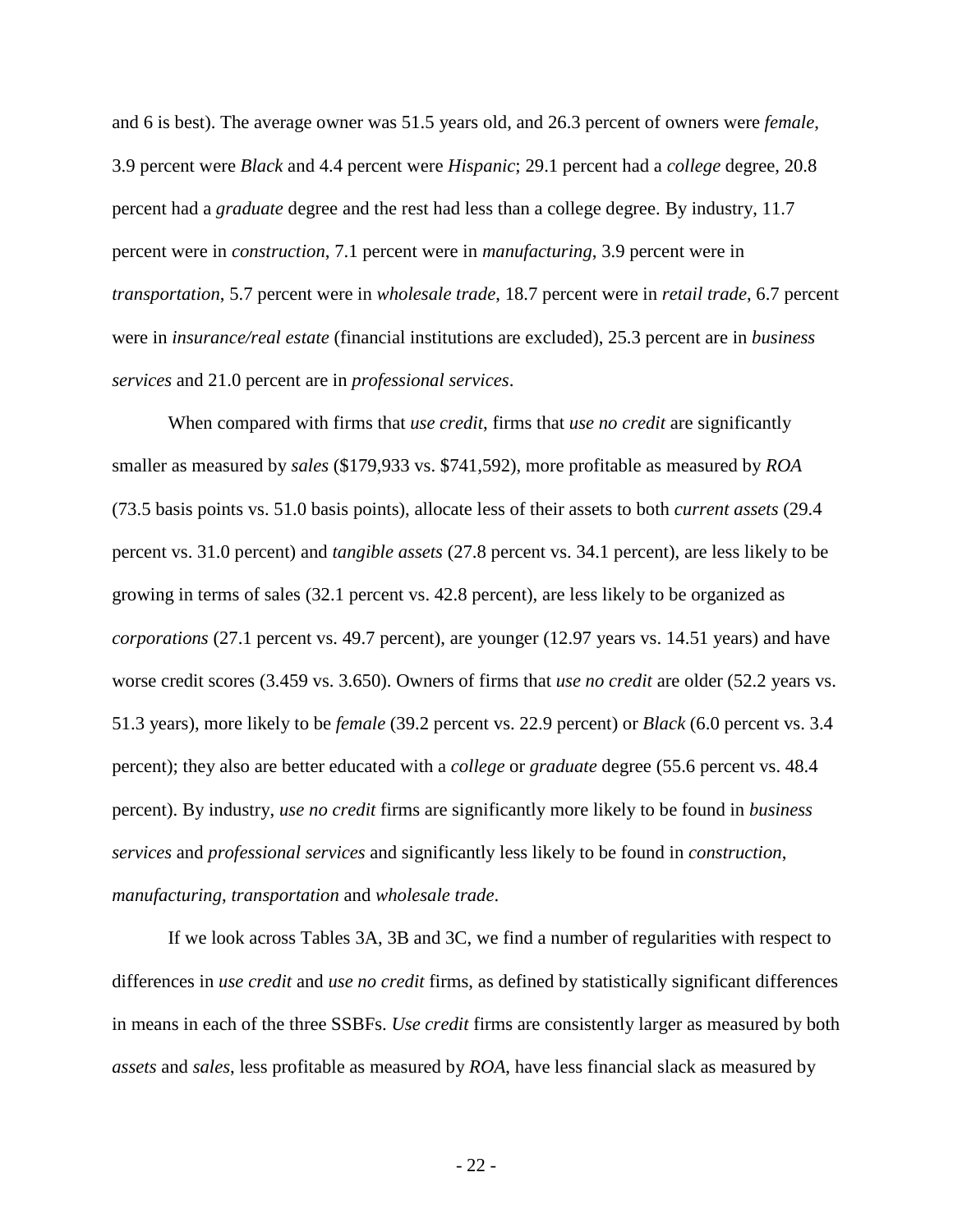the ratio of *cash* to assets, are more likely to be organized as *corporations*, are much more likely to report *firm delinquencies*, are less likely to be located in *rural* areas. The owners of *use credit* firms are consistently younger, less likely to be *female* and have a smaller *ownership percentage* of the firm. By industry, *use credit* firms are more likely to be found in *construction*, *manufacturing* and *wholesale trade* and less likely to be found in *professional services*.

## **6.2 Multivariate Results**

#### *6.21 Logistic Regression to Explain Use Credit Firms vs. Use No Credit Firms*

Table 4 presents the results from estimating equation (1) using logistic regression to explain differences in *use no credit* and *use credit* firms from each of the three SSBFs. Many of the significant differences vary and often change signs across the three surveys, so we will focus on the results that are consistent across the three surveys. The multivariate results largely confirm findings from the univariate results presented in Tables 3A, 3B and 3C. As compared to *use no credit* firms, *use credit* firms are significantly larger as measured by the log of annual sales, less profitable as measured by return on assets, have less financial slack as measured by cash, and are more likely to report business delinquencies. However, in a multivariate setting, *use credit* firms have significantly fewer tangible assets, in contrast with the univariate results. *Use credit firms* are more likely to be organized as corporations in 1998 and 2003 but not in 1993, in spite of the large univariate difference; in 1993, 51.5 percent of *use credit* firms were corporations as compared with 32.6 percent of *use no credit* firms.

Owners of *use credit* firms are significantly younger as measured by the log of owner age, but more experiences as measured by the number of years owning or managing a business,

- 23 -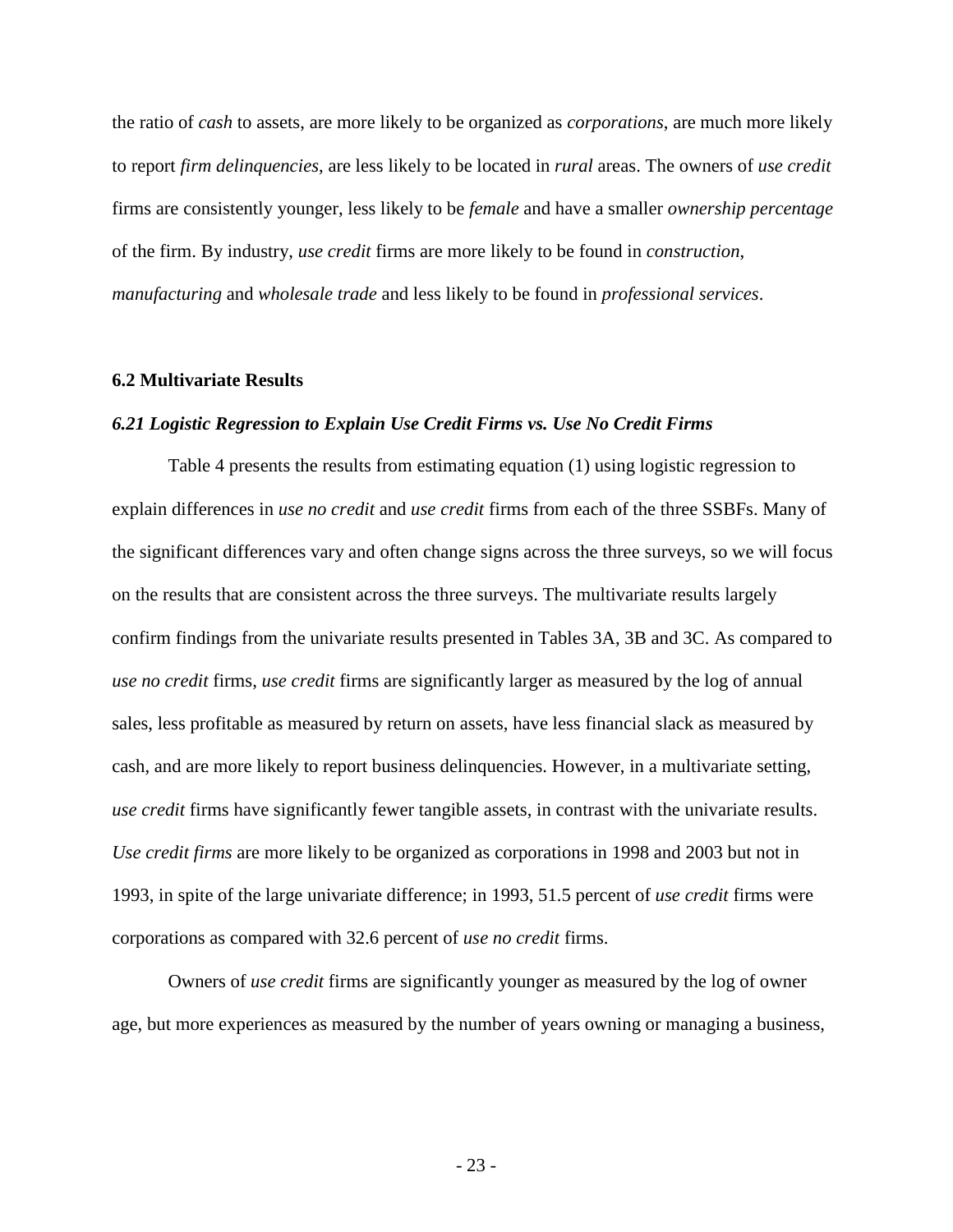and own a smaller percentage of the firm. Differences by race, ethnicity, gender and educational attainment are not consistently significant.

By industry, *use credit* firms are significantly less likely to be classified as *professionalservices* and *business-services* firms, *insurance/real estate* firms,) and *wholesale-trade* and *retail-trade* firms as compared with the omitted category of *construction* firms.

#### *6.22 Logistic Regression to Explain Use Trade Credit Firms vs. Use No Trade Credit Firms*

Table 5 presents the results from estimating equation 2A to explain differences in firms that *use trade credit* from firms that *use no trade credit*, conditional upon using either trade credit or bank credit. This equation is estimated using a bivariate probit model with sample selection, where we first estimate equation 1 using the full sample and then estimate equation 2A including only those firms that reported using credit. The estimated correlation between the error terms in the two equations is statistically indistinguishable from zero, indicating that sampleselection bias is not present when we estimate equation 2A with a simple probit model. (Results obtained when we estimate equation 2A using the full sample and no selection equation are qualitatively similar to those reported in Table 5.)

As compared to *use no trade credit* firms, *use trade credit* firms are significantly larger as measured by the log of *sales*, have more financial slack as measured by the ratio of *cash* to assets, and allocate more of their assets to *current assets* (primarily accounts receivable and inventory), and have worse credit quality as proxied by *firm delinquency*. Return on assets (ROA) is consistently negative but fails to come close to statistical significance. *Sales growth*, *corporation*, *firm age* and *MSA* each flips sign across surveys.

Owners of *use trade credit* firms are significantly less likely to be *Hispanic* and are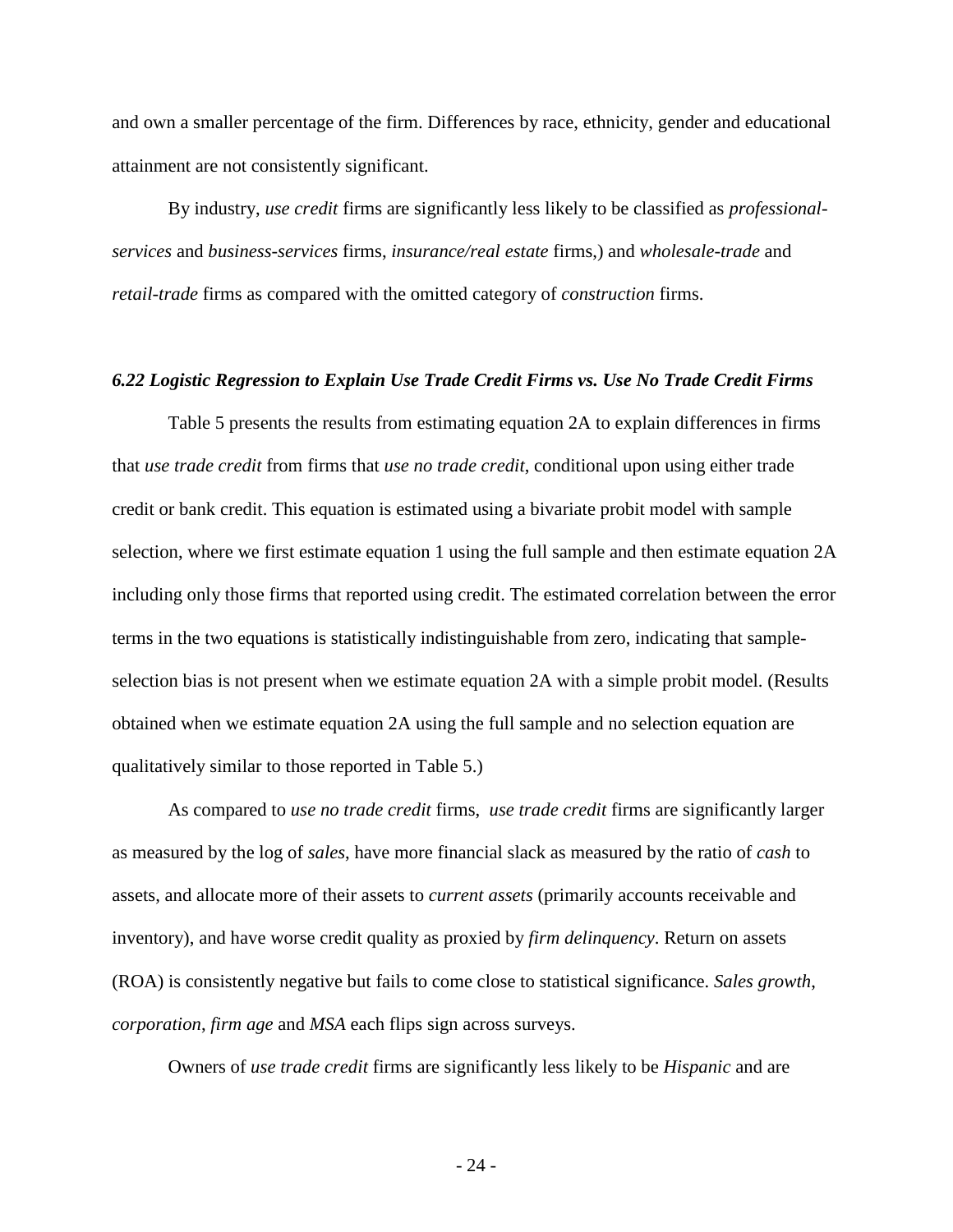consistently more educated in terms of having at least a college degree, but the education variables lack significance in 1998. *Percentage ownership* is consistently negative but is significant only in 1993. *Black* is consistently negative but is significant only in 2003. Age and experience both are consistently positive, but lack statistical significance.

By industry, *use trade credit* firms are significantly less likely to be classified as *business-services* or *professional-services* firms, *insurance/real estate* firms, *retail-trade* firms and *transportation* firms as compared with the omitted category of *construction* firms.

#### *6.23 Logistic Regression to Explain Use Bank Credit Firms vs. Use No Bank Credit Firms*

Table 6 presents the results from estimating equation 2B to explain differences in firms that *use bank credit* from firms that *use no bank credit*, conditional upon using either trade credit or bank credit. Again, this equation is estimated using a bivariate probit model with sample selection, where we first estimate equation 1 using the full sample and then estimate equation 2B including only those firms that use credit. Again, the estimated correlation between the error terms in the two equations is statistically indistinguishable from zero, indicating that sampleselection bias is not present when we estimate equation 2B with a simple probit model. (Results obtained when we estimate equation 2B using the full sample and no selection equation are qualitatively similar to those reported in Table 6.)

As compared to *use no bank credit* firms, *use bank credit* firms are significantly larger as measured by the log of *sales*, are less profitable as measured by *ROA*, have less financial slack as measured by the ratio of *cash* to assets and are more opaque (younger) as measured by the log of *firm age*. *Sales growth* is consistently positive in sign but significant only in 1993. The remaining firm variables switch signs across surveys. In general, these results are inconsistent

- 25 -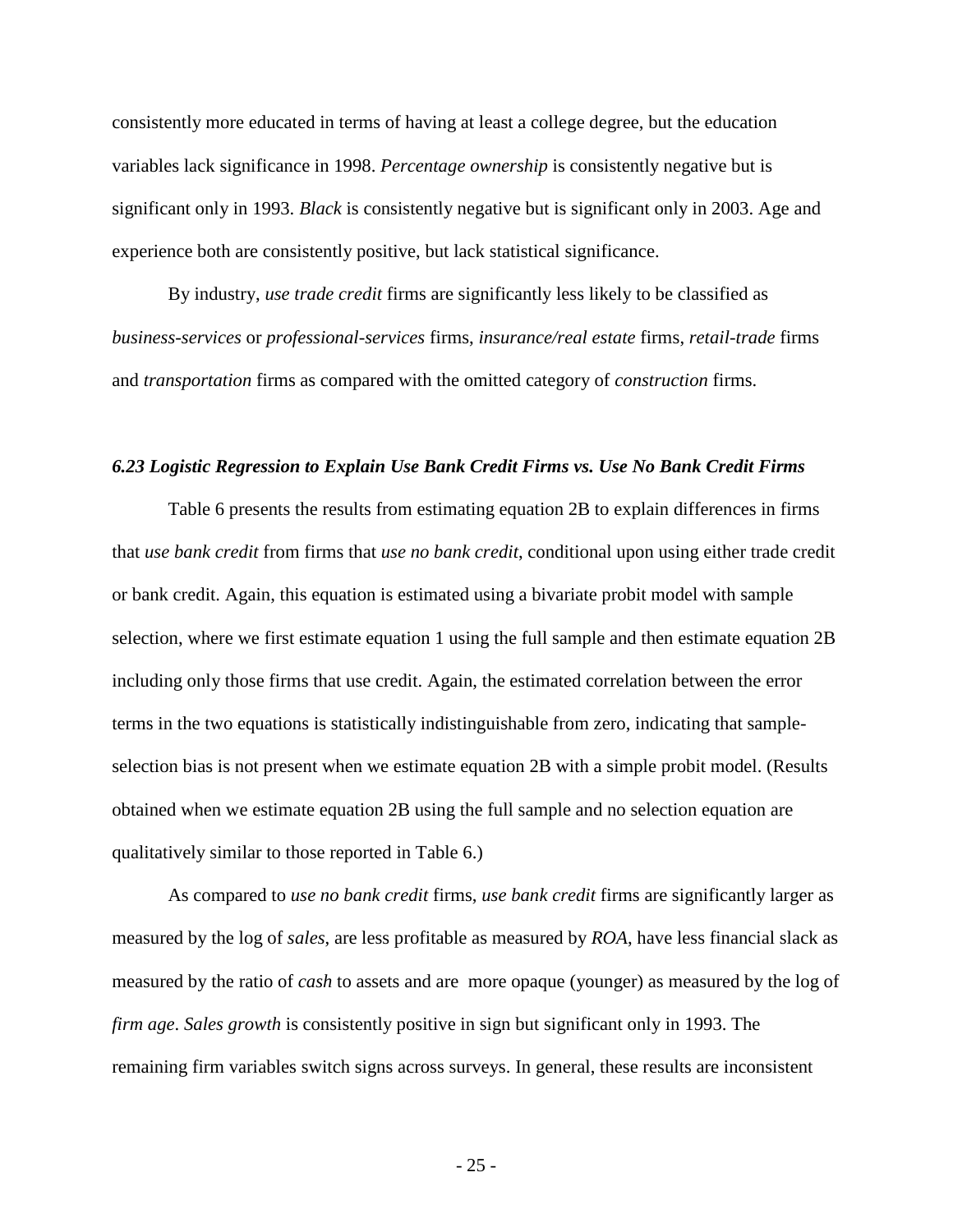with the "core factors" reported by Frank and Goyal (2009) as being the primary determinants of firm leverage; whereas they find a positive relation between leverage and tangible assets and a negative relation between firm leverage and profitability, we find exactly the opposite. Our findings with respect to firm size are consistent: larger firms use more leverage. In general, these results also are inconsistent with the pecking-order theory, which predicts a negative sign for firm profitability and a positive sign for tangible assets.

Owners of *use bank credit* firms are consistently younger as measured by log of *owner age*, more educated as measured by having a *college* or *graduate* degree, and less likely to be *female* or *Asian* and more likely to be *Hispanic,* but none of these variables is statistically significant across the three SSBFs. The remaining owner variables flip signs across the surveys.

By industry, *use bank credit* firms are significantly more likely to classified as *transportation* and *insurance/real estate* and less likely to be classified as *wholesale-trade* or *retail-trade* firms as compared with the omitted category of *construction* firms.

#### *6.24 WLS Regression to Explain Amount of Trade Credit Used*

Table 7 presents the results from estimating equation 3A to explain the amount of trade credit used by the firm, conditional upon the firm using trade credit. This equation is estimated using a two-equation sample-selection model as developed by Heckman (1979), where we first estimate equation 2A using the full sample and then estimate equation 3A including only those firms that use trade credit. The estimated correlation between the error terms in the two equations is statistically indistinguishable from zero, indicating that sample-selection bias is not present when we estimate equation 3A with a simple weighted-least-squares (WLS) model.

Consistent with a number of previous studies, we find that the amount of *trade credit*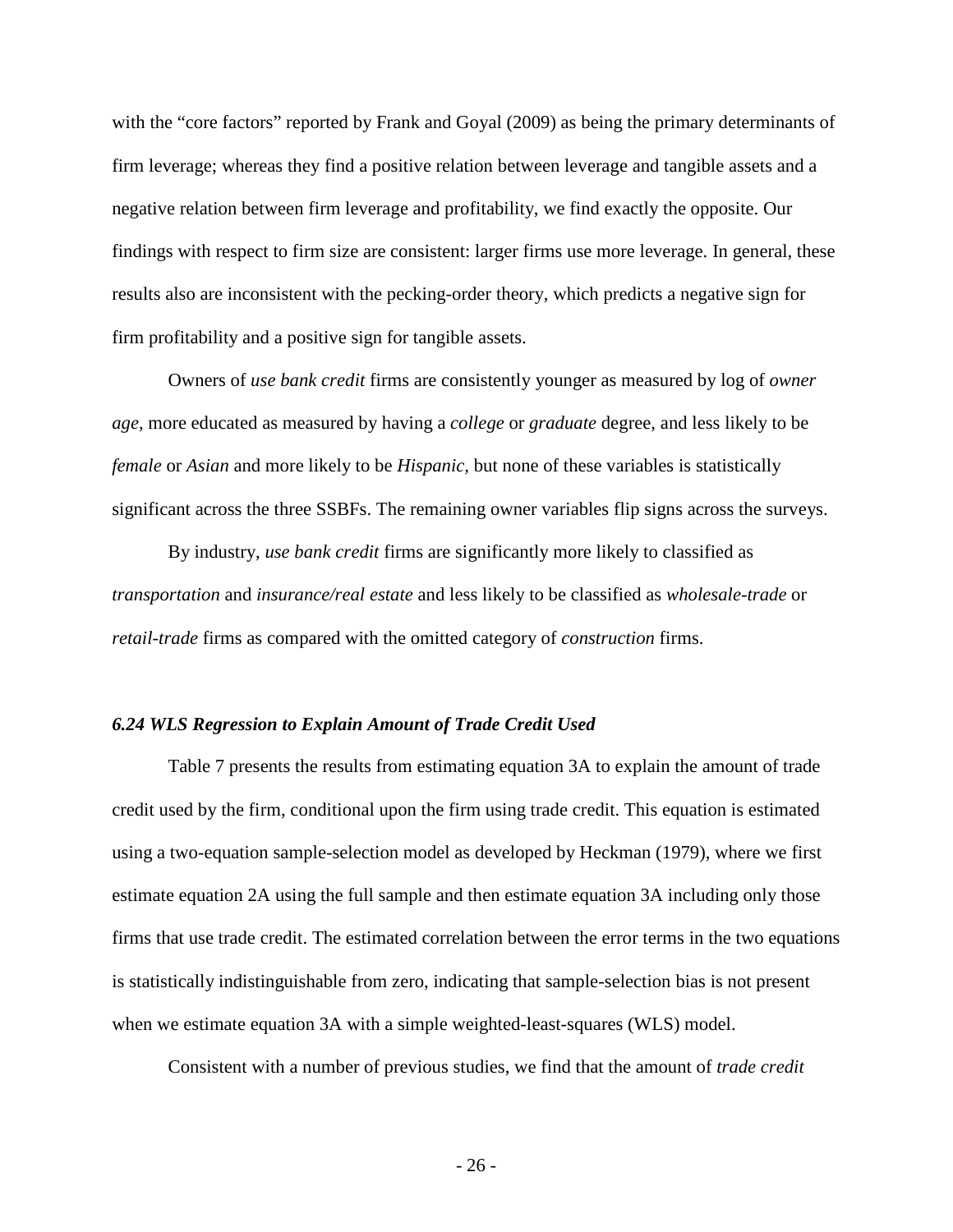*used* decreases with the log of *firm age*, indicating that younger, more opaque firms about which less information is available rely more heavily upon trade credit. Cuñat (2007) uses firm age as a proxy for the strength of the relationship between the trade creditor and borrower and finds a nonlinear relation between firm age and the amount of trade credit used, first rising during the first five years of a firm's life and then declining subsequent to that period. We also test nonlinear specifications (not shown) where firm age is fit as a two-part spline function of zero to five years and then six or more years, as suggested by Cuñat's results. Our results fail to support Cuñat, in that both variables are either insignificant or negative and significant; we do not find a positive relation for younger firms.

The amount of *trade credit used* is positively related to financial slack as measured by the ratio of *cash* to assets and to *current assets* as measured by the sum of accounts receivable, inventory and other current assets scaled by total assets. This finding with respect to *current assets* supports our hypothesis that firms try to match the maturities of their assets and liabilities, so that firms with high levels of current assets will attempt to fund those assets with current liabilities in the form of accounts payable. The finding with respect to *cash* contrasts with those of Cuñat (2007), who finds a negative relation between the amount of *trade credit used* and liquid assets, and argues against his theory that firms use more trade credit when they face liquidity constraints. This discrepancy in findings may be attributable to the fact that Cuñat (2007) relies upon the FAME database, which provides little information beyond basic balancesheet data; the SSBFs are much more comprehensive datasets, but at the cost of being crosssectional snapshots. For example, Cuñat (2007) has no information on the credit quality of the firm or its owner, both of which are consistently significant in our results.

The amount of *trade credit used* is greater both when firm credit quality is worse as

- 27 -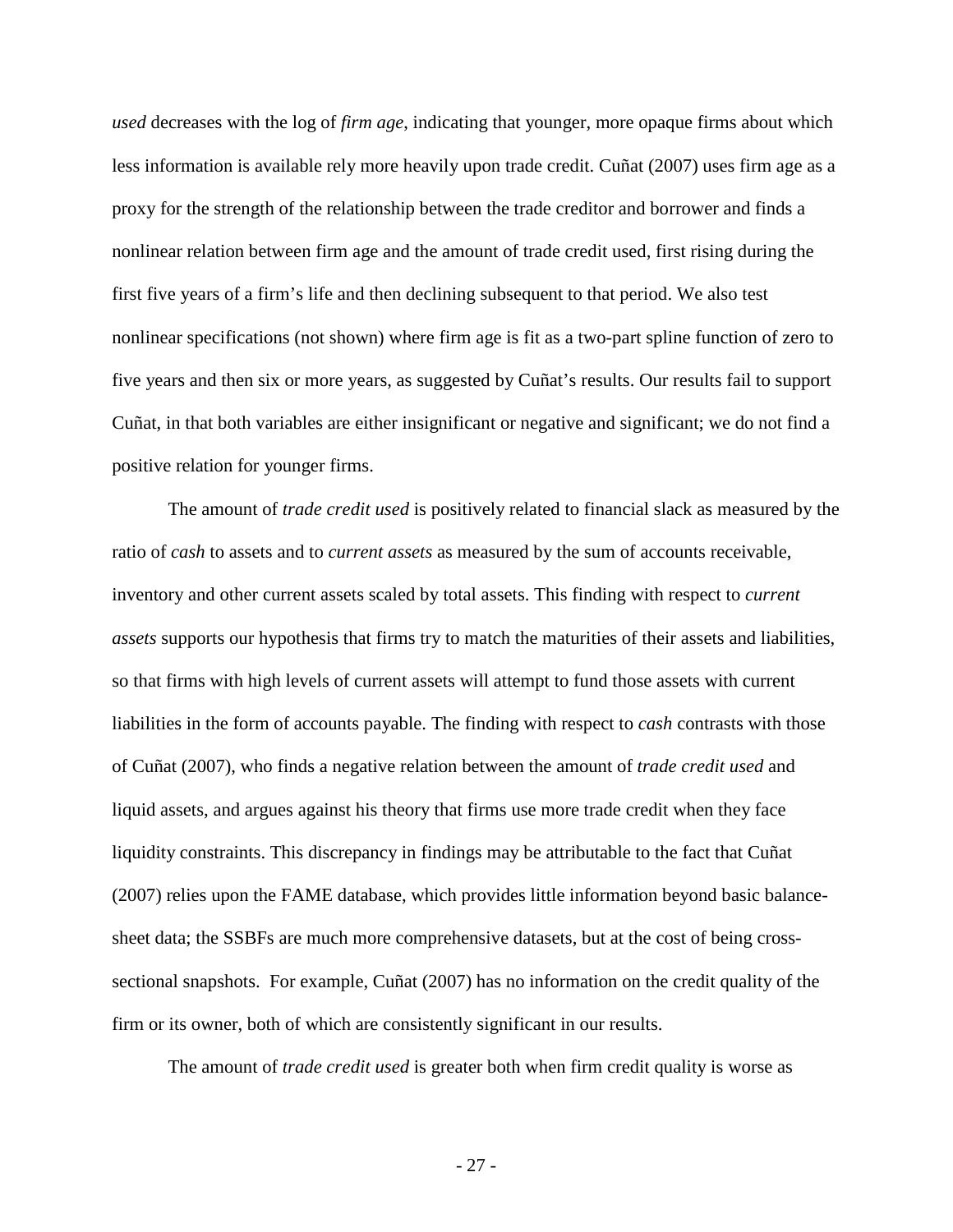proxied by firms reporting business delinquencies and when owner credit quality is worse as proxied by the primary owner reporting delinquencies on personal obligations. These results contradict those of Petersen and Rajan (1997), who find that firms with higher credit quality as measured by firm size and profitability use more trade credit. However, Petersen and Rajan rely upon the 1987 SSBF, which did not provide the superior measures of credit quality available in the three iterations of the SSBF used in this study. In addition, as Cuñat points out, firm size also is an important control for the level of the firm's activity, so it may be inappropriate to use it as a proxy for firm credit quality.

When we include the ratio of *tangible assets* to total assets in our model (not shown), we find that this variable is negative and statistically significant; this finding supports the prediction from Cuñat's model that firms with fewer tangible asset (that can be pledged as loan collateral) should use more trade credit. This finding also is consistent with the results of Petersen and Rajan (1997), who find a negative relation between the amount of trade credit used and tangible assets.

Other than credit quality, none of the owner characteristics are consistently significant in explaining the amount of *trade credit used*, with most flipping signs across the three surveys.

By industry, the amount of *trade credit used* is consistently and significantly smaller among firms in the *business services*, *professional services*, *insurance/real estate*, and *retailtrade* industries, as compared with the omitted category of *construction* firms. These results strongly support our hypothesis that use of trade credit is strongly related to a firm's industry, with firms that primarily provide services expected to use significantly less trade credit than those that provide tangible products.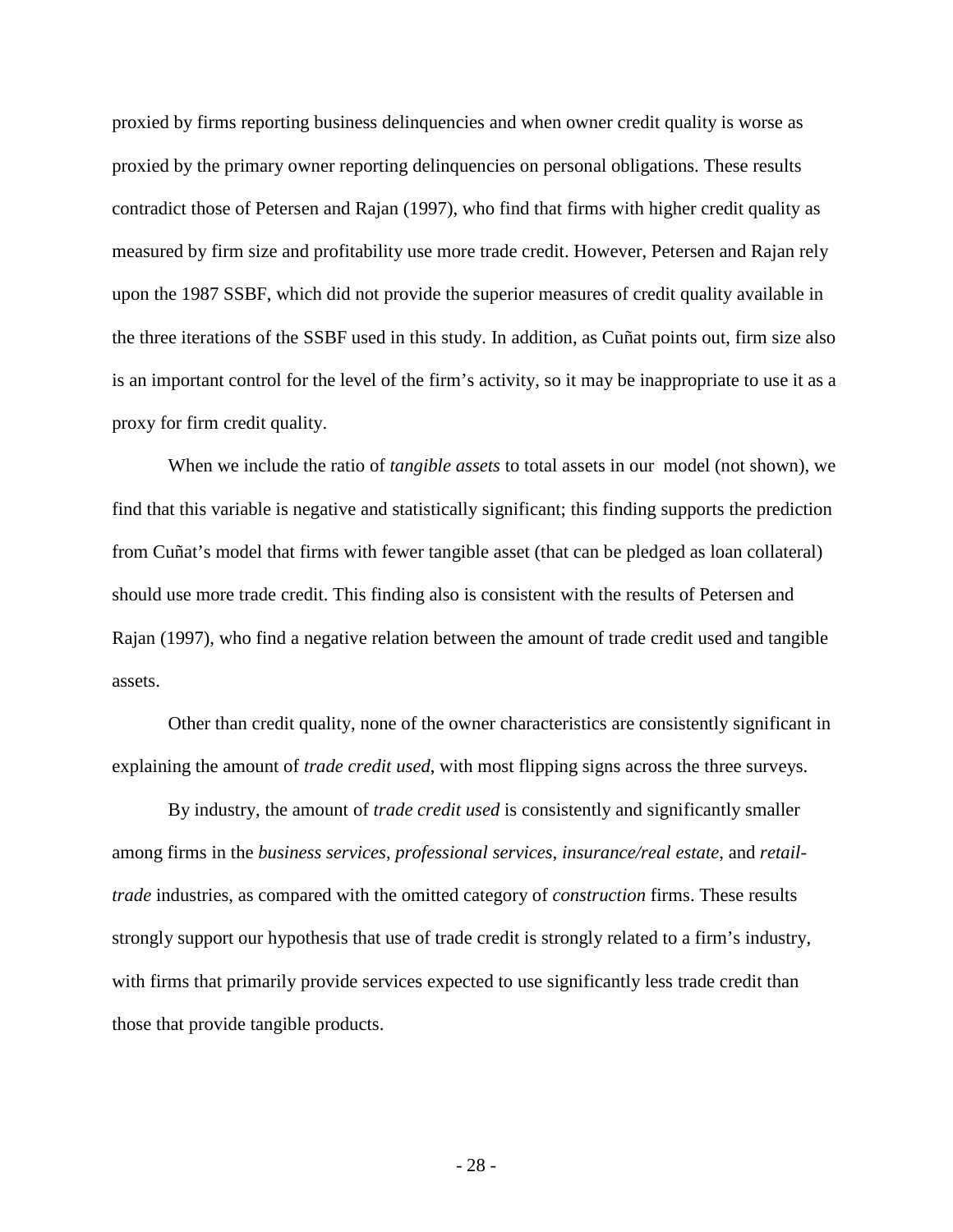Not shown in Table 7 are additional regressions where we include the length of the firm's relationship with its primary financial institution and whether or not the firm was denied credit during its most recent loan application. Petersen and Rajan (1997) interpret these as proxies for financial institutions' information about the firm, and argue that it should be positive and significant in explaining the amount of trade credit used if trade creditors use financial institutions' information in making their decisions to grant trade credit to the firm. Our results are consistent with Petersen and Rajan; like them, we find that both of these variables are statistically insignificant in explaining the amount of trade credit used. We follow them in interpreting this as evidence that trade creditors generate and rely upon their own information set in deciding whether to grant trade credit.

#### *6.25 WLS Regression to Explain Amount of Bank Trade Credit Used*

Table 8 presents the results from estimating equation 3B to explain the amount of bank credit used by the firm (scaled by total assets), conditional upon the firm using bank credit. This equation also is estimated using a two-equation sample-selection model as developed by Heckman (1979), where we first estimate equation 2B using the full sample and then estimate equation 3B including only those firms that use bank credit. Again, the estimated correlation between the error terms in the two equations is statistically indistinguishable from zero, indicating that sample-selection bias is not present when we estimate equation 3B with a simple weighted-least-squares model.

The amount of *bank credit used* is negatively related to firm size as measured by the *log of sales*; to financial slack as measured by the ratio of *cash* to assets; to *tangible assets* as measured by the sum of land and depreciable assets scaled by total assets; and is positively

- 29 -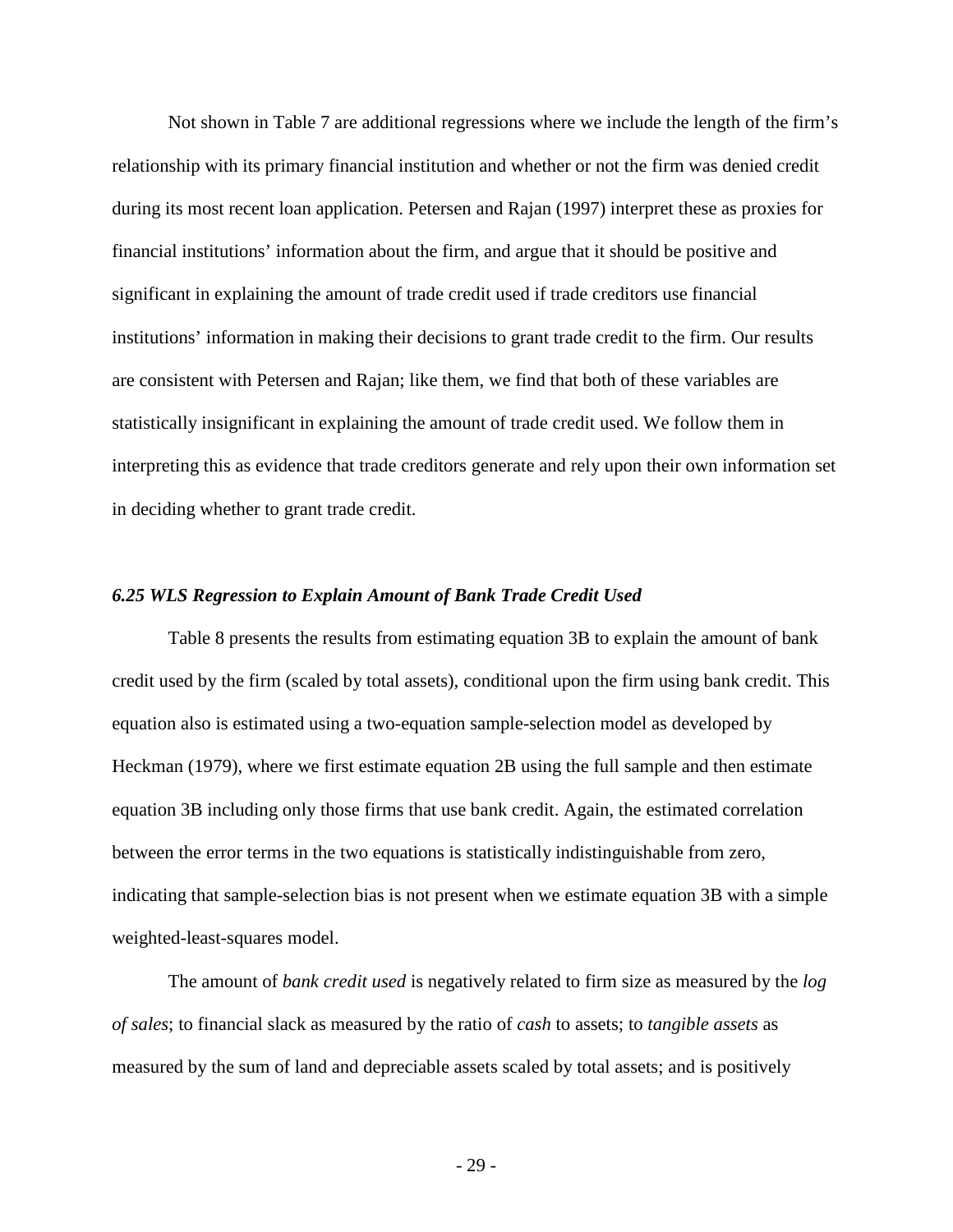related to profitability as measured by *ROA* and to firm opaqueness (younger) as measured by *log of firm age*. These results offer conflicting evidence regarding the pecking-order theory and trade-off theory. The results with respect to financial slack and firm opaqueness are supportive of the pecking-order theory; whereas the results with respect to profitability are supportive of the trade-off theory. The negative sign on *tangible assets* is inconsistent with both theories and with results from prior research, including Cole (2008).

None of the owner characteristics are consistently significant in explaining the amount of *bank credit used*, with inconsistent results across the three surveys. Education as proxied by owners with a *graduate* degree is consistently negative in explaining the amount of *bank credit used*, but lacks statistical significance in 1993 and 2003.

By industry, the amount of *bank credit used* is greater for *transportation* firms and less for *retail-trade* firms as compared to the omitted category of *construction* firms. In general, these results are consistent with those reported by Cole (2008), who also examined the ratio of total loans to total assets from the SSBFs; however, he measured total loans using the balance-sheet values rather than the values from the detailed loan information.

In summary, the results from analyzing the amount of *bank credit used* are problematic, at best. They conflict with findings of previous research, including studies that use the SSBFs. We speculate that these conflicts arise from our decision to estimate the amount of bank credit from the detailed information on loans reported by the firm rather than by the amount of loans reported on the balance sheet. The correlation between these two measures was only in the range of 0.5 – 0.6 for the three SSBFs analyzed. However, our use of this proxy for bank credit is consistent with our use of the firm's answers to these questions in calculating whether or not a firm used bank credit, which is a more important analysis variable for this study.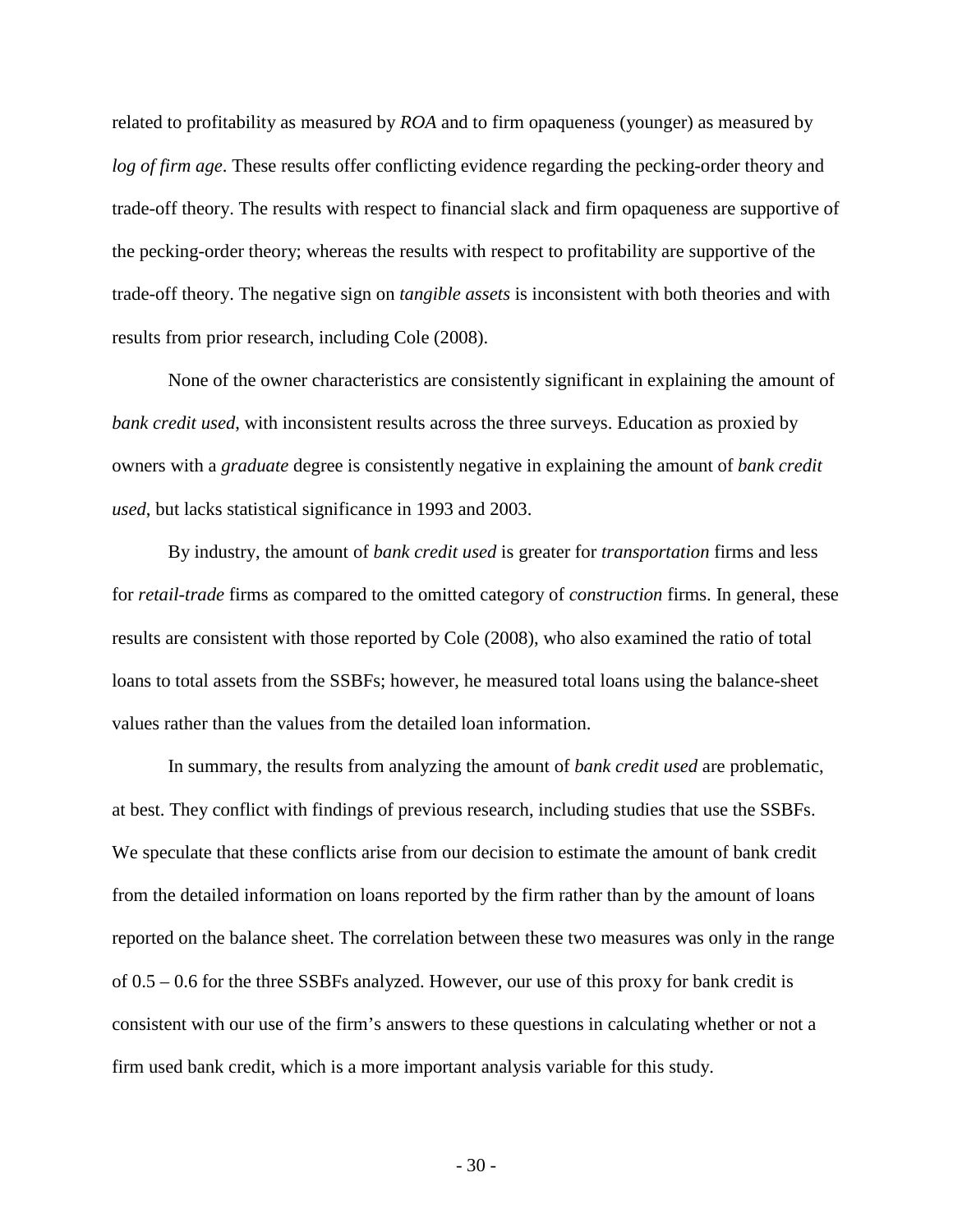#### <span id="page-34-0"></span>**7. Summary and Conclusions**

In this study, we use data from the 1993, 1998 and 2003 Surveys of Small Business Finances to provide new information about the use of credit by small businesses in the United States. More specifically, we first analyze firms that do and do not use credit, i.e., leveraged and unleveraged firms; and then analyze how firms that do use credit (leveraged firms) allocate their liabilities between bank credit (obtained from financial institutions) and trade credit (obtained from suppliers), in order to shed new light upon these critically important issues. We utilize data from the Federal Reserve Board's 1993, 1998 and 2003 SSBFs—a series of nationally representative samples of small U.S. businesses—to estimate a Heckman selection model, where the manager of a firm first decides if it needs credit, and then decides from where to obtain this credit—from financial institutions (in the form of bank credit) or from suppliers (in the form of trade credit).

We find that one in five small firms uses no credit, one in five uses trade credit only, one five uses bank credit only, and two in five use both bank credit and trade credit. From these results it is clear that trade credit is more than just a substitute for bank credit, as 40 percent of small businesses use both types of credit simultaneously. These results are consistent across the three SSBFs we examine—1993, 1998 and 2003.

When compared to firms that use credit, we find that firms that do not use credit are significantly smaller, more profitable, more liquid and of better credit quality, but hold fewer tangible assets. We also find that such firms are more likely to be found in the services industries and in the wholesale and retail-trade industries. In general, these findings are consistent with the pecking-order theory of firm capital structure.

- 31 -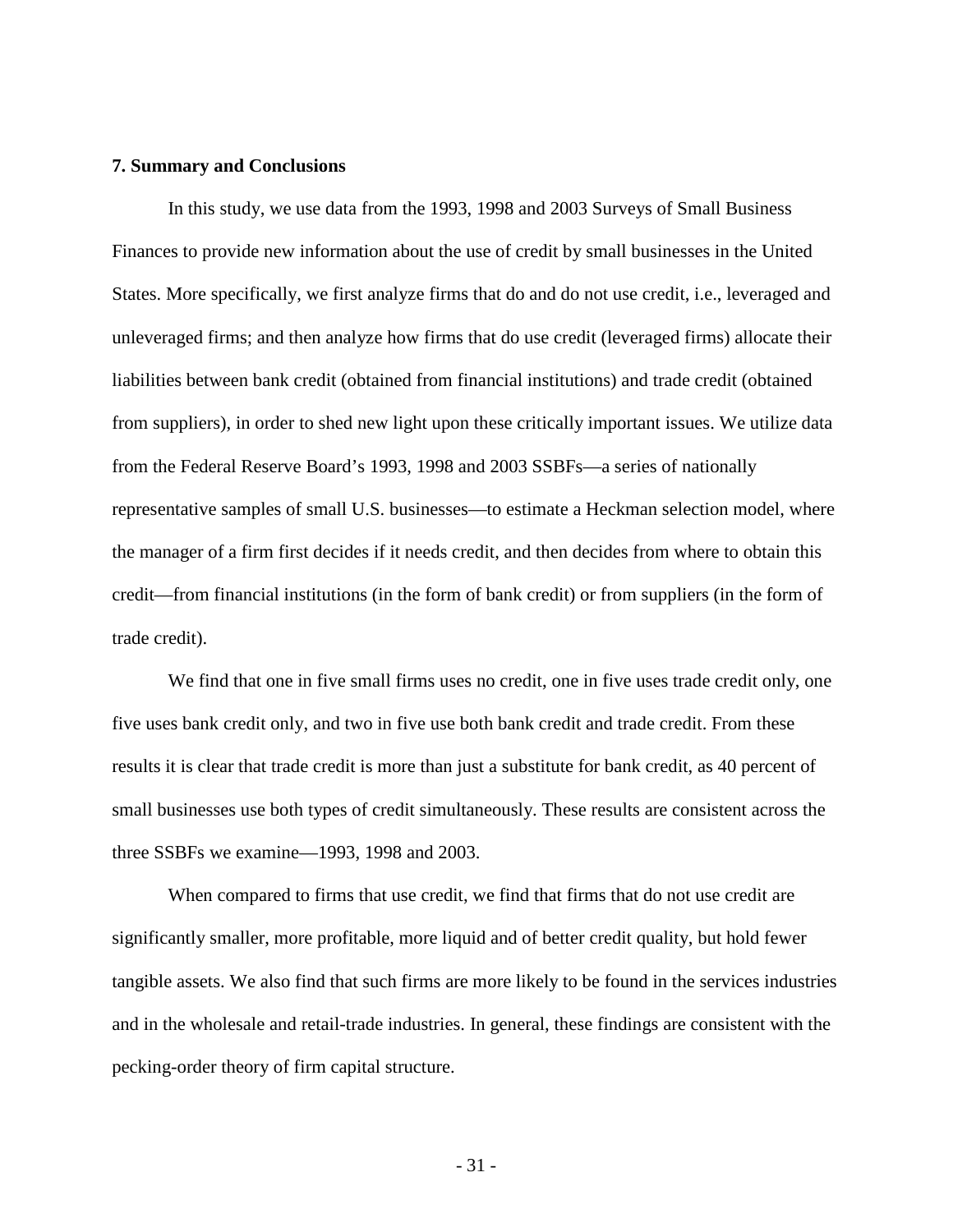Firms that use trade credit are larger, more liquid, of worse credit quality, and less likely to be a firm that primarily provides services. Among these firms, the amount of trade credit used as a percentage of assets is positively related to liquidity and negatively related to credit quality and is lower at firms that primarily provide services. In general, these results are consistent with the financing-advantage theory of trade credit.

Firms that use bank credit are larger, less profitable, less liquid and more opaque as measured by firm age, i.e., younger. Among these firms, the amount of bank credit used as a percentage of assets is positively related firm liquidity and to firm opacity as measured by firm age. Again, these results are generally consistent with the pecking-order theory of capital structure, but with some notable exceptions. The amount of bank credit used is positively related to profitability and negatively related to tangibility of assets, both in contradiction to the pecking-order theory.

We contribute to the literature on the availability of credit in at least two important ways. First, we document that one in five small U.S. firms uses no bank credit or trade credit, and provide the first rigorous analysis of the differences in these firms and other small U.S. firms that do use credit.<sup>[15](#page-35-0)</sup> A better understanding of why one in five small U.S. firms uses no credit should provide both academics and policymakers with new insights into why these firms choose not to participate in the credit markets, and what are the economic and financial consequences for such firms. Our new evidence also should provide guidance to policymakers regarding how to tailor economic and tax policies as well as regulations to encourage unleveraged firms that are credit constrained to enter the credit markets.

<span id="page-35-0"></span><sup>&</sup>lt;sup>15</sup> Other researchers (e.g., Chakravarty and Yilmazer (2008) and Cole (2009)) have examined differences in firms that do and do not *apply* for credit, but not differences in firms that do or do not *use* credit. According to Cole (2009), a substantial portion of firms that do not apply for credit reports substantial debt in their capital structure.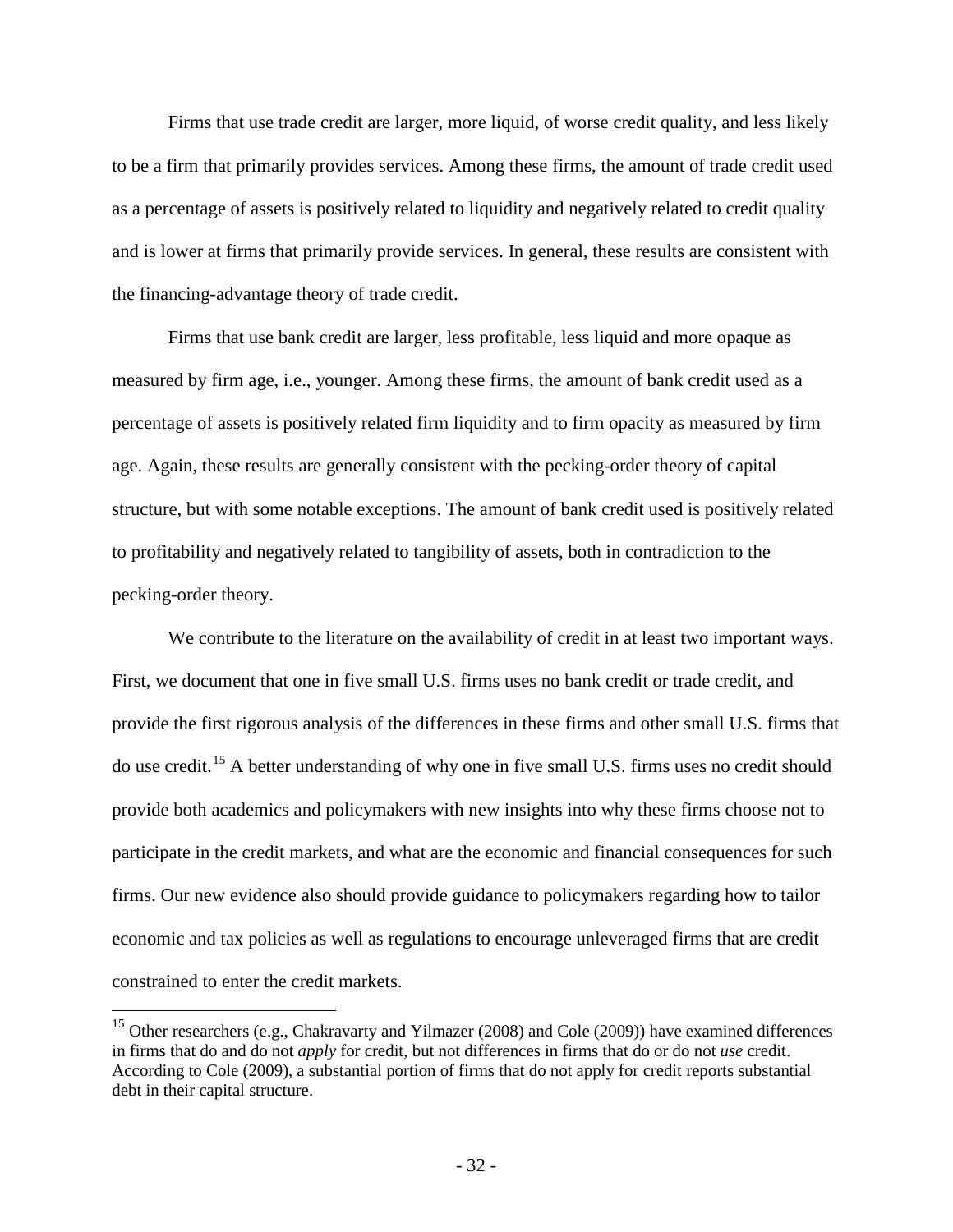Second, for those small U.S. firms that do participate in the credit markets, we provide new evidence regarding factors that determine their use of trade credit and bank credit, and whether these two types of credit are substitutes (Meltzer, 1960) or complements (Burkart and Ellingsen, 2004). Our evidence strongly suggests that they are complements, as two in five small U.S. firms consistently use credit of both types. This is not surprising because trade credit is primarily short-term whereas bank credit is typically longer-term.

This evidence has important implications for monetary policy, as trade credit has been theorized to be a shock absorber for small firms during times of tight money. If trade credit is a complement rather than a substitute for bank credit, then policymakers need to take this into account when tightening monetary policy by making available to small businesses alternative sources of financing.

Our evidence also has important implications for fiscal policy, as the administration and Congress look for ways to stimulate credit provided to small businesses. Existing proposals focus exclusively on bank lending while totally ignoring trade credit, which is an equally important source of capital for small businesses. Complementary proposals should explore how to expand trade credit offered by suppliers as well as how to expand bank credit offered by financial institutions. Provision of new tax credits for suppliers that expand their lending is one path by which to accomplish this goal. Provision of TARP funds to suppliers is another. Yet no one is offering such proposals.

As the first rigorous analysis of small U.S. businesses that choose to use no bank credit and no trade credit, this study provides both academics and policymakers with new insights into the availability of credit to small firms, and how to tailor macroeconomic policies, regulations and taxes to help small businesses obtain needed credit and reach their optimal capital structures.

- 33 -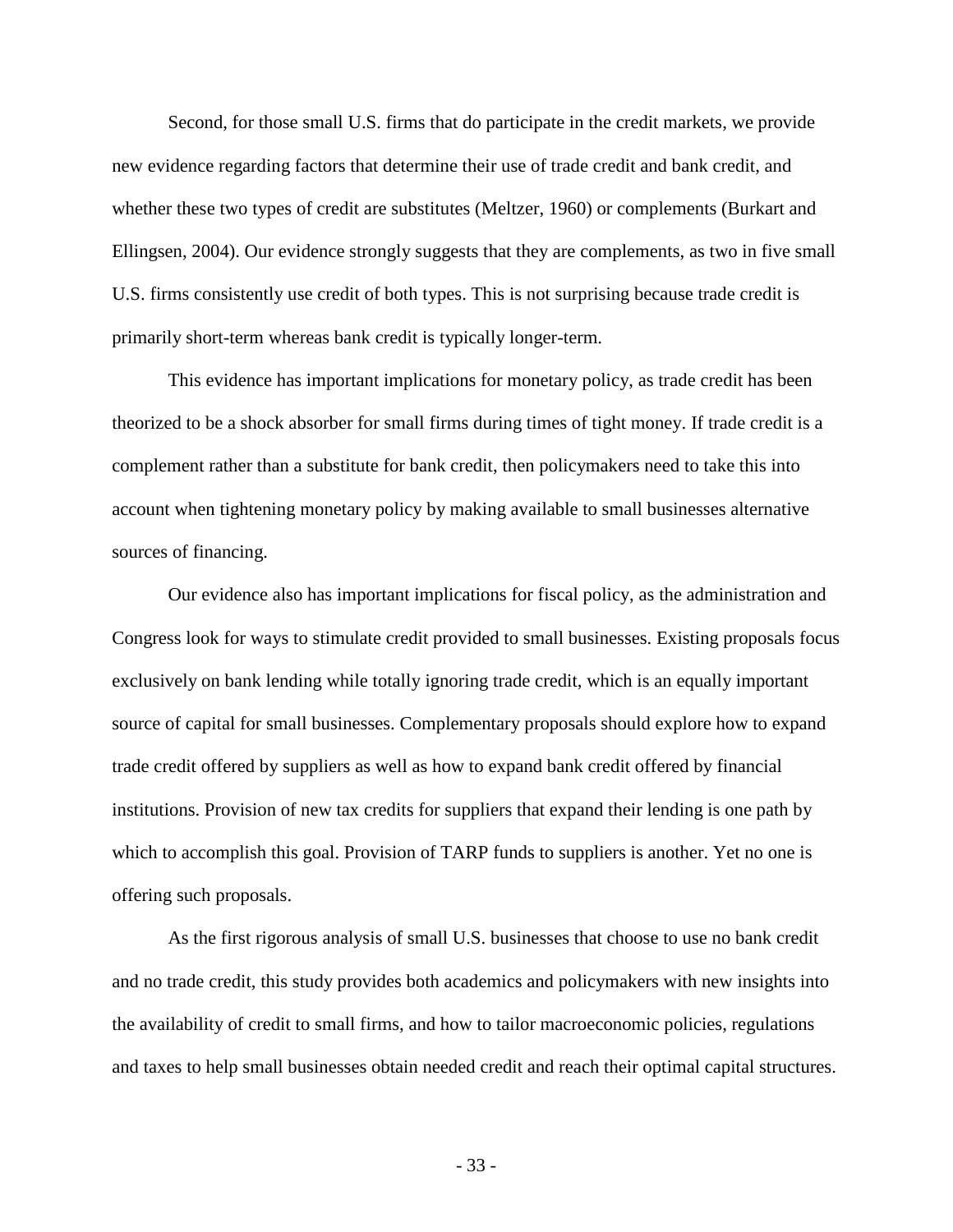Policies designed to help these firms improve their capitalization should lead to higher growth in both employment and output (GDP).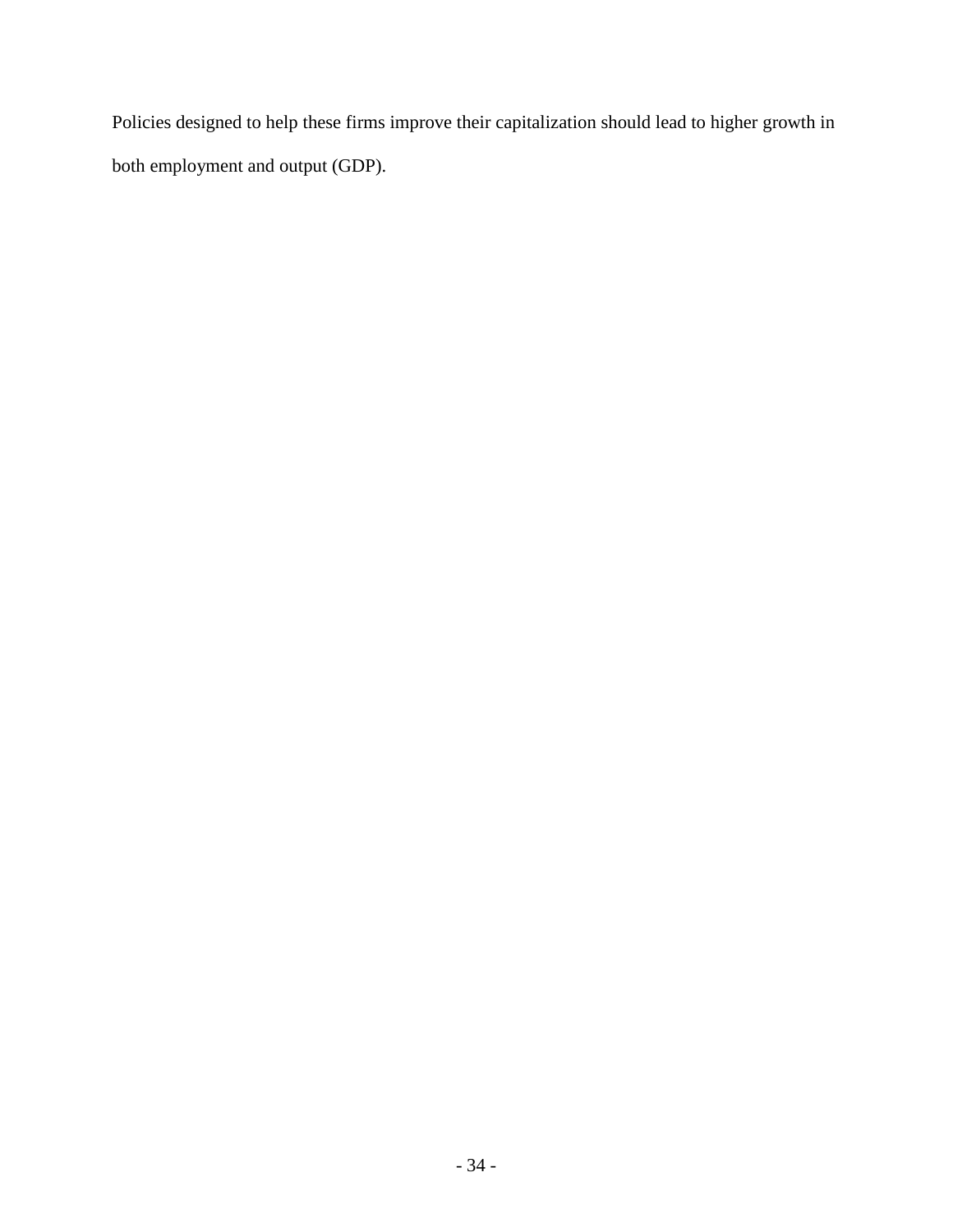# <span id="page-38-0"></span>**REFERENCES**

Aghion, P. and Howitt, P. 1988. *Endogenous Growth Theory*. Massachusetts Institute of Technology Press. Cambridge, MA.

Ang, J., Cole, R., Lin, J. 2000. Agency costs and ownership structure. *The Journal of Finance* 55, 81-106

Berger, A. and Udell, G. 1995. Relationship lending and lines of credit in small firm finance. *Journal of Business* 68, 351-381.

Berger, A., and Udell, G. 1998. The economics of small business finance: The roles of private equity and debt markets in the financial growth cycle, *Journal of Banking & Finance* 22 (6–8), 613–673.

Berger, A., and Udell, G. 2006. A more complete framework for SME finance, *Journal of Banking and Finance* 30 (11), 2945-2966.

Berger, A., Frame, S., and Miller, N. 2005. Credit scoring and the availability, price and risk of small business credit. *Journal of Money, Credit and Banking* 37 (2), 191-222.

Berger, A., Miller, N., Rajan, R., Stein, J., and Petersen, M. 2005. Does function follow organizational form? Evidence from the lending practices of large and small banks." *Journal of Financial Economics* 76 (2), 237-269.

Biais, B, and Gollier, C. 1997. Trade credit and credit rationing. *Review of Financial Studies* 10, 903-937.

Bitler, M., Robb, A., and Wolken, J. 2001. Financial services used by small businesses: Evidence from the 1998 Survey of Small Business Finances. *Federal Reserve Bulletin* 87 (4), 183-205.

Blanchflower, D., Levine, P., and Zimmerman, D. 2003. Discrimination in the small business credit market. *Review of Economics and Statistics* 84 (4), 930-943.

Burkart, M., Ellingsen, T. 2004. In-kind finance: A theory of trade credit. *American Economic Review* 94 (3), 569-590.

Carey, M., Post, M., and Sharpe, S. 1998. Does corporate lending by banks and finance companies differ? Evidence on specialization in private debt contracting. *Journal of Finance* 53, 845-878.

Cavalluzzo, K., and Cavalluzzo, L. 1998. Market structure and discrimination: The case of small businesses. *Journal of Money, Credit and Banking* 30 (4), 771-92.

Cavalluzzo, K., Cavalluzzo, L., and Wolken, J. 2002. Competition, small business financing, and discrimination: Evidence from a new survey. J*ournal of Business* 75 (4), 641-679.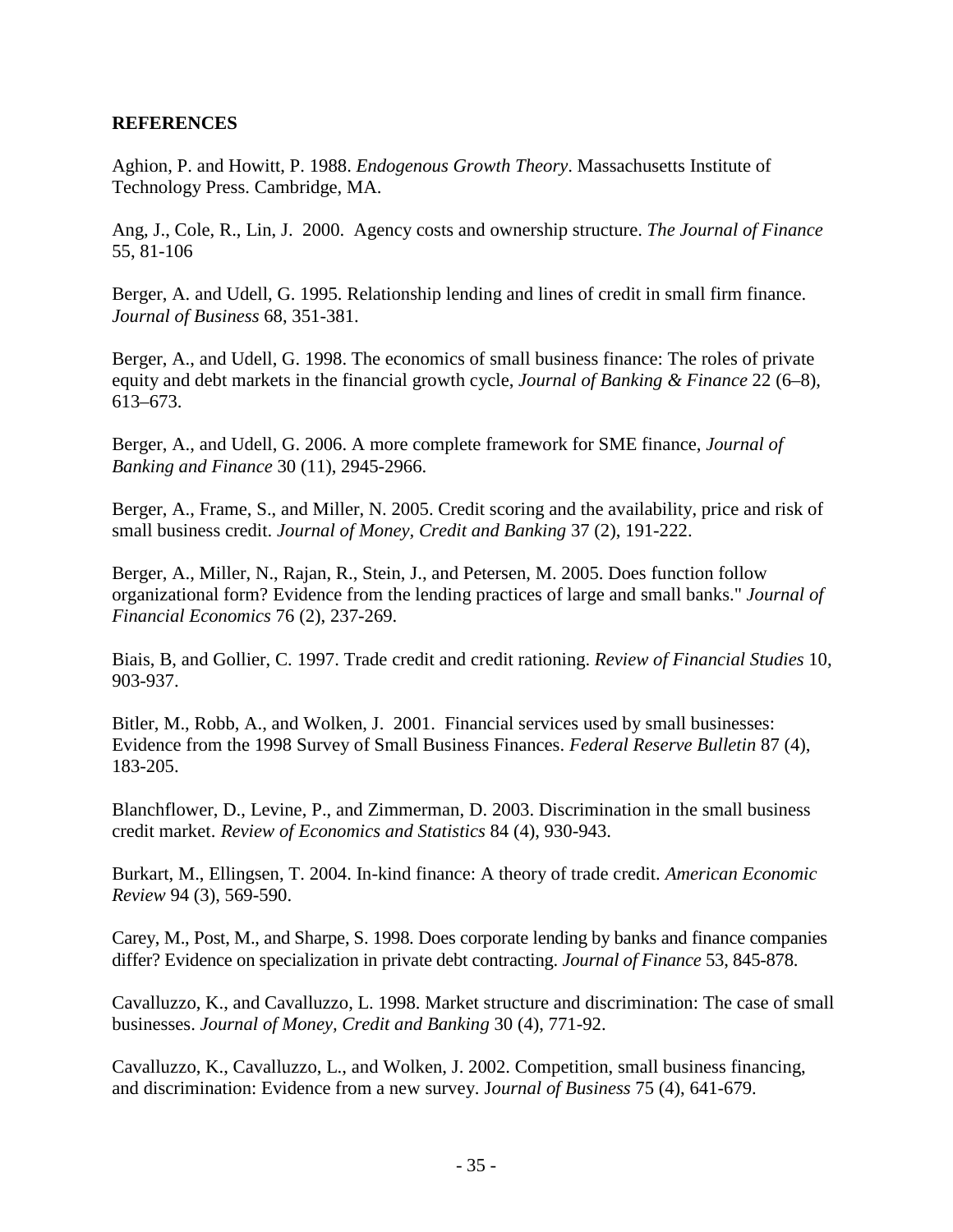Cavalluzzo, K., and Wolken, J. 2005. Small business loan turndowns, personal wealth and discrimination. *Journal of Business* 78 (6): 2153-2178.

Chakraborty, A., and Hu, C. 2006. Lending relationships in line-of-credit and non-line-ofcredit loans: Evidence from collateral use in small business. *Journal of Financial Intermediation* 15 (1), 86-107.

Chakravarty, A. Yilmazer, T. 2009. A multi-stage model of loans and the role of relationships. *Financial Management* 38 (4), 781-816.

Claessens, S., Djankov, S., and Lang, L. 2000. The separation of ownership and control in East Asian corporations. *Journal of Finance* 58, 81-112*.*

Cole, R. 1998. The importance of relationships to the availability of credit. *Journal of Banking and Finance* 22, 959-997.

Cole, R. 2008. What do we know about the capital structure of privately held firms? Evidence from the Surveys of Small Business Finance. U.S. Small Business Administration, Office of Advocacy, Research Report no. 324. Available at<http://www.sba.gov/advo/research/rs324.pdf>

Cole, R. 2009. Who needs credit and who gets credit? Evidence from the Surveys of Small Business Finance. U.S. Small Business Administration, Office of Advocacy. Available at [http://www.sba.gov/advo/research/09finfocus.pdf.](http://www.sba.gov/advo/research/09finfocus.pdf)

Cole, R., Goldberg, L. and White, L. 2004. Cookie-cutter versus character: The micro structure of small-business lending by large and small banks. *Journal of Financial and Quantitative Analysis* 39, 227-251.

Cole, R., Wolken, J., 1995. Financial services used by small businesses: Evidence from the 1993 National Survey of Small Business Finances. *Federal Reserve Bulletin* 81 (7), 630-67.

Coleman, S. 2002. The borrowing experience of black and Hispanic-owned small firms: Evidence from the 1998 Survey of Small Business Finances. *Academy of Entrepreneurship Journal* 8 (1), 1-20.

Cuñat, V. 2007. Trade credit: Suppliers as debt collectors and insurance providers. *Review of Financial Studies* 20, 492-527.

Elliehausen, G., Wolken, J. 1990. Banking markets and the use of financial services by small and medium-sized businesses. *Federal Reserve Bulletin* 76 (10), 801-817.

Ferris, J. 1981. A transaction theory of trade credit use. *Quarterly Journal of Economics* 94 (2), 243-270.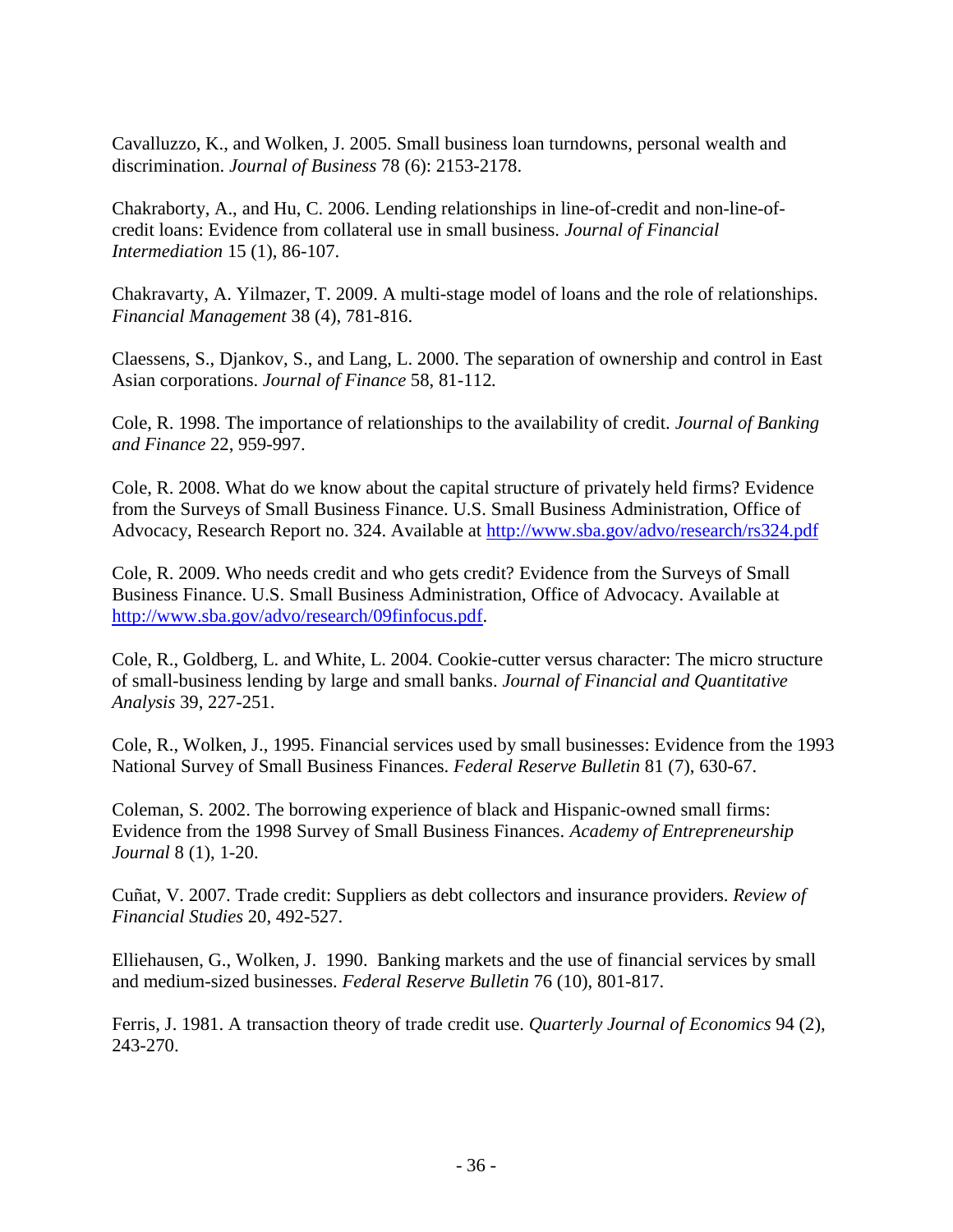Fisman, R. and Love, I. 2003 Trade credit, financial intermediation and industry growth. *Journal of Finance* 58, 353-374.

Frank, M. and Goyal, V. 2009. Capital structure decisions: What factors are reliably important? *Financial Management* 38 (1), 1 – 37.

Greene, W. 2003. *Econometric Analysis*, 5th Ed. Upper Saddle River, Prentice Hall.

Heckman, J. 1979. Sample selection bias as a specification error. *Econometrica* 47, 153-161.

Huyghebaert, N., Van de Gucht, L. and Van Hulle, C. 2007. The choice between bank debt and trade credit in business start-ups. *Small Business Economics* 29, 435-452.

Jensen, M., Meckling, W. 1976. Theory of the firm: Managerial behavior agency costs and capital structure. *Journal of Financial Economics* 3, 305-360.

King, R., Levine, R. 1993a. Finance and growth: Schumpeter might be right. *Quarterly Journal of Economics* 108, 717-738.

King, R., Levine, R. 1993b. Finance, entrepreneurship, and growth: theory and evidence. *Journal of Monetary Economics* 32, 513-542.

Love, I., Preve, L., and Sarria-Allende, V. 2007. Trade credit and bank credit: Evidence from recent financial crises. *Journal of Financial Economics* 83, 453-469.

Mach, T., Wolken, J. 2006. Financial services used by small businesses: Evidence from the 2003 Survey of Small Business Finance. *Federal Reserve Bulletin* 92 (10), 167-195.

Meltzer, A. 1960. Mercantile credit, monetary policy and the size of firms. *Review of Economics and Statistics* 42 (4), 429-436.

Mian, S., Smith, C. 1992. Accounts receivable management policy: Theory and evidence. *The Journal of Finance* 47, 169-200.

Ng, C., Smith, J. and Smith, R. 1999. Evidence on the determinants of credit terms used in interfirm trade credit. *Journal of Finance* 54, 1109-1129.

Nilsen, J. 2002. Trade credit and the bank lending channel. *Journal of Money, Credit and Banking* 34 (1), 226-253.

Petersen, M., Rajan, R. 1994. The benefits of lending relationships: Evidence from small business data. *Journal of Finance*, 46 (1), 3-37.

Petersen, M., Rajan, R. 1997. Trade credit: Theories and evidence. *Review of Financial Studies*  10 (3), 661–691.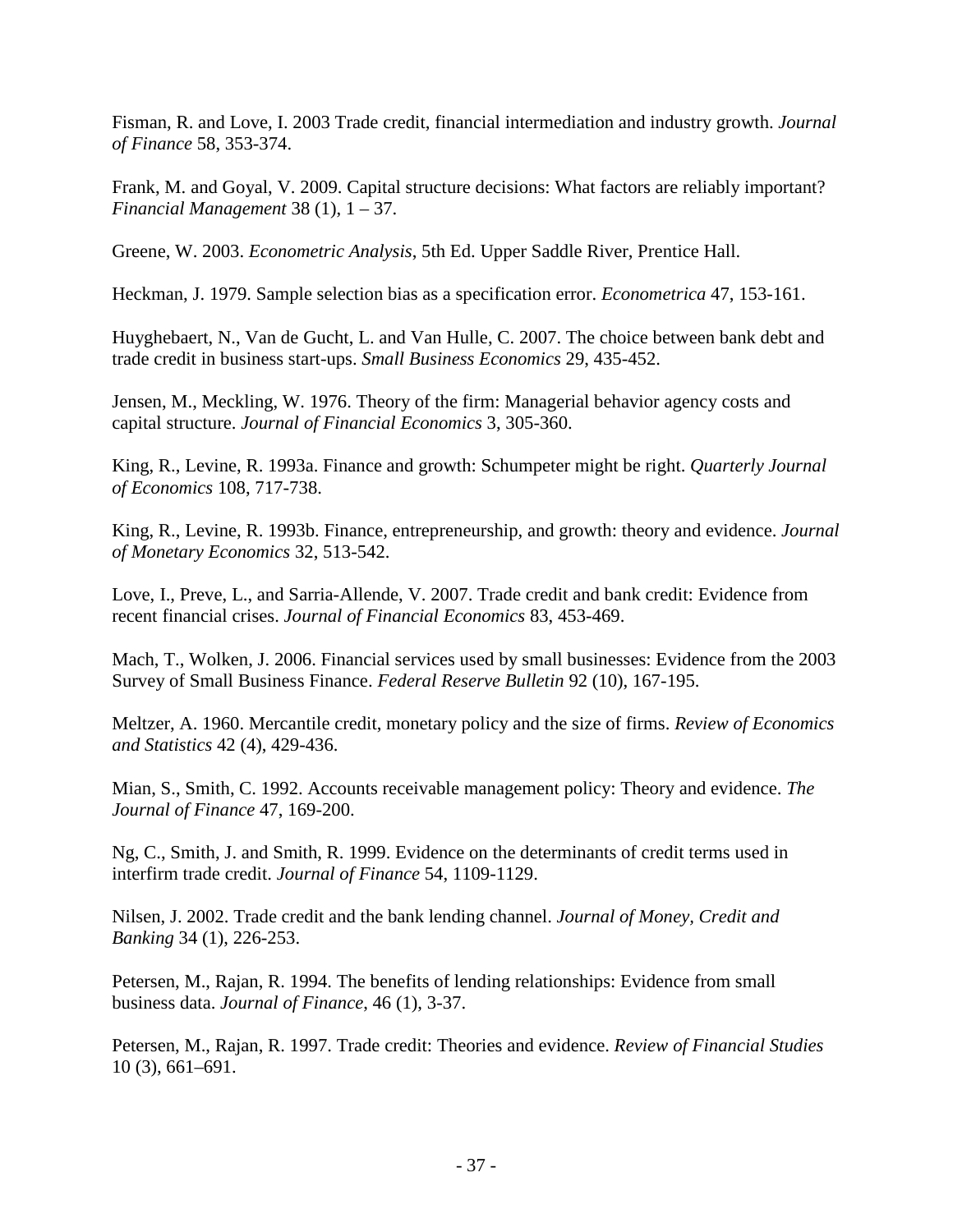Rajan, R., Zingales, L. 1998. Financial dependence and growth. *American Economic Review* 88, 559-586.

Robb, A.M. 2002. Small business financing: Differences between young and old firms. *Journal of Entrepreneurial Finance and Business Ventures* 7, 45–65.

Smith, J. 1987. Trade credit and informational asymmetry. *Journal of Finance* 42, 863-872.

Schumpeter, J. 1934. *The Theory of Economic Development*. Translated by Redvers Opie. Harvard University Press, Cambridge, MA.

Van de Ven, W., Van Praag, B., The demand for deductibles in private health insurance: A probit model with sample selection. *Journal of Econometrics* 17, 229-252.

Wendt, P. 1947. The availability of capital to small businesses in California. *The Journal of Finance* 2 (2), 43-54.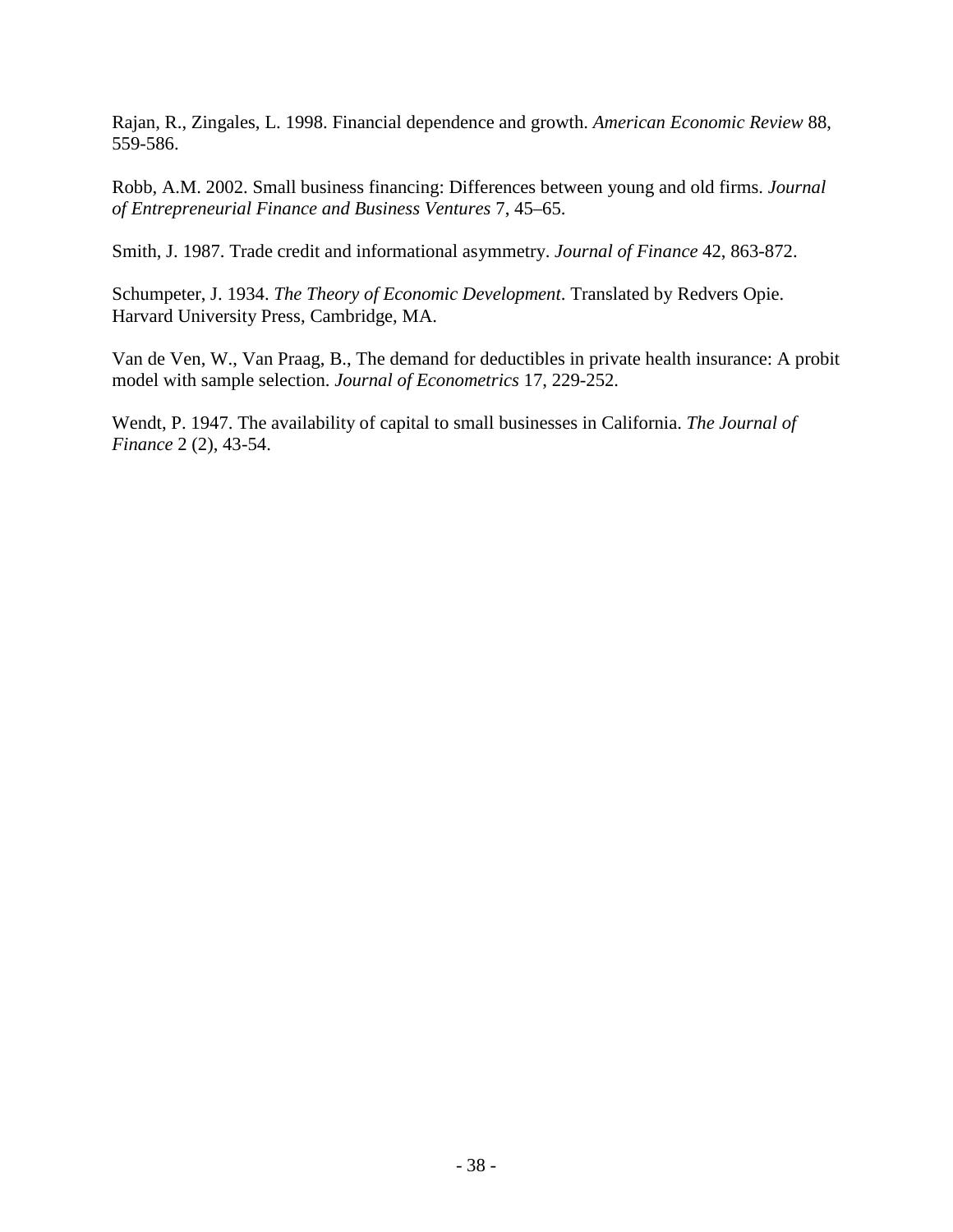# **Table 1: Definitions of Analysis Variables**

#### <span id="page-42-0"></span>**Dependent Variables:**

Use Credit Firm reported that it used bank or trade credit during reference year. Use Trade Credit Firm reported that it used trade credit during reference year. Use Bank Credit Firm reported that it used bank credit during reference year. Amount of Bank Credit Sum of outstanding balances of all loans during the reference year. Amount of Trade Credit Amount of accounts payable in the reference year.

#### **Explanatory Variables:**

| <b>Firm Characteristics</b>           |                                                                             |
|---------------------------------------|-----------------------------------------------------------------------------|
| Sales                                 | Annual sales revenues                                                       |
| Assets                                | <b>Total Assets</b>                                                         |
| Cash                                  | Cash                                                                        |
| <b>Current Assets</b>                 | Sum of accounts receivable, inventory and other current assets.             |
| <b>Tangible Assets</b>                | Sum of land and depreciable assets                                          |
| <b>Growth Positive</b>                | Sales Growth is positive.                                                   |
| Corporation                           | Firm is organized as an S-corporation or C-corporation.                     |
| Firm Age                              | Years since firm was established.                                           |
| Firm Delinquency                      | Firm has been delinquent on a business obligation during past three years.  |
| Rural                                 | Firm is located in a rural area, i.e., outside of an MSA.                   |
| <b>Owner Characteristics</b>          |                                                                             |
| Owner Age                             | Age of primary owner.                                                       |
| Female                                | Primary owner is female.                                                    |
| Asian                                 | Primary owner is Asian.                                                     |
| <b>Black</b>                          | Primary owner is black.                                                     |
| Hispanic                              | Primary owner is Hispanic.                                                  |
| <b>College Degree</b>                 | Primary owner has a college degree.                                         |
| <b>Graduate Degree</b>                | Primary owner has a graduate degree.                                        |
| <b>Owner's Delinquent Obligations</b> | Owner has been delinquent on a personal obligation during past three years. |
| <b>Ownership Percentage</b>           | Ownership percentage of primary owner.                                      |
| <b>Industrial Classification</b>      |                                                                             |
| Construction                          | Firm is in SIC $10 - 19$                                                    |
| Primary Mfg                           | Firm is in SIC 20 - 29                                                      |
| Secondary Mfg                         | Firm is in SIC 30 - 39                                                      |
|                                       |                                                                             |

| Secondary Mfg                | Firm is in SIC $30 - 39$                                 |
|------------------------------|----------------------------------------------------------|
| Transportation               | Firm is in SIC $40 - 49$                                 |
| Wholesale                    | Firm is in SIC $50 - 51$                                 |
| Retail                       | Firm is in SIC $52 - 59$                                 |
| Insurance/Real Estate        | Firm is in SIC 60 - 69 (excludes financial institutions) |
| <b>Business Services</b>     | Firm is in SIC $70 - 79$                                 |
| <b>Professional Services</b> | Firm is in SIC $80 - 89$                                 |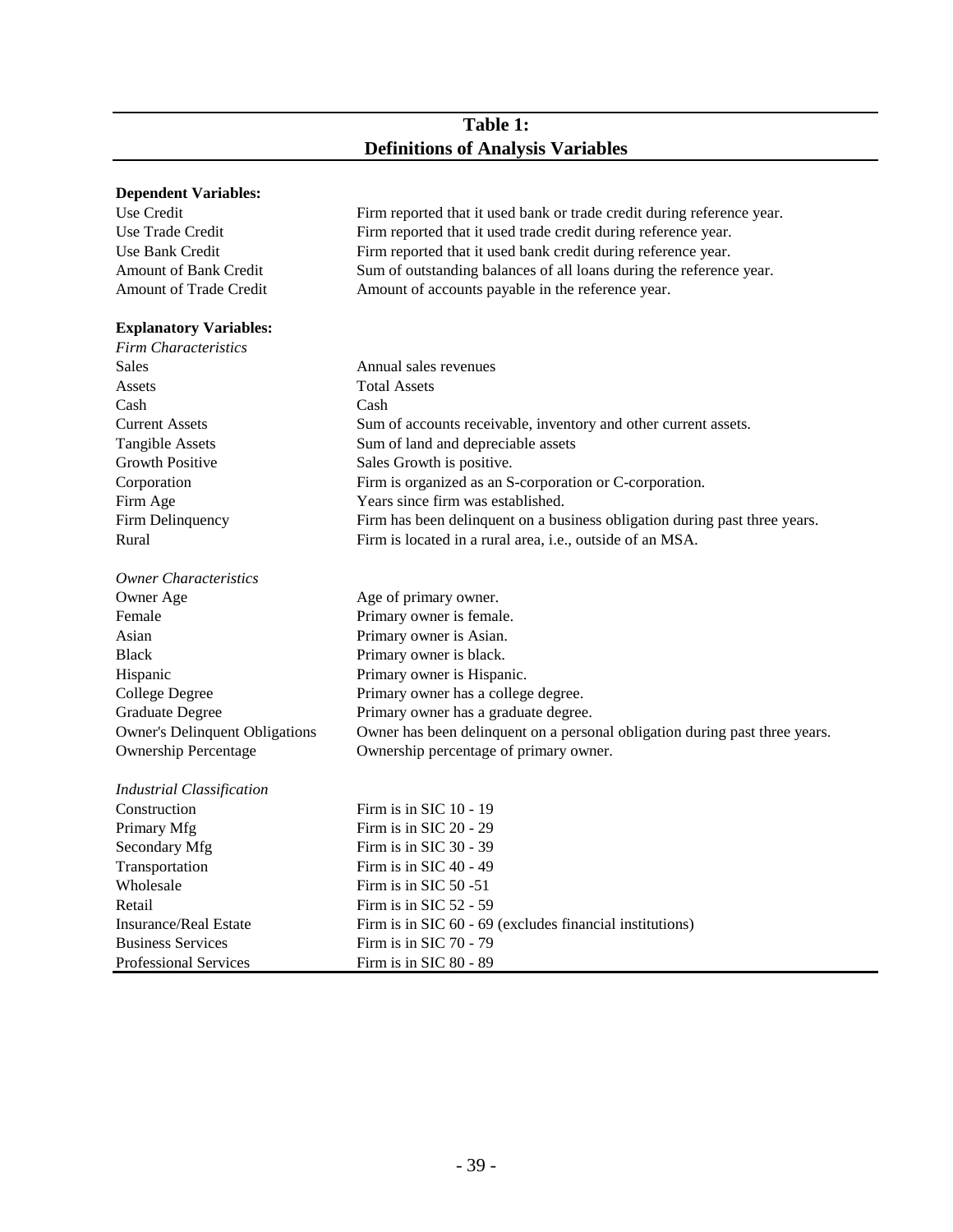|                                   | 1993   | 1998   | 2003   |
|-----------------------------------|--------|--------|--------|
| <b>No Credit</b>                  |        |        |        |
| Observations (unweighted)         | 656    | 622    | 614    |
| Observations (weighted, millions) | 0.911  | 1.087  | 1.239  |
| Percentage (weighted)             | 18.6%  | 21.5%  | 21.1%  |
| <b>Trade Credit Only</b>          |        |        |        |
| Observations (unweighted)         | 828    | 662    | 619    |
| Observations (weighted, millions) | 1.116  | 1.171  | 1.074  |
| Percentage (weighted)             | 22.8%  | 23.1%  | 18.3%  |
| <b>Bank Credit Only</b>           |        |        |        |
| Observations (unweighted)         | 761    | 506    | 570    |
| Observations (weighted, millions) | 0.866  | 0.811  | 1.083  |
| Percentage (weighted)             | 17.7%  | 16.0%  | 18.5%  |
| <b>Trade and Bank Credit</b>      |        |        |        |
| Observations (unweighted)         | 1,917  | 1,395  | 1,765  |
| Observations (weighted, millions) | 1.991  | 1.993  | 2.466  |
| Percentage (weighted)             | 40.8%  | 39.4%  | 42.1%  |
| <b>Total</b>                      |        |        |        |
| Observations (unweighted)         | 4,162  | 3,185  | 3,568  |
| Observations (weighted, millions) | 4.885  | 5.062  | 5.862  |
| Percentage (weighted)             | 100.0% | 100.0% | 100.0% |

# **Table 2: Distribution of Firms by Use of Trade Credit and Bank Credit**

Notes: Data are from the 1993, 1998 and 2003 SSBFs. Firms are classified as using no credit if the firm reported that is used neither bank credit nor trade credit during the survey year. Firms are classified as using trade credit only if the firm reported that it used trade credit but did not use bank credit during the survey year. Firms are classified as using bank credit only if the firm reported that it used bank credit but did not use trade credit during the survey year. Firms are classified as using trade and bank credit if the firm reported that it used trade credit and used bank credit during the survey year. Weighted statistics are obtained by using the survey sampling weights, which are needed because the surveys are not simple random samples.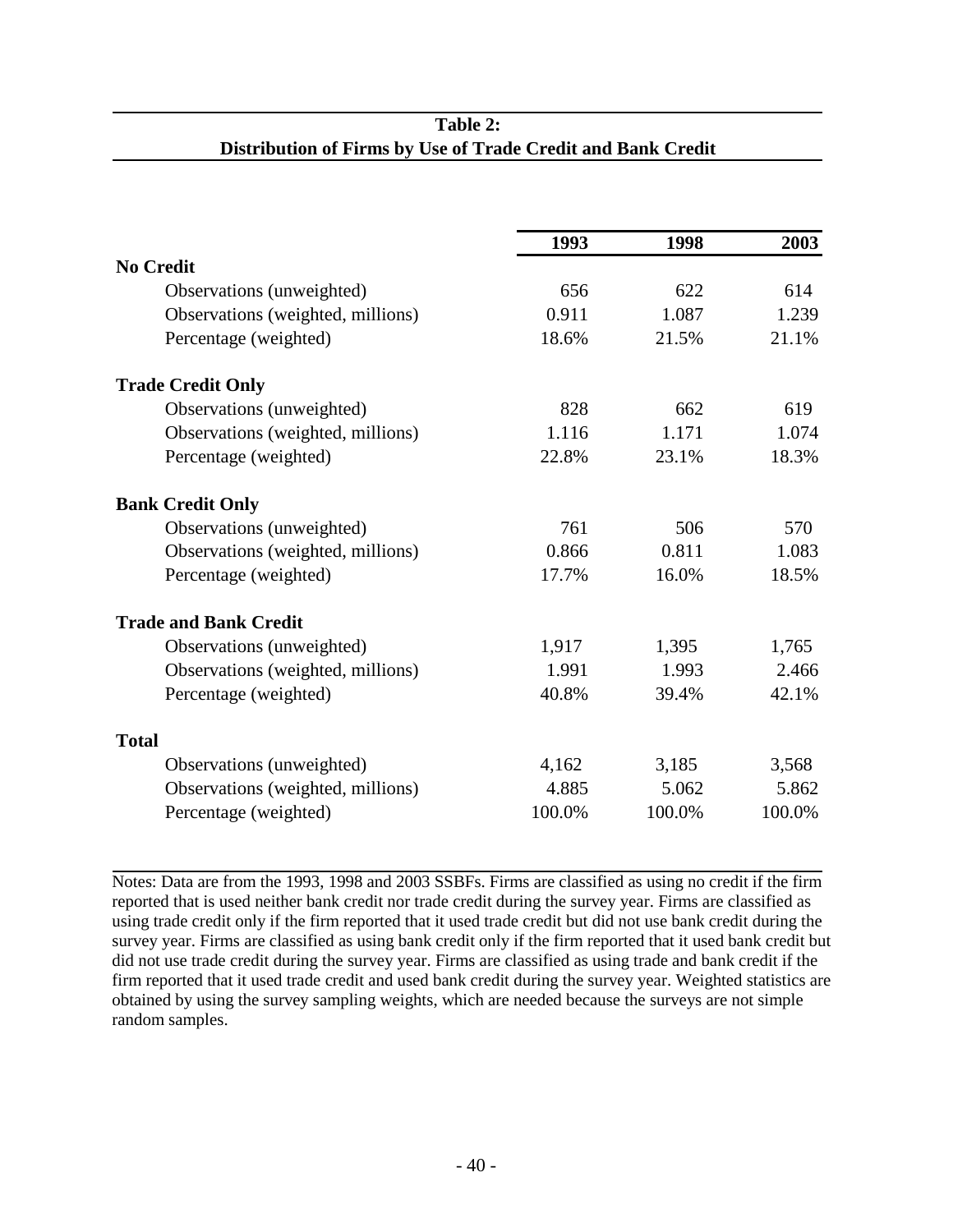| Descriptive Statistics for Firms that Use and Do Fot Use. Credit, 1995 SSDF |                  |                  |                   |                   |          |             |
|-----------------------------------------------------------------------------|------------------|------------------|-------------------|-------------------|----------|-------------|
| <b>Variable</b>                                                             | <b>All Firms</b> | <b>No Credit</b> | <b>Use Credit</b> | Difference t-test |          |             |
| Obs.                                                                        | 4,162            | 656              | 3,506             |                   |          |             |
| Assets                                                                      | 293,880          | 128,089          | 331,914           | $-203,826$        | $-7.93$  | a           |
| <b>Sales</b>                                                                | 566,103          | 228,656          | 643,517           | $-414,861$        | $-13.45$ | $\mathbf a$ |
| <b>ROA</b>                                                                  | 0.601            | 0.875            | 0.539             | 0.337             | 4.93     | $\mathbf a$ |
| Cash                                                                        | 0.186            | 0.278            | 0.165             | 0.112             | 8.54     | $\mathbf a$ |
| <b>Current Assets</b>                                                       | 0.329            | 0.280            | 0.340             | $-0.060$          | $-4.26$  | $\mathbf a$ |
| <b>Tangible Assets</b>                                                      | 0.399            | 0.408            | 0.397             | 0.011             | 0.74     |             |
| Sales Growth is Positive                                                    | 0.420            | 0.420            | 0.420             | 0.001             | 0.04     |             |
| Corporation                                                                 | 0.480            | 0.326            | 0.515             | $-0.190$          | $-8.78$  | a           |
| Firm Age                                                                    | 14.114           | 14.937           | 13.925            | 1.012             | 1.86     | $\mathbf c$ |
| D&B Credit Score                                                            | N/A              | N/A              | N/A               |                   |          |             |
| Firm Delinquency                                                            | 0.191            | 0.087            | 0.215             | $-0.128$          | $-9.29$  | a           |
| Firm located in MSA                                                         | 0.786            | 0.814            | 0.780             | 0.034             | 1.90     | $\mathbf c$ |
| Owner Age                                                                   | 49.295           | 51.495           | 48.790            | 2.705             | 4.92     | $\mathbf a$ |
| <b>Owner Experience</b>                                                     | 18.702           | 19.360           | 18.552            | 0.808             | 1.47     |             |
| Owner is Female                                                             | 0.209            | 0.235            | 0.203             | 0.033             | 1.70     | $\mathbf c$ |
| Owner is Asian                                                              | 0.036            | 0.048            | 0.033             | 0.015             | 1.60     |             |
| Owner is Black                                                              | 0.030            | 0.036            | 0.028             | 0.007             | 0.88     |             |
| Owner is Hispanic                                                           | 0.043            | 0.044            | 0.043             | 0.001             | 0.06     |             |
| Owner has College Degree                                                    | 0.260            | 0.214            | 0.271             | $-0.057$          | $-2.98$  | a           |
| Owner has Graduate Degree                                                   | 0.202            | 0.240            | 0.193             | 0.047             | 2.46     | $\mathbf b$ |
| <b>Owner Percentage Ownership</b>                                           | 81.509           | 88.018           | 80.016            | 8.002             | 7.66     | $\mathbf a$ |
| <b>Owner Delinquency</b>                                                    | 0.137            | 0.092            | 0.147             | $-0.055$          | $-4.06$  | $\mathbf a$ |
| Construction                                                                | 0.143            | 0.085            | 0.157             | $-0.071$          | $-5.35$  | $\mathbf a$ |
| Primary Mfg                                                                 | 0.039            | 0.006            | 0.046             | $-0.040$          | $-8.29$  | $\mathbf a$ |
| <b>Secondary Mfg</b>                                                        | 0.041            | 0.019            | 0.046             | $-0.027$          | $-3.97$  | a           |
| Transportation                                                              | 0.027            | 0.025            | 0.028             | $-0.003$          | $-0.35$  |             |
| Wholesale                                                                   | 0.082            | 0.056            | 0.088             | $-0.032$          | $-2.94$  | a           |
| Retail                                                                      | 0.217            | 0.182            | 0.224             | $-0.042$          | $-2.37$  | $\mathbf b$ |
| <b>Insurance/Real Estate</b>                                                | 0.068            | 0.098            | 0.061             | 0.037             | 2.77     | a           |
| <b>Business Services</b>                                                    | 0.215            | 0.304            | 0.194             | 0.109             | 5.30     | a           |
| Professional Services                                                       | 0.168            | 0.224            | 0.155             | 0.069             | 3.67     | $\mathbf a$ |

**Table 3A: Descriptive Statistics for Firms that Use and Do Not Use Credit, 1993 SSBF** 

Notes: Data are from the 1993 SSBF. Firms are classified as using credit if the firm reported that is used either bank credit or trade credit during 1993. Means are presented for all firms and separately for firms that use credit and firms that use no credit. In the last column is the t-statistic for a test of significant differences in the means of the two groups.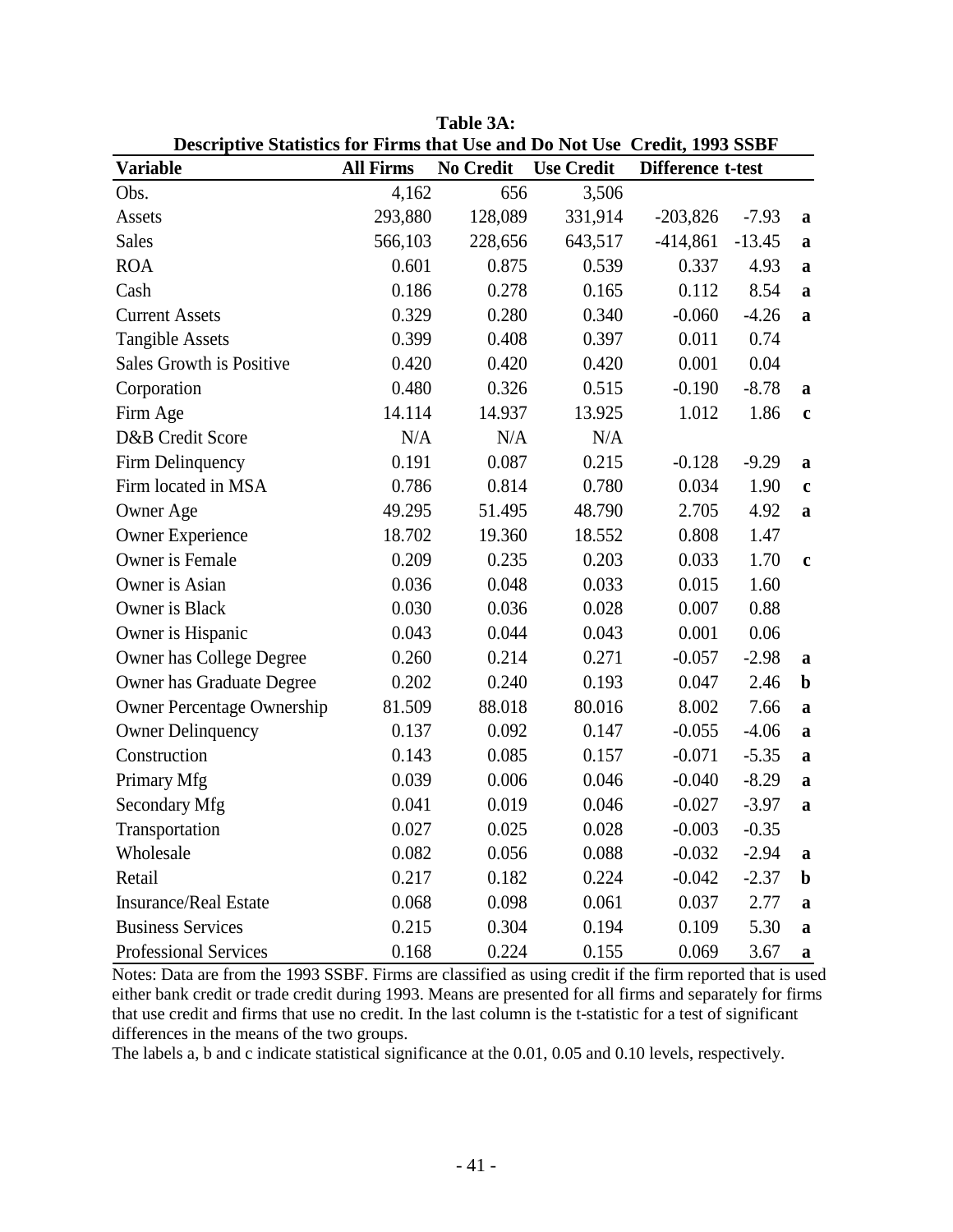| Descriptive Statistics for Firms that Use and Do Not Use Credit, 1996 SSDF |                  |                  |                   |                   |          |              |
|----------------------------------------------------------------------------|------------------|------------------|-------------------|-------------------|----------|--------------|
| <b>Variable</b>                                                            | <b>All Firms</b> | <b>No Credit</b> | <b>Use Credit</b> | Difference t-test |          |              |
| Obs.                                                                       | 3,164            | 621              | 2,543             |                   |          |              |
| Assets                                                                     | 257,653          | 66,911           | 309,928           | $-243,017$        | $-14.44$ | a            |
| <b>Sales</b>                                                               | 524,774          | 155,316          | 626,028           | $-470,712$        | $-14.81$ | a            |
| <b>ROA</b>                                                                 | 0.843            | 1.101            | 0.772             | 0.329             | 4.55     | a            |
| Cash                                                                       | 0.236            | 0.348            | 0.206             | 0.142             | 9.17     | $\mathbf{a}$ |
| <b>Current Assets</b>                                                      | 0.322            | 0.279            | 0.334             | $-0.055$          | $-3.44$  | $\mathbf a$  |
| <b>Tangible Assets</b>                                                     | 0.374            | 0.310            | 0.391             | $-0.082$          | $-4.89$  | $\mathbf{a}$ |
| Sales Growth is Positive                                                   | 0.399            | 0.356            | 0.411             | $-0.055$          | $-2.46$  | $\mathbf b$  |
| Corporation                                                                | 0.427            | 0.258            | 0.474             | $-0.216$          | $-10.37$ | $\mathbf a$  |
| Firm Age                                                                   | 13.145           | 12.152           | 13.418            | $-1.266$          | $-2.52$  | $\mathbf b$  |
| D&B Credit Score                                                           | 3.008            | 2.938            | 3.027             | $-0.089$          | $-2.26$  | $\mathbf b$  |
| Firm Delinquency                                                           | 0.136            | 0.045            | 0.161             | $-0.116$          | $-10.27$ | $\mathbf{a}$ |
| Firm located in MSA                                                        | 0.797            | 0.824            | 0.789             | 0.035             | 1.95     | $\mathbf c$  |
| Owner Age                                                                  | 50.057           | 51.128           | 49.764            | 1.364             | 2.45     | $\mathbf b$  |
| <b>Owner Experience</b>                                                    | 18.062           | 17.043           | 18.341            | $-1.298$          | $-2.28$  | $\mathbf b$  |
| <b>Owner</b> is Female                                                     | 0.241            | 0.312            | 0.221             | 0.090             | 4.27     | $\mathbf{a}$ |
| Owner is Asian                                                             | 0.043            | 0.052            | 0.041             | 0.011             | 1.08     |              |
| Owner is Black                                                             | 0.041            | 0.059            | 0.036             | 0.023             | 2.16     | $\mathbf b$  |
| Owner is Hispanic                                                          | 0.057            | 0.081            | 0.051             | 0.031             | 2.48     | $\mathbf b$  |
| Owner has College Degree                                                   | 0.300            | 0.290            | 0.303             | $-0.013$          | $-0.61$  |              |
| Owner has Graduate Degree                                                  | 0.182            | 0.199            | 0.178             | 0.021             | 1.16     |              |
| <b>Owner Percentage Ownership</b>                                          | 85.668           | 90.987           | 84.210            | 6.777             | 7.07     | a            |
| <b>Owner Delinquency</b>                                                   | 0.127            | 0.106            | 0.132             | $-0.026$          | $-1.79$  | $\mathbf c$  |
| Construction                                                               | 0.118            | 0.043            | 0.139             | $-0.096$          | $-8.77$  | a            |
| Primary Mfg                                                                | 0.037            | 0.030            | 0.039             | $-0.009$          | $-1.16$  |              |
| Secondary Mfg                                                              | 0.046            | 0.025            | 0.051             | $-0.027$          | $-3.42$  | a            |
| Transportation                                                             | 0.036            | 0.048            | 0.033             | 0.015             | 1.55     |              |
| Wholesale                                                                  | 0.069            | 0.049            | 0.074             | $-0.025$          | $-2.42$  | $\mathbf b$  |
| Retail                                                                     | 0.193            | 0.187            | 0.194             | $-0.008$          | $-0.42$  |              |
| <b>Insurance/Real Estate</b>                                               | 0.065            | 0.087            | 0.058             | 0.029             | 2.28     | $\mathbf b$  |
| <b>Business Services</b>                                                   | 0.250            | 0.270            | 0.245             | 0.025             | 1.20     |              |
| <b>Professional Services</b>                                               | 0.184            | 0.259            | 0.164             | 0.095             | 4.80     | a            |

Table 3B:<br>hot Hso and Do Not Hso Crodit, 1008 SSBF **Descriptive Statistics for Firms that** 

Notes: Data are from the 1998 SSBF. Firms are classified as using credit if the firm reported that is used either bank credit or trade credit during 1998. Means are presented for all firms and separately for firms that use credit and firms that use no credit. In the last column is the t-statistic for a test of significant differences in the means of the two groups.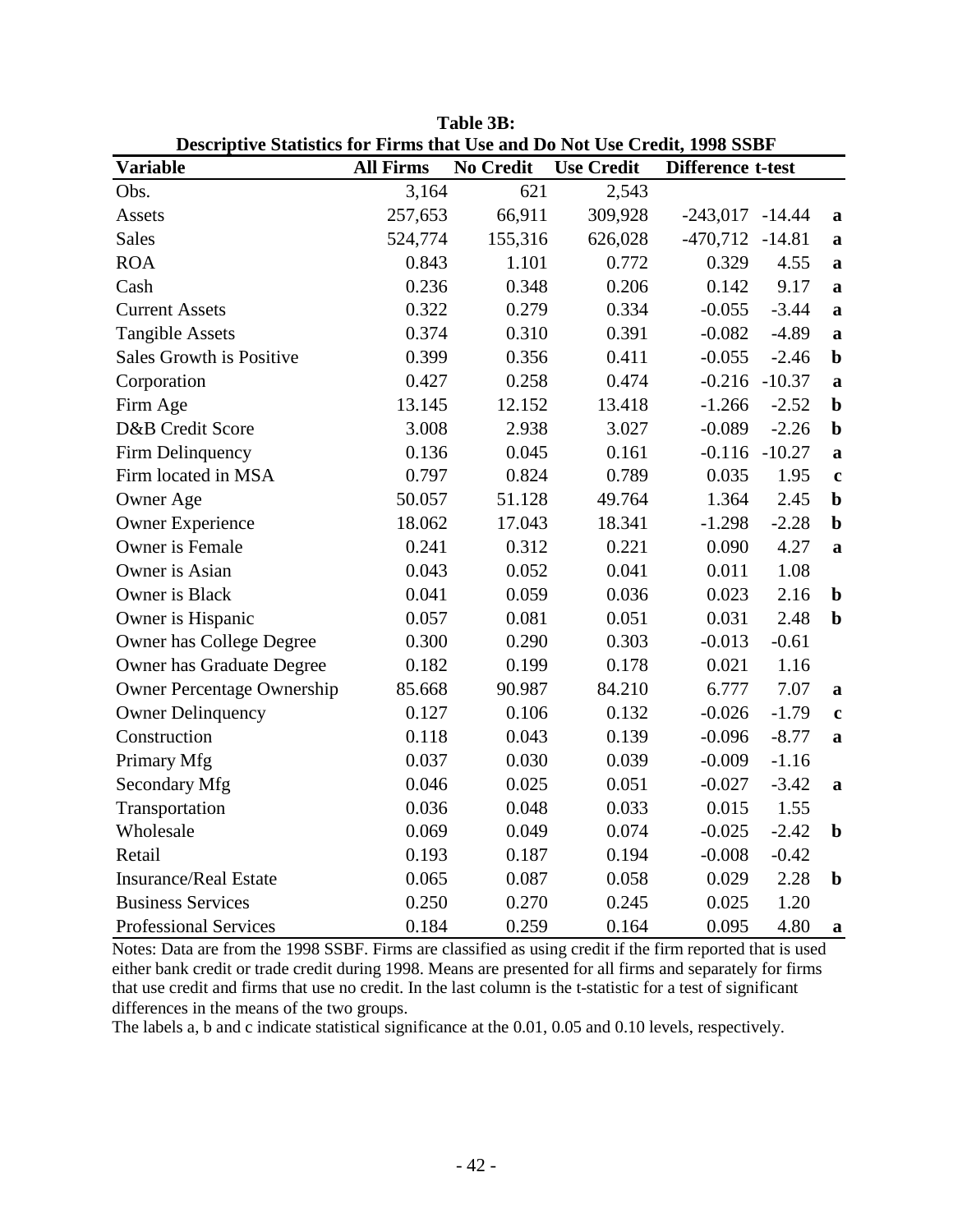| Descriptive Statistics for Firms that Use and Do Not Use Credit, 2005 SSBF |                  |                  |                   |                          |          |              |  |  |  |
|----------------------------------------------------------------------------|------------------|------------------|-------------------|--------------------------|----------|--------------|--|--|--|
| <b>Variable</b>                                                            | <b>All Firms</b> | <b>No Credit</b> | <b>Use Credit</b> | <b>Difference t-test</b> |          |              |  |  |  |
| Obs.                                                                       | 3,623            | 618              | 3,005             |                          |          |              |  |  |  |
| Assets                                                                     | 340,380          | 96,680           | 404,700           | $-308,020$               | $-15.01$ | a            |  |  |  |
| <b>Sales</b>                                                               | 624,307          | 179,933          | 741,592           | $-561,659$               | $-17.58$ | a            |  |  |  |
| <b>ROA</b>                                                                 | 0.557            | 0.735            | 0.510             | 0.226                    | 4.81     | a            |  |  |  |
| Cash                                                                       | 0.231            | 0.404            | 0.185             | 0.219                    | 12.75    | a            |  |  |  |
| <b>Current Assets</b>                                                      | 0.306            | 0.294            | 0.310             | $-0.016$                 | $-0.98$  |              |  |  |  |
| <b>Tangible Assets</b>                                                     | 0.328            | 0.278            | 0.341             | $-0.062$                 | $-3.77$  | a            |  |  |  |
| <b>Sales Growth is Positive</b>                                            | 0.406            | 0.321            | 0.428             | $-0.107$                 | $-4.72$  | $\mathbf a$  |  |  |  |
| Corporation                                                                | 0.450            | 0.271            | 0.497             | $-0.225$                 | $-10.36$ | $\mathbf a$  |  |  |  |
| Firm Age                                                                   | 14.190           | 12.973           | 14.512            | $-1.538$                 | $-2.98$  | $\mathbf{a}$ |  |  |  |
| D&B Credit Score                                                           | 3.610            | 3.459            | 3.650             | $-0.191$                 | $-3.15$  | $\mathbf{a}$ |  |  |  |
| Firm Delinquency                                                           | 0.157            | 0.060            | 0.182             | $-0.122$                 | $-9.62$  | $\mathbf{a}$ |  |  |  |
| Firm located in MSA                                                        | 0.793            | 0.834            | 0.782             | 0.052                    | 2.86     | $\mathbf{a}$ |  |  |  |
| Owner Age                                                                  | 51.506           | 52.337           | 51.287            | 1.050                    | 1.83     | $\mathbf c$  |  |  |  |
| <b>Owner Experience</b>                                                    | 19.610           | 17.263           | 20.230            | $-2.967$                 | $-5.12$  | $\mathbf a$  |  |  |  |
| <b>Owner</b> is Female                                                     | 0.263            | 0.392            | 0.229             | 0.163                    | 7.10     | $\mathbf{a}$ |  |  |  |
| Owner is Asian                                                             | 0.044            | 0.056            | 0.041             | 0.014                    | 1.32     |              |  |  |  |
| Owner is Black                                                             | 0.039            | 0.060            | 0.034             | 0.026                    | 2.35     | $\mathbf b$  |  |  |  |
| Owner is Hispanic                                                          | 0.044            | 0.049            | 0.042             | 0.006                    | 0.63     |              |  |  |  |
| Owner has College Degree                                                   | 0.291            | 0.319            | 0.283             | 0.036                    | 1.59     |              |  |  |  |
| Owner has Graduate Degree                                                  | 0.208            | 0.237            | 0.201             | 0.036                    | 1.78     | $\mathbf c$  |  |  |  |
| <b>Owner Percentage Ownership</b>                                          | 81.987           | 86.755           | 80.728            | 6.026                    | 5.50     | a            |  |  |  |
| <b>Owner Delinquency</b>                                                   | 0.121            | 0.098            | 0.127             | $-0.029$                 | $-1.97$  | $\mathbf b$  |  |  |  |
| Construction                                                               | 0.117            | 0.057            | 0.133             | $-0.076$                 | $-6.36$  | a            |  |  |  |
| Primary Mfg                                                                | 0.031            | 0.018            | 0.034             | $-0.016$                 | $-2.42$  | $\mathbf b$  |  |  |  |
| <b>Secondary Mfg</b>                                                       | 0.040            | 0.019            | 0.045             | $-0.026$                 | $-3.58$  | $\mathbf a$  |  |  |  |
| Transportation                                                             | 0.039            | 0.020            | 0.044             | $-0.024$                 | $-3.27$  | $\mathbf a$  |  |  |  |
| Wholesale                                                                  | 0.057            | 0.043            | 0.060             | $-0.018$                 | $-1.78$  | $\mathbf c$  |  |  |  |
| Retail                                                                     | 0.187            | 0.168            | 0.191             | $-0.024$                 | $-1.30$  |              |  |  |  |
| <b>Insurance/Real Estate</b>                                               | 0.067            | 0.081            | 0.064             | 0.017                    | 1.30     |              |  |  |  |
| <b>Business Services</b>                                                   | 0.253            | 0.306            | 0.239             | 0.068                    | 3.09     | a            |  |  |  |
| <b>Professional Services</b>                                               | 0.210            | 0.288            | 0.189             | 0.098                    | 4.61     | a            |  |  |  |

**Table 3C: Descriptive Statistics for Firms that Use and Do Not Use Credit, 2003 SSBF** 

Notes: Data are from the 2003 SSBF. Firms are classified as using credit if the firm reported that is used either bank credit or trade credit during 2003. Means are presented for all firms and separately for firms that use credit and firms that use no credit. In the last column is the t-statistic for a test of significant differences in the means of the two groups.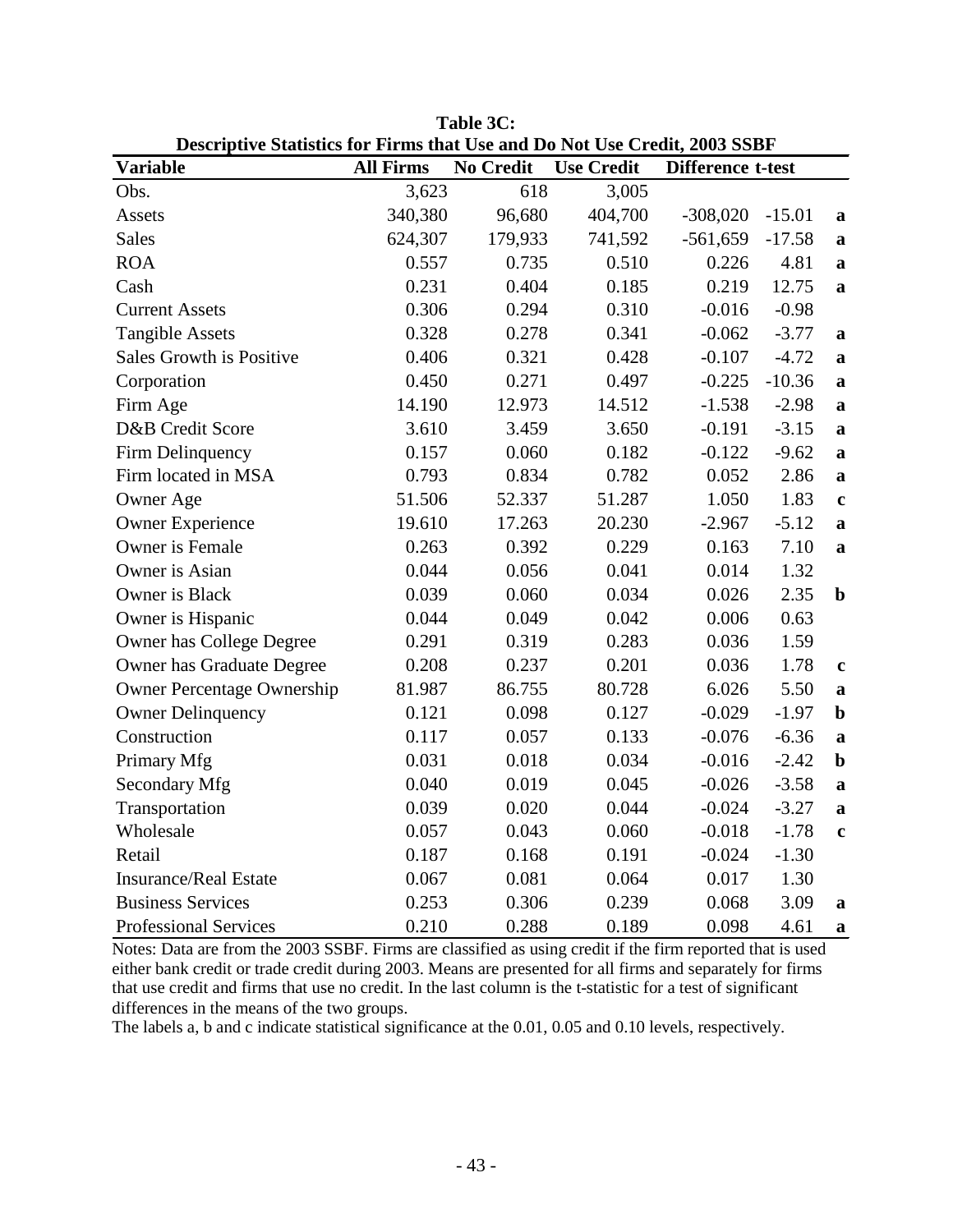|                                   | <b>Determinants of the Use of Credit</b> |         |                  |                 |         |                  |                 |          |                  |
|-----------------------------------|------------------------------------------|---------|------------------|-----------------|---------|------------------|-----------------|----------|------------------|
|                                   |                                          | 1993    |                  |                 | 1998    |                  |                 | 2003     |                  |
|                                   | <b>Marginal</b>                          |         |                  | <b>Marginal</b> |         |                  | <b>Marginal</b> |          |                  |
| <b>Variable</b>                   | <b>Effect</b>                            | t-stat  |                  | <b>Effect</b>   | t-stat  |                  | <b>Effect</b>   | t-stat   |                  |
| Intercept                         |                                          | 2.23    | $\mathbf b$      |                 | 1.66    | $\mathbf c$      |                 | 1.58     |                  |
| log of Sales                      | 0.048                                    | 13.56   | $\boldsymbol{a}$ | 0.041           | 12.76   | $\boldsymbol{a}$ | 0.032           | 12.41    | $\boldsymbol{a}$ |
| <b>ROA</b>                        | $-0.016$                                 | $-4.57$ | $\boldsymbol{a}$ | $-0.025$        | $-5.41$ | $\boldsymbol{a}$ | $-0.030$        | $-4.64$  | $\boldsymbol{a}$ |
| Cash                              | $-0.153$                                 | $-7.14$ | $\boldsymbol{a}$ | $-0.212$        | $-9.22$ | $\boldsymbol{a}$ | $-0.219$        | $-11.54$ | $\boldsymbol{a}$ |
| <b>Tangible Assets</b>            | $-0.062$                                 | $-3.54$ | $\boldsymbol{a}$ | $-0.072$        | $-3.60$ | $\boldsymbol{a}$ | $-0.050$        | $-2.79$  | $\boldsymbol{a}$ |
| <b>Sales Growth is Positive</b>   | $-0.003$                                 | $-0.27$ |                  | 0.007           | 0.58    |                  | 0.024           | 2.20     | $\mathbf b$      |
| Corporation                       | $-0.010$                                 | $-0.82$ |                  | 0.042           | 2.81    | a                | 0.029           | 2.39     | $\mathbf b$      |
| log of Firm Age                   | $-0.010$                                 | $-1.02$ |                  | $-0.014$        | $-1.34$ |                  | $-0.012$        | $-1.60$  |                  |
| <b>Firm Delinquency</b>           | 0.057                                    | 3.31    | $\boldsymbol{a}$ | 0.135           | 4.86    | $\boldsymbol{a}$ | 0.008           | 2.05     | $\boldsymbol{b}$ |
| <b>MSA</b>                        | $-0.041$                                 | $-3.20$ | $\mathbf{a}$     | $-0.018$        | $-1.14$ |                  | $-0.022$        | $-1.62$  |                  |
| log of Owner Age                  | $-0.112$                                 | $-4.06$ | $\boldsymbol{a}$ | $-0.075$        | $-2.34$ | $\boldsymbol{b}$ | $-0.075$        | $-2.70$  | $\boldsymbol{a}$ |
| log of Owner Experience           | 0.013                                    | 1.13    |                  | 0.042           | 3.46    | $\boldsymbol{a}$ | 0.044           | 4.34     | $\boldsymbol{a}$ |
| Owner is Female                   | 0.011                                    | 0.90    |                  | $-0.007$        | $-0.52$ |                  | $-0.037$        | $-3.32$  | a                |
| Owner is Asian                    | $-0.044$                                 | $-1.86$ | $\mathbf c$      | $-0.022$        | $-0.79$ |                  | $-0.047$        | $-1.95$  | $\mathbf c$      |
| Owner is Black                    | $-0.016$                                 | $-0.57$ |                  | $-0.024$        | $-0.87$ |                  | $-0.030$        | $-1.27$  |                  |
| Owner is Hispanic                 | $-0.001$                                 | $-0.04$ |                  | $-0.057$        | $-2.46$ | $\mathbf b$      | $-0.025$        | $-1.04$  |                  |
| Owner has College Degree          | 0.026                                    | 2.06    | $\mathbf b$      | 0.004           | 0.27    |                  | $-0.022$        | $-1.74$  | $\mathbf c$      |
| Owner has Graduate Degree         | $-0.004$                                 | $-0.26$ |                  | 0.011           | 0.58    |                  | 0.004           | 0.24     |                  |
| <b>Owner Percentage Ownership</b> | $-0.0006$                                | $-2.44$ | $\boldsymbol{b}$ | $-0.0004$       | $-1.36$ |                  | $-0.0005$       | $-2.03$  | $\boldsymbol{b}$ |
| <b>Owner Delinquency</b>          | 0.033                                    | 1.89    | $\mathbf c$      | $-0.023$        | $-1.07$ |                  | 0.030           | 1.78     | $\mathbf c$      |
| Primary Mfg                       | 0.155                                    | 2.70    | a                | $-0.138$        | $-3.19$ | a                | $-0.008$        | $-0.19$  |                  |
| Secondary Mfg                     | 0.013                                    | 0.34    |                  | $-0.102$        | $-2.35$ | $\mathbf b$      | $-0.017$        | $-0.44$  |                  |
| Transportation                    | $-0.095$                                 | $-2.89$ | $\mathbf a$      | $-0.256$        | $-6.49$ | a                | 0.001           | 0.02     |                  |
| Wholesale                         | $-0.064$                                 | $-2.52$ | $\boldsymbol{b}$ | $-0.176$        | $-4.67$ | $\boldsymbol{a}$ | $-0.070$        | $-2.18$  | $\boldsymbol{b}$ |
| Retail                            | $-0.082$                                 | $-4.22$ | $\boldsymbol{a}$ | $-0.196$        | $-6.60$ | $\boldsymbol{a}$ | $-0.087$        | $-3.69$  | $\boldsymbol{a}$ |
| <b>Insurance/Real Estate</b>      | $-0.118$                                 | $-5.15$ | $\boldsymbol{a}$ | $-0.216$        | $-6.44$ | $\boldsymbol{a}$ | $-0.085$        | $-3.09$  | $\boldsymbol{a}$ |
| <b>Business Services</b>          | $-0.095$                                 | $-5.23$ | $\boldsymbol{a}$ | $-0.150$        | $-5.33$ | $\boldsymbol{a}$ | $-0.078$        | $-3.55$  | $\boldsymbol{a}$ |
| <b>Professional Services</b>      | $-0.098$                                 | $-4.69$ | $\boldsymbol{a}$ | $-0.219$        | $-7.27$ | $\boldsymbol{a}$ | $-0.099$        | $-4.40$  | $\boldsymbol{a}$ |

**Table 4: Determinants of the Use of Credit**

Notes: Results from logistic regression analysis to explain the determinants of the use of credit by privately held firms. Data are from the 1993, 1998 and 2003 SSBFs. Firms are classified as using credit if the firm reported that is used either bank credit or trade credit during the survey year. Variable definitions appear in Table 1.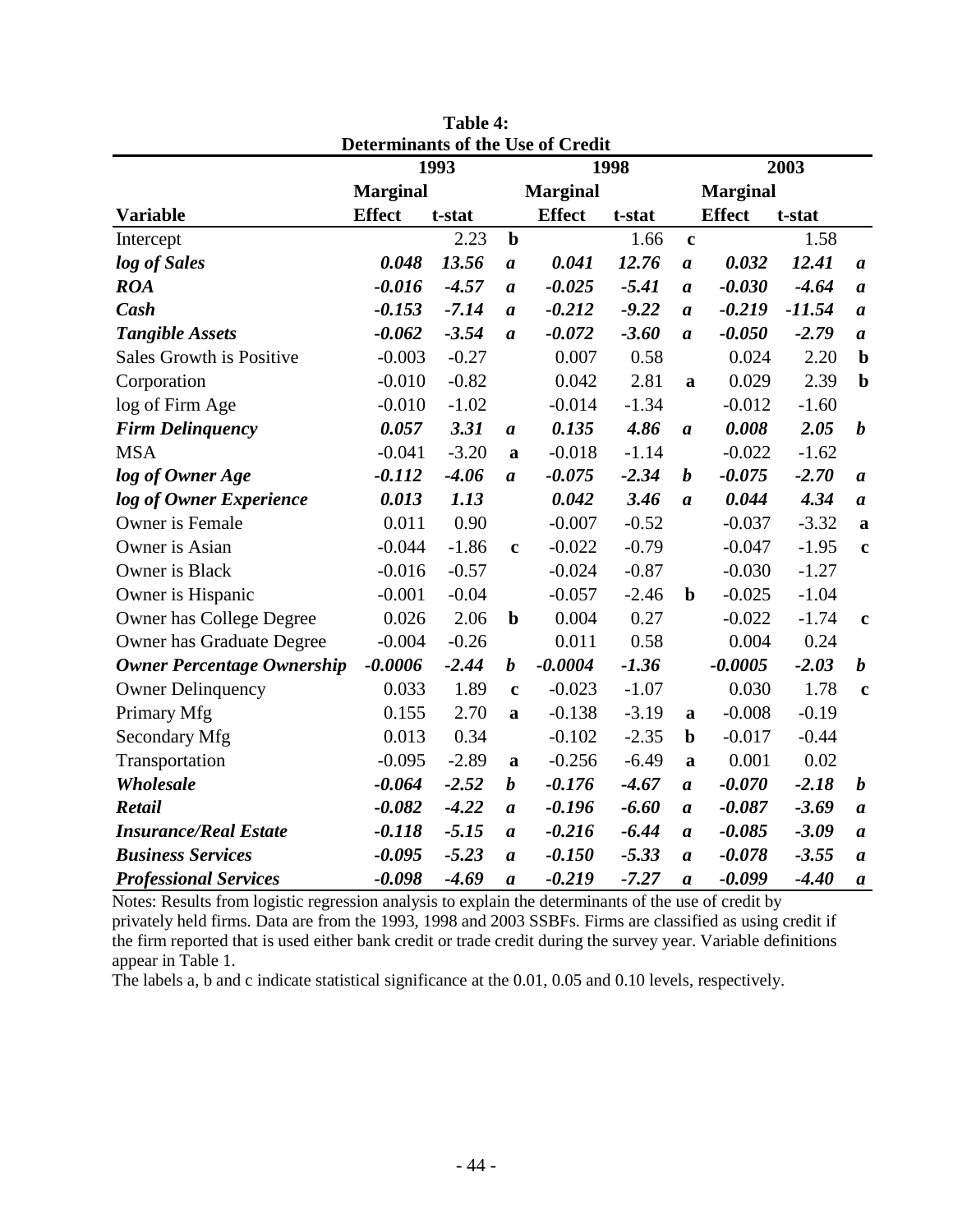|                              |                 | 1993      |                 | 1998      | 2003            |                   |  |  |
|------------------------------|-----------------|-----------|-----------------|-----------|-----------------|-------------------|--|--|
|                              | <b>Marginal</b> |           | <b>Marginal</b> |           | <b>Marginal</b> |                   |  |  |
| <b>Variable</b>              | <b>Effect</b>   | t-stat    | <b>Effect</b>   | t-stat    | <b>Effect</b>   | t-stat            |  |  |
| Intercept                    |                 | 0.48      |                 | $-0.99$   |                 | $-0.58$           |  |  |
| log of Sales                 | 0.008           | $1.71\ c$ | 0.012           | 3.09a     | 0.013           | $3.62\ a$         |  |  |
| <b>ROA</b>                   | $-0.001$        | $-0.17$   | $-0.001$        | $-0.08$   | $-0.014$        | $-1.50$           |  |  |
| Cash                         | 0.126           | 3.55 a    | 0.143           | 4.25 $a$  | 0.180           | 6.13a             |  |  |
| <b>Current Assets</b>        | 0.160           | 5.98 a    | 0.162           | 5.97 a    | 0.075           | $3.11\ a$         |  |  |
| Sales Growth is Positive     | $-0.023$        | $-1.55$   | 0.004           | 0.26      | 0.035           | 2.38 <sub>b</sub> |  |  |
| Corporation                  | $-0.043$        | $-2.65$ a | 0.062           | 3.50a     | 0.072           | 4.64 $a$          |  |  |
| log of Firm Age              | $-0.004$        | $-0.29$   | $-0.007$        | $-0.52$   | 0.032           | 3.17 a            |  |  |
| <b>Firm Delinquency</b>      | 0.099           | 4.63 a    | 0.136           | 4.92 $a$  | 0.007           | 1.34              |  |  |
| <b>MSA</b>                   | $-0.003$        | $-0.21$   | 0.014           | 0.78      | $-0.035$        | $-1.97$ b         |  |  |
| log of Owner Age             | 0.011           | 0.29      | 0.025           | 0.60      | 0.012           | 0.30              |  |  |
| log of Owner Experience      | 0.027           | 1.67 $c$  | 0.023           | 1.47      | 0.007           | 0.50              |  |  |
| Owner is Female              | 0.005           | 0.26      | $-0.017$        | $-0.98$   | $-0.004$        | $-0.25$           |  |  |
| <b>Owner</b> is Asian        | 0.001           | 0.02      | $-0.014$        | $-0.37$   | $-0.004$        | $-0.12$           |  |  |
| Owner is Black               | $-0.011$        | $-0.28$   | $-0.028$        | $-0.75$   | $-0.110$        | $-3.26$ a         |  |  |
| <b>Owner is Hispanic</b>     | $-0.084$        | $-2.80 a$ | $-0.088$        | $-2.91 a$ | $-0.050$        | $-1.58$           |  |  |
| Owner has College Degree     | 0.024           | 1.43      | 0.023           | 1.23      | 0.027           | 1.59              |  |  |
| Owner has Graduate Degree    | 0.037           | $1.76$ c  | 0.020           | 0.85      | 0.051           | 2.39 <sub>b</sub> |  |  |
| Owner Pctg. Ownership        | $-0.0009$       | $-2.98$ a | 0.0003          | 0.93      | $-0.0001$       | $-0.41$           |  |  |
| <b>Owner Delinquency</b>     | 0.006           | 0.28      | $-0.072$        | $-2.87$ a | 0.012           | 0.55              |  |  |
| Primary Mfg                  | $-0.005$        | $-0.13$   | 0.024           | 0.45      | $-0.132$        | $-2.77$ a         |  |  |
| Secondary Mfg                | 0.003           | 0.07      | 0.085           | 1.50      | $-0.087$        | $-1.88$ c         |  |  |
| <b>Transportation</b>        | $-0.166$        | $-4.17 a$ | $-0.191$        | $-4.58 a$ | $-0.217$        | $-5.57 a$         |  |  |
| Wholesale                    | $-0.023$        | $-0.68$   | $-0.101$        | $-2.68$ a | $-0.138$        | $-3.29$ a         |  |  |
| <b>Retail</b>                | $-0.052$        | $-2.07 b$ | $-0.071$        | $-2.40 b$ | $-0.114$        | $-3.62 a$         |  |  |
| <b>Insurance/Real Estate</b> | $-0.205$        | $-6.79 a$ | $-0.258$        | $-7.54 a$ | $-0.264$        | $-7.38 a$         |  |  |
| <b>Business Services</b>     | $-0.071$        | $-2.93 a$ | $-0.070$        | $-2.60 a$ | $-0.171$        | $-5.90 a$         |  |  |
| <b>Professional Services</b> | $-0.154$        | $-5.62 a$ | $-0.131$        | $-4.27 a$ | $-0.239$        | $-7.58 a$         |  |  |

**Table 5: Determinants of the Use of Trade Credit**

Notes: Results from logistic regression analysis to explain the determinants of the use of credit by privately held firms, conditional upon using either bank credit or trade credit. Data are from the 1993, 1998 and 2003 SSBFs. Firms are classified as using credit if the firm reported that it used trade credit during the survey year. Variable definitions appear in Table 1.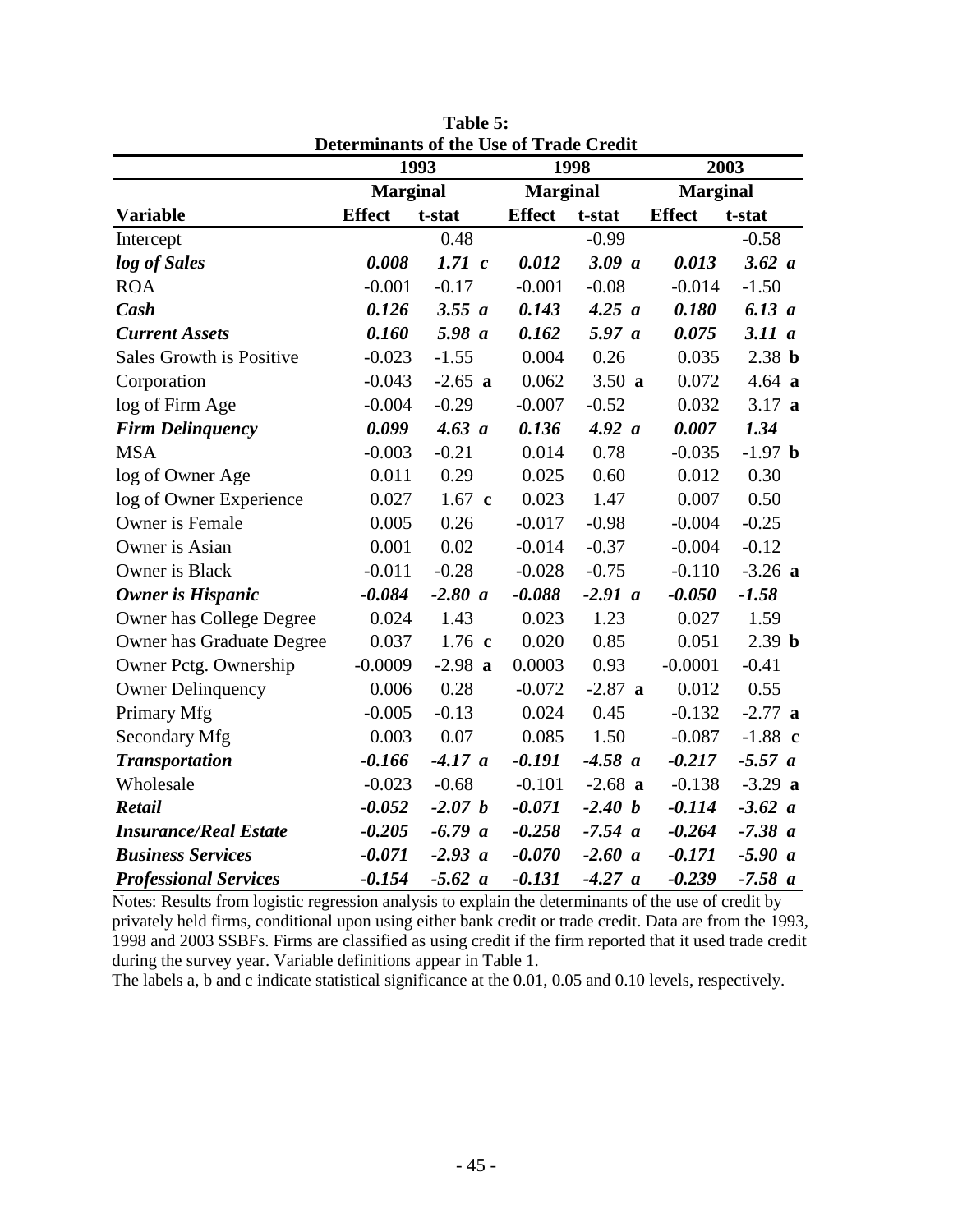|                              | miants of the Ose of Dank Creatt |                   |                  |               |                  |                  |               |                   |  |
|------------------------------|----------------------------------|-------------------|------------------|---------------|------------------|------------------|---------------|-------------------|--|
| <b>Variable</b>              | <b>Effect</b>                    | t-stat            |                  | <b>Effect</b> | t-stat           |                  | <b>Effect</b> | t-stat            |  |
| Intercept                    |                                  | 1.04              |                  |               | 1.24             |                  |               | 1.97 $\mathbf{b}$ |  |
| log of Sales                 | 0.053                            | $10.03 \text{ a}$ |                  | 0.038         | 7.88 a           |                  | 0.027         | $7.14\ a$         |  |
| <b>ROA</b>                   | $-0.031$                         | $-5.70$           | $\boldsymbol{a}$ | $-0.017$      | $-2.50$          | $\boldsymbol{b}$ | $-0.037$      | $-3.77 a$         |  |
| Cash                         | $-0.366$                         | $-10.42 a$        |                  | $-0.162$      | $-4.58$          | $\boldsymbol{a}$ | $-0.354$      | $-11.32 \ a$      |  |
| <b>Tangible Assets</b>       | 0.029                            | 1.19              |                  | 0.143         | 4.93             | $\mathbf{a}$     | $-0.021$      | $-0.81$           |  |
| Sales Growth is Positive     | 0.074                            | 4.97              | a                | 0.010         | 0.58             |                  | 0.024         | 1.55              |  |
| Corporation                  | 0.013                            | 0.79              |                  | $-0.010$      | $-0.51$          |                  | 0.001         | 0.08              |  |
| log of Firm Age              | $-0.031$                         | $-2.31 b$         |                  | $-0.020$      | $-1.36$          |                  | $-0.062$      | $-5.28 a$         |  |
| Firm Delinquency             | 0.062                            | 3.10              | $\mathbf{a}$     | 0.028         | 1.03             |                  | $-0.005$      | $-0.90$           |  |
| <b>MSA</b>                   | $-0.029$                         | $-1.69$           | $\mathbf c$      | $-0.041$      | $-1.90$          | $\mathbf c$      | 0.026         | 1.50              |  |
| log of Owner Age             | $-0.155$                         | $-3.97$           | $\mathbf{a}$     | $-0.086$      | $-1.76$          | $\mathbf c$      | $-0.052$      | $-1.22$           |  |
| log of Owner Experience      | 0.005                            | 0.28              |                  | $-0.011$      | $-0.58$          |                  | 0.001         | 0.06              |  |
| Owner is Female              | $-0.016$                         | $-0.94$           |                  | $-0.033$      | $-1.65$          | $\mathbf c$      | $-0.032$      | $-1.86$ c         |  |
| Owner is Asian               | $-0.058$                         | $-1.65$           |                  | $-0.078$      | $-1.97$          | $\mathbf b$      | $-0.046$      | $-1.31$           |  |
| Owner is Black               | 0.040                            | 0.93              |                  | 0.019         | 0.42             |                  | $-0.050$      | $-1.30$           |  |
| Owner is Hispanic            | 0.007                            | 0.20              |                  | 0.071         | 1.76             | $\mathbf c$      | 0.004         | 0.10              |  |
| Owner has College Degree     | $-0.034$                         | $-2.05$ <b>b</b>  |                  | 0.007         | 0.33             |                  | $-0.063$      | $-3.68$ a         |  |
| Owner has Graduate Degree    | $-0.050$                         | $-2.41$           | b                | $-0.005$      | $-0.18$          |                  | $-0.045$      | $-2.04$ <b>b</b>  |  |
| Owner Pctg. Ownership        | 0.0012                           | 4.14              | a                | $-0.0008$     | $-1.97$          | $\mathbf b$      | 0.0003        | 0.91              |  |
| <b>Owner Delinquency</b>     | $-0.064$                         | $-2.96$           | $\mathbf{a}$     | 0.023         | 0.78             |                  | $-0.041$      | $-1.82$ c         |  |
| Primary Mfg                  | $-0.024$                         | $-0.67$           |                  | $-0.110$      | $-2.37$          | $\mathbf b$      | 0.043         | 0.90              |  |
| Secondary Mfg                | $-0.045$                         | $-1.28$           |                  | $-0.097$      | $-2.31$          | $\mathbf b$      | $-0.049$      | $-1.26$           |  |
| <b>Transportation</b>        | 0.133                            | 2.45 b            |                  | 0.122         | 1.90             | $\boldsymbol{c}$ | 0.119         | 2.37 b            |  |
| Wholesale                    | $-0.056$                         | $-1.93$           | $\mathbf c$      | $-0.010$      | $-0.25$          |                  | $-0.078$      | $-2.23$ <b>b</b>  |  |
| Retail                       | $-0.033$                         | $-1.44$           |                  | $-0.069$      | $-2.27$          | $\mathbf b$      | $-0.084$      | $-3.20$ a         |  |
| <b>Insurance/Real Estate</b> | 0.080                            | 2.33 b            |                  | 0.160         | 3.12             | $\boldsymbol{a}$ | 0.101         | 2.67 a            |  |
| <b>Business Services</b>     | $-0.008$                         | $-0.36$           |                  | $-0.064$      | $-2.27$ <b>b</b> |                  | 0.007         | 0.29              |  |
| <b>Professional Services</b> | 0.065                            | 2.37 $b$          |                  | $-0.028$      | $-0.84$          |                  | 0.055         | 1.87 c            |  |

**Table 6: Determinants of the Use of Bank Credit**

Notes: Results from logistic regression analysis to explain the determinants of the use of credit by privately held firms, conditional upon using either bank credit or trade credit. Data are from the 1993, 1998 and 2003 SSBFs. Firms are classified as using bank credit if the firm reported that it used bank credit during the survey year. Variable definitions appear in Table 1.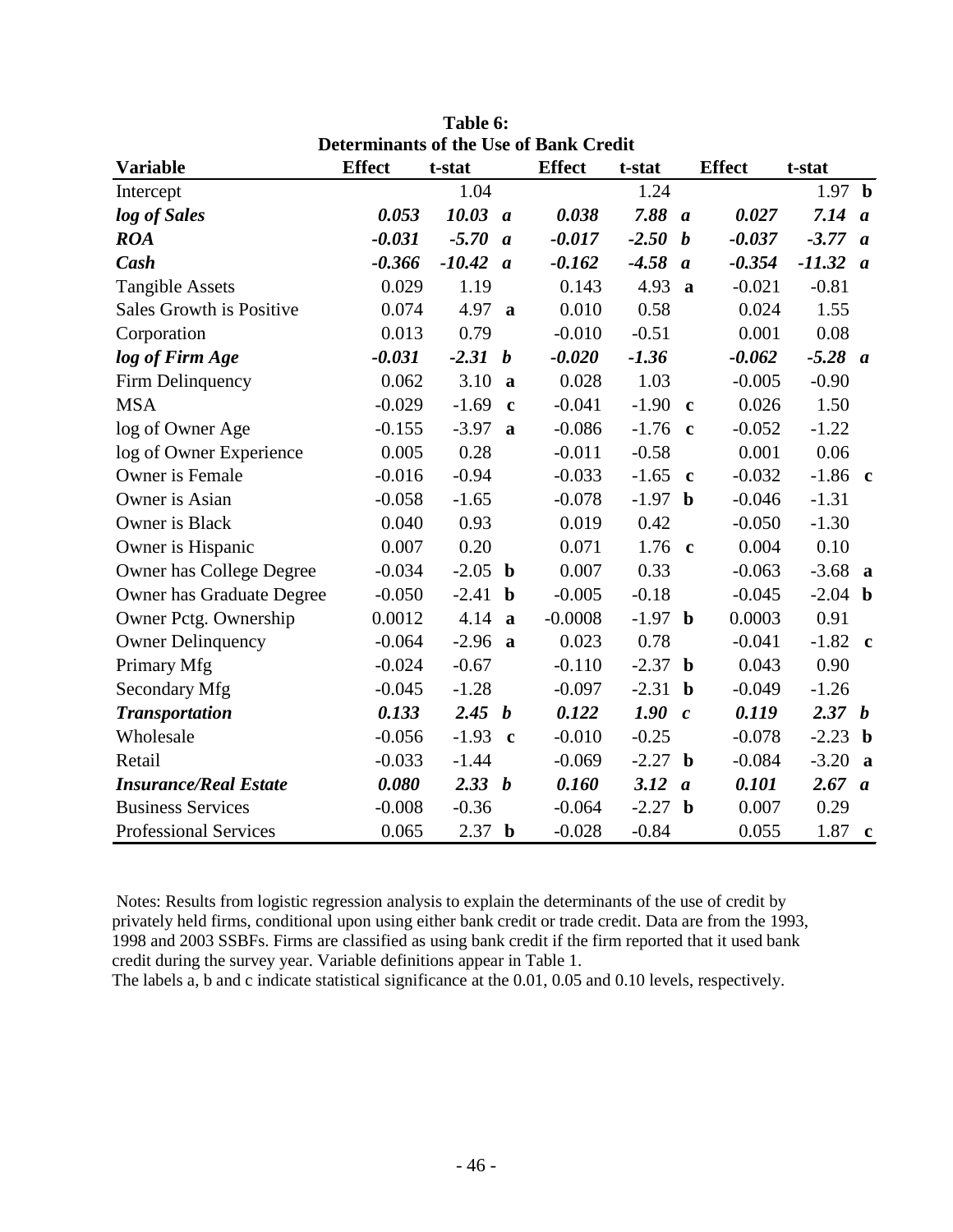|                                 | 1993     |         |                  | 1998      |         |                   | 2003     |           |                  |
|---------------------------------|----------|---------|------------------|-----------|---------|-------------------|----------|-----------|------------------|
| <b>Variable</b>                 | Coef.    | t-stat  |                  | Coef.     | t-stat  |                   | Coef.    | t-stat    |                  |
| Intercept                       | $-0.047$ | $-0.54$ |                  | 0.000     | 0.00    |                   | 0.044    | 0.39      |                  |
| log of Sales                    | $-0.001$ | $-0.45$ |                  | 0.018     | 4.26    | a                 | 0.009    | 2.99 a    |                  |
| <b>ROA</b>                      | 0.008    | 2.22    | $\mathbf b$      | 0.012     | 1.80    | $\mathbf c$       | $-0.005$ | $-0.76$   |                  |
| Cash                            | 0.143    | 7.08    | $\boldsymbol{a}$ | 0.017     | 0.55    |                   | 0.119    | 5.32      | $\boldsymbol{a}$ |
| <b>Current Assets</b>           | 0.190    | 12.64   | $\boldsymbol{a}$ | 0.140     | 5.62    | $\boldsymbol{a}$  | 0.162    | 9.03      | $\boldsymbol{a}$ |
| Sales Growth is Positive        | 0.002    | 0.25    |                  | 0.021     | 1.44    |                   | 0.022    | 2.11      | $\mathbf b$      |
| Corporation                     | $-0.004$ | $-0.42$ |                  | $-0.035$  | $-2.09$ | $\mathbf b$       | 0.041    | 3.68      | a                |
| log of Firm Age                 | $-0.009$ | $-1.13$ |                  | $-0.052$  | $-4.19$ | $\boldsymbol{a}$  | $-0.017$ | $-2.31$   | $\bm{b}$         |
| <b>Firm Delinquency</b>         | 0.039    | 3.57    | $\boldsymbol{a}$ | 0.122     | 5.60    | $\boldsymbol{a}$  | 0.025    | 6.98      | $\boldsymbol{a}$ |
| <b>MSA</b>                      | 0.032    | 3.21    | a                | 0.033     | 1.81    | $\mathbf c$       | 0.017    | 1.38      |                  |
| log of Owner Age                | 0.031    | 1.33    |                  | 0.007     | 0.16    |                   | $-0.015$ | $-0.51$   |                  |
| log of Owner Experience         | 0.013    | 1.41    |                  | 0.017     | 1.13    |                   | 0.005    | 0.43      |                  |
| Owner is Female                 | $-0.006$ | $-0.57$ |                  | $-0.025$  | $-1.42$ |                   | 0.001    | 0.11      |                  |
| Owner is Asian                  | $-0.016$ | $-0.70$ |                  | $-0.045$  | $-1.22$ |                   | $-0.037$ | $-1.47$   |                  |
| Owner is Black                  | 0.006    | 0.26    |                  | 0.002     | 0.05    |                   | $-0.008$ | $-0.24$   |                  |
| Owner is Hispanic               | $-0.019$ | $-0.87$ |                  | $-0.003$  | $-0.09$ |                   | $-0.024$ | $-0.89$   |                  |
| <b>Owner has College Degree</b> | 0.005    | 0.53    |                  | $-0.003$  | $-0.17$ |                   | 0.041    | 3.44 $a$  |                  |
| Owner has Graduate Degree       | $-0.021$ | $-1.70$ | $\mathbf c$      | $-0.054$  | $-2.36$ | $\mathbf b$       | 0.030    | 1.91      | $\mathbf c$      |
| Owner Pctg. Ownership           | 0.0000   | $-0.21$ |                  | $-0.0002$ | $-0.63$ |                   | 0.0003   | 1.51      |                  |
| <b>Owner Delinquency</b>        | 0.050    | 3.89    | $\boldsymbol{a}$ | 0.073     | 2.92    | $\boldsymbol{a}$  | 0.050    | $3.19\ a$ |                  |
| Primary Mfg                     | $-0.042$ | $-2.06$ | b                | $-0.069$  | $-1.79$ | $\mathbf c$       | $-0.008$ | $-0.28$   |                  |
| Secondary Mfg                   | $-0.007$ | $-0.36$ |                  | $-0.143$  | $-4.17$ | a                 | $-0.034$ | $-1.33$   |                  |
| Transportation                  | $-0.046$ | $-1.61$ |                  | $-0.078$  | $-1.66$ | $\mathbf c$       | $-0.028$ | $-1.01$   |                  |
| Wholesale                       | $-0.007$ | $-0.40$ |                  | $-0.023$  | $-0.71$ |                   | 0.017    | 0.74      |                  |
| <b>Retail</b>                   | $-0.056$ | $-4.21$ | $\boldsymbol{a}$ | $-0.103$  | $-4.09$ | $\boldsymbol{a}$  | $-0.036$ | $-2.12 b$ |                  |
| <b>Insurance/Real Estate</b>    | $-0.066$ | $-3.03$ | $\boldsymbol{a}$ | $-0.073$  | $-1.78$ | $\mathcal{C}_{0}$ | $-0.041$ | $-1.59$   |                  |
| <b>Business Services</b>        | $-0.032$ | $-2.33$ | $\boldsymbol{b}$ | $-0.092$  | $-3.94$ | $\boldsymbol{a}$  | $-0.023$ | $-1.41$   |                  |
| <b>Professional Services</b>    | $-0.085$ | $-5.20$ | $\boldsymbol{a}$ | $-0.106$  | $-3.74$ | $\boldsymbol{a}$  | $-0.087$ | $-4.39$   | $\boldsymbol{a}$ |

**Table 7: Determinants of the Amount of Trade Credit Used**

Notes: Results from weighted least-squares regression analysis to explain the determinants of the amount of trade credit used by privately held firms, conditional upon using trade credit. Data are from the 1993, 1998 and 2003 SSBFs. The amount of trade credit used is proxied by the value of accounts payable scaled by the value of total assets. Variable definitions appear in Table 1. The labels a, b and c indicate statistical significance at the 0.01, 0.05 and 0.10 levels, respectively.